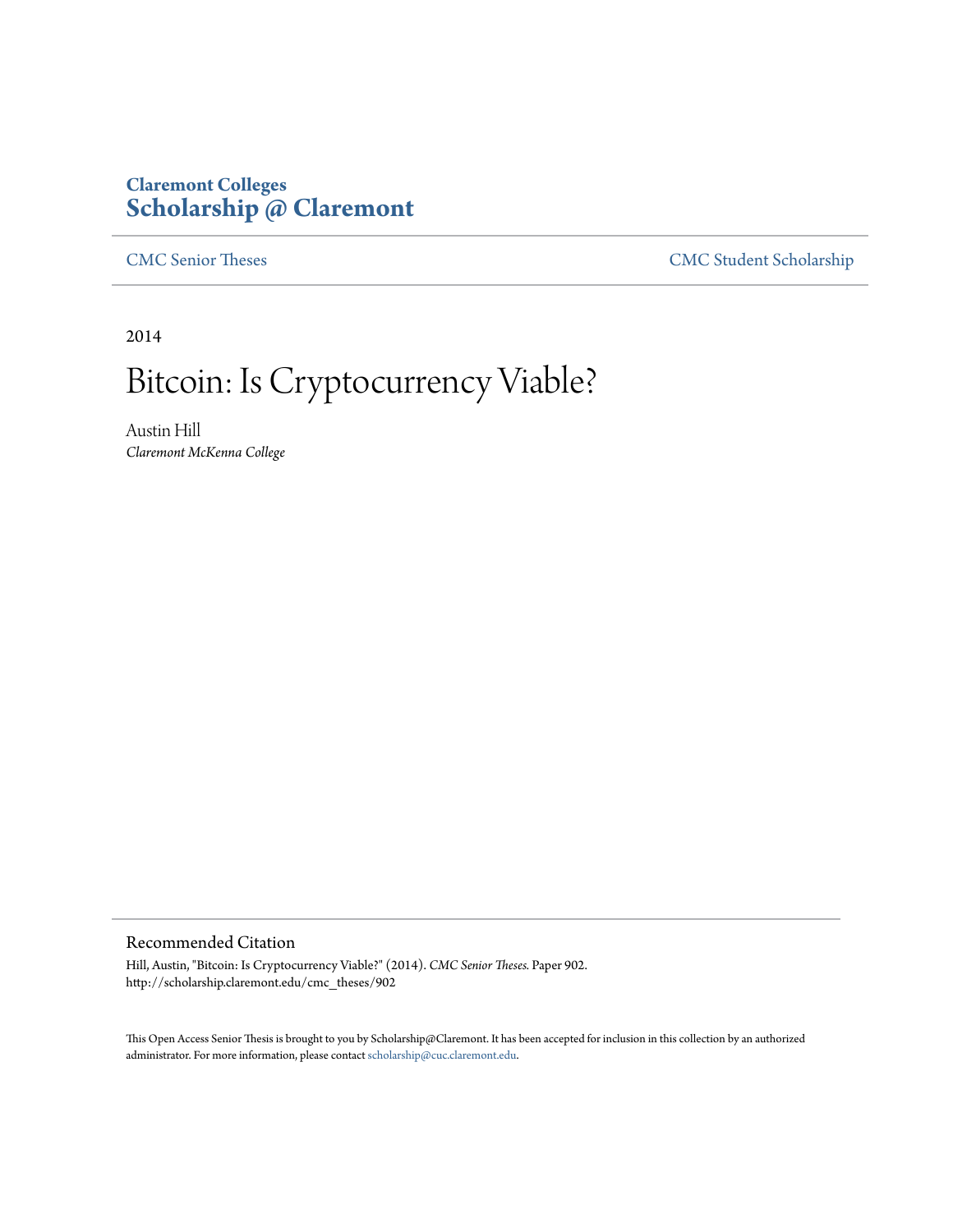## **CLAREMONT MCKENNA COLLEGE**

**Bitcoin: Is Cryptocurrency Viable?**

### SUBMITTED TO

## PROFESSOR DOUGLAS MCEACHERN

## AND

## DEAN NICHOLAS WARNER

BY

## Austin Hill

for

## SENIOR THESIS

Spring 2014

April 25, 2014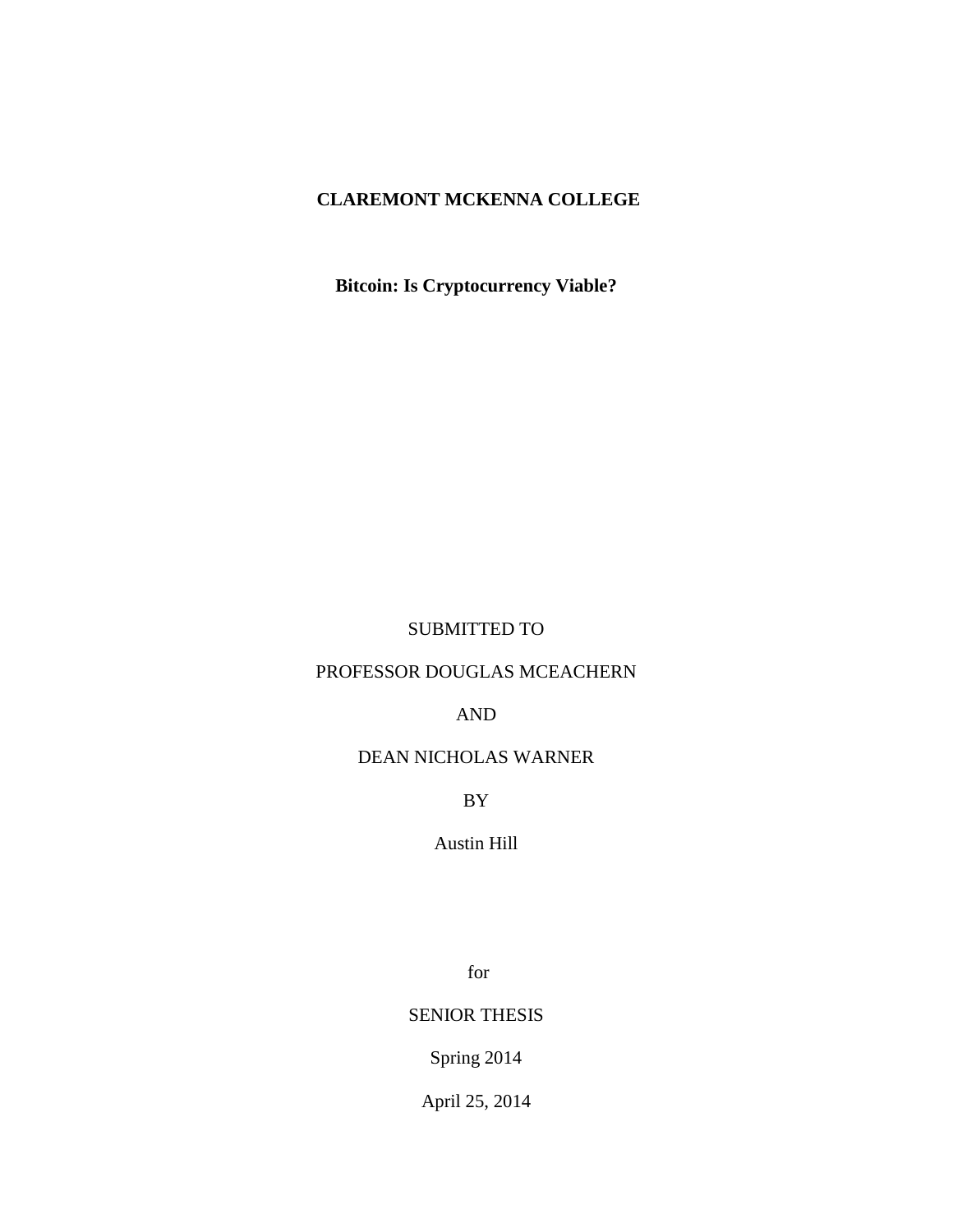## Table of Contents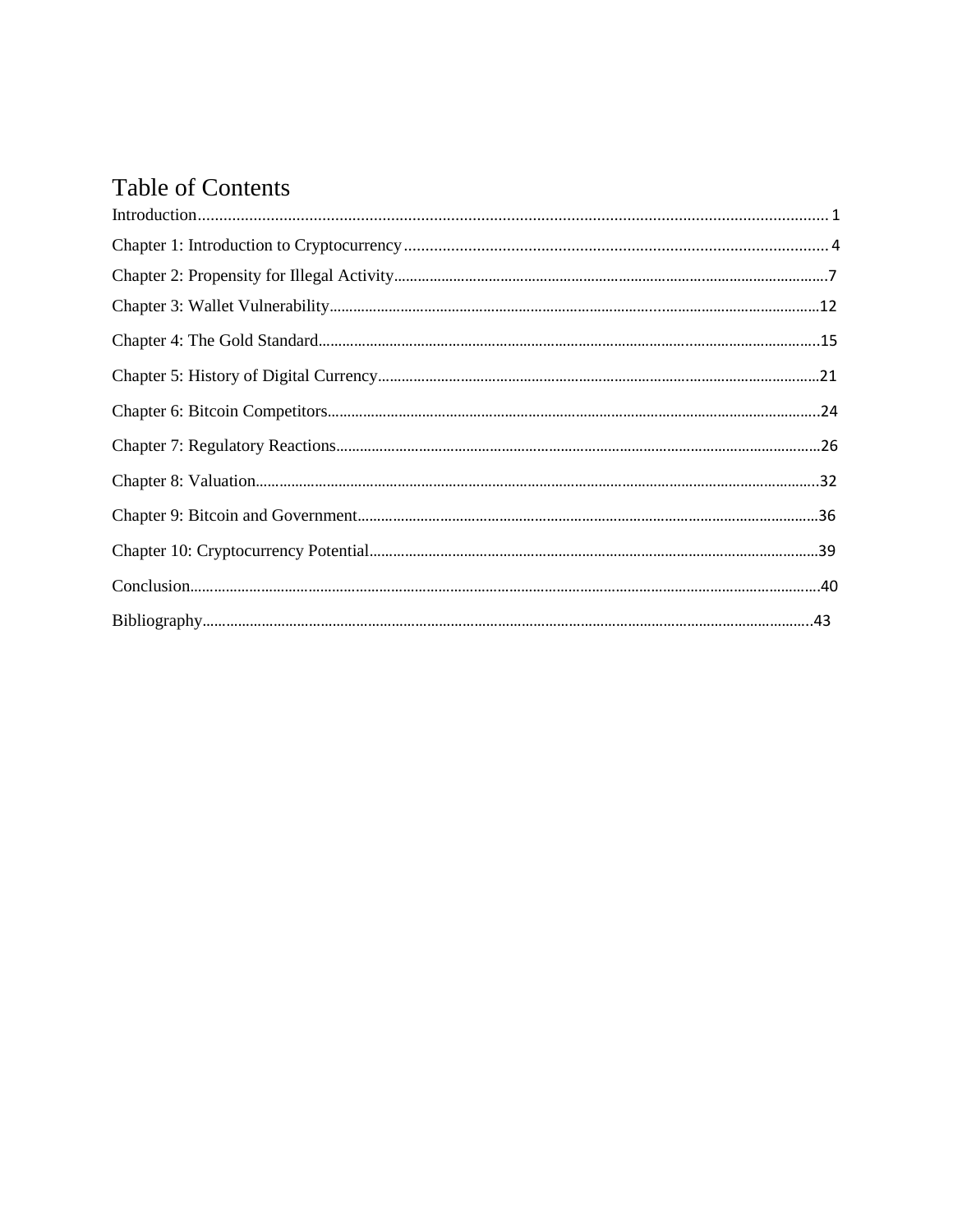#### **Introduction**

Bitcoin is a controversial new medium of monetary exchange, having been in existence only since 2009. Bitcoins are solely virtual; that is, existing only as digital information on an owner's hard drive. In the years since 2009, the public has been slow to accept bitcoins as an alternative to fiat currencies (those the government has given legal tender status), but in December 2013, the major retailer Overstock.com announced they would start accepting bitcoins as payment for goods. In addition, Virgin Galactic, the dating website OKCupid, and a Tesla dealership in California have begun accepting bitcoins as a legitimate form of payment, as well as numerous (and growing) numbers of coffee shops, yoga studios, tattoo parlors, bed and breakfasts, art galleries, bars, online vendors, and other small businesses<sup>1</sup>.

The controversy surrounding bitcoin centers around whether it is merely a fad-driven investment or in fact a currency with the potential to rival the dollar. This thesis will examine bitcoin—its origins, its nature, its function, and its technology—and analyze whether those attributes meet the requirements necessary to function as a comparable medium of exchange to the dollar.

#### **Chapter 1: Introduction to Cryptocurrency**

 $\overline{\phantom{a}}$ 

The concept of a cryptocurrency—one whose creation and transaction is regulated by cryptography instead of a central authority—was first proposed by a computer programmer named Wei Dai in 1998, when he discussed the idea in chat forums on the burgeoning internet. The creator of bitcoin, known only by the pseudonym Satoshi Nakamoto, first implemented this

<sup>&</sup>lt;sup>1</sup> Chowdhry, Amit. "Overstock.com Is Going To Accept Bitcoin In 2014." Forbes.

http://www.forbes.com/sites/amitchowdhry/2013/12/21/overstock-com-is-going-to-accept-bitcoin-in-2014/ (accessed April 3, 2014). (Chowdhry 2013)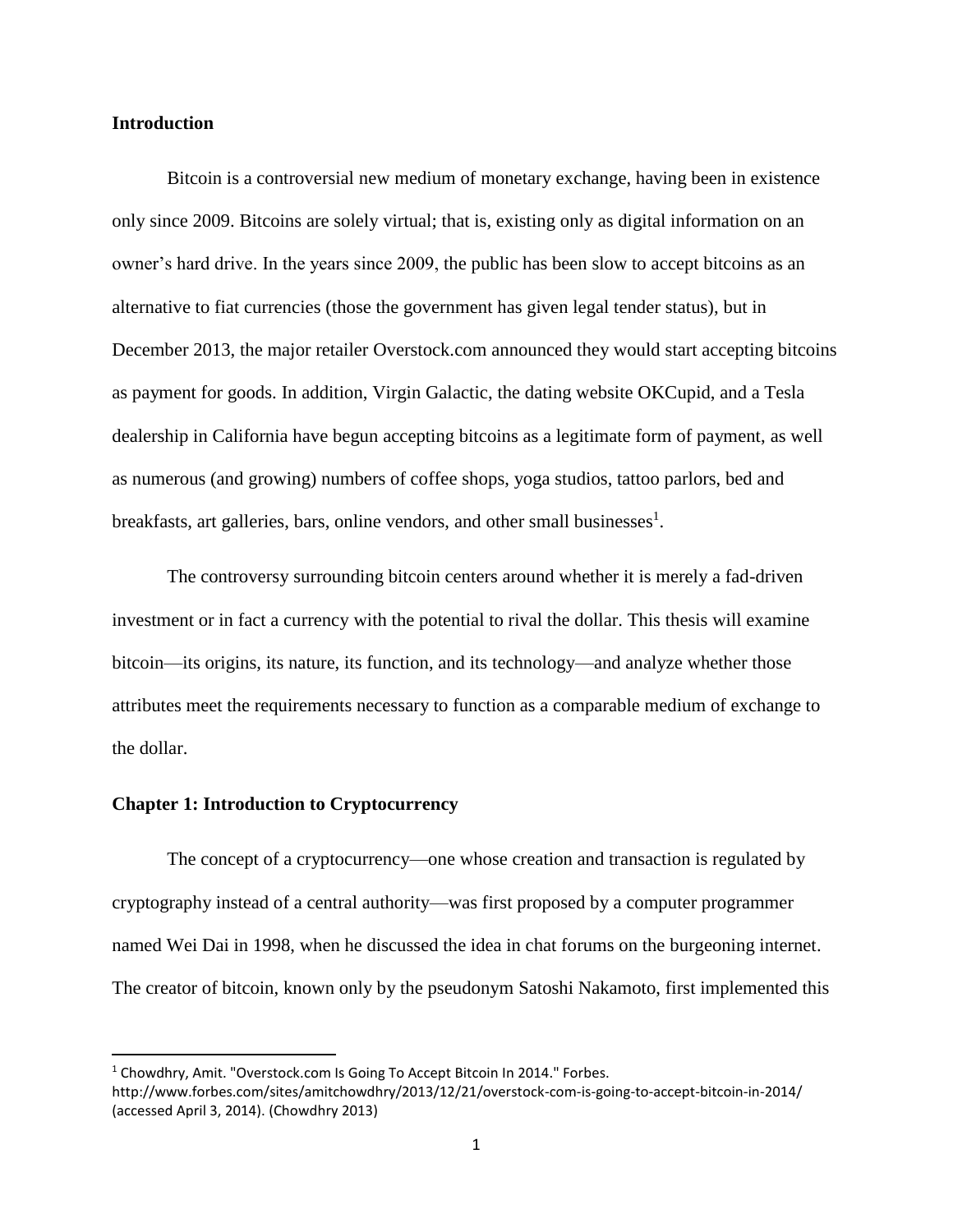concept in 2009 by inventing a medium of exchange completely unregulated except by code. The code governing the bitcoin network is entirely open source<sup>2</sup>. In other words, anyone can access and edit the code on the internet, making the network a product of collaboration among millions of coders whose collective efforts protect the technology's integrity. This open-source nature ensures that the currency's objectivity and transparency remains intact, and anyone with the curiosity to know and coding background to understand can see first-hand exactly how the cryptography works.

Nakamoto designed the open-source code to constantly introduce a steady supply of bitcoins into the market. Coders called "miners" add new bitcoins to the market by using special software to scour the internet, looking for bitcoin transactions between peers that need verification before bitcoins can move from one account to the other. This verification process involves solving complex mathematical problems that require high levels of processing power. Once the verification process completes, the miner collects a transaction fee of 25 bitcoins. The frequency of verifications adds new coins to the market roughly every 10 minutes. By design, the verification process gets progressively more complex as more people inevitably decide to try their hands at mining and invest in more powerful processors designed specifically to solve mining problems<sup>3</sup>. In theory, as the number and sophistication of miners increases, the flow of bitcoins into the market can remain steady due to an increasing problem difficulty and a decreasing number of bitcoins awarded as transaction fees. A constant flow avoids exorbitant inflation that might otherwise occur with increasing demand and limited supply. However, once all 21 million bitcoins in existence are mined, the flow of coins into the market will cease, an

<sup>&</sup>lt;sup>2</sup> Nakamoto, Satoshi. "Bitcoin: A Peer-to-Peer Electronic Cash System." Bitcoin.com. (Nakamoto 2009)(accessed March 10, 2014).

 $33$  "Frequently Asked Questions." FAQ. (Bitcoin.org 2009) (Hochstein 2014)(accessed March 14, 2014).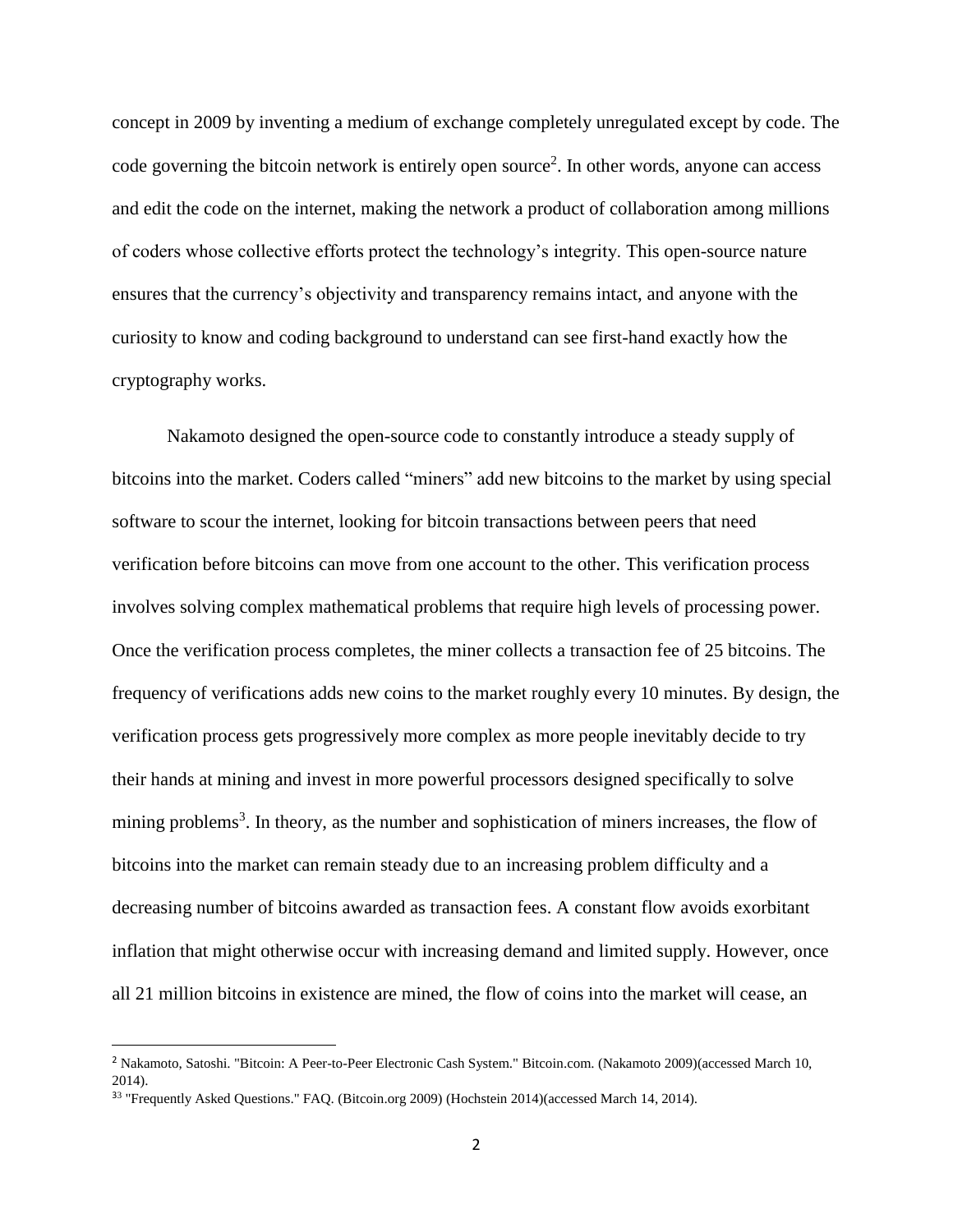event that is projected to occur around 2140 if the current rate of bitcoin mining continues. To provide a certain amount of elasticity in the market supply of bitcoins, each coin can be subdivided down to eight decimal places<sup>4</sup>. This ensures that as demand for bitcoins increases, the technology will have the means to support a large user base.

A defining aspect of the mining and transacting process of the bitcoin network is a perpetual ledger of all transactions that have taken place since bitcoin's inception, called a "blockchain." Each time a miner verifies a transaction, a record of the transaction is added to the blockchain, verifying that the bitcoins involved are not predisposed in a previous transaction. Miners essentially race to be the first to verify a block of transactions and add them to the blockchain, earning the bitcoin reward<sup>5</sup>. This element of competition in the verification process guarantees that countless miners look at each transaction, thus verifying beyond a doubt that the bitcoins come from an existent source and transfer to their designated destination. This peerreviewed system means that no one can buy goods with bitcoins that are not rightfully theirs and sitting in their wallet. Further, the decentralized nature of the bitcoin system mitigates the risk of attack on the network itself because it is dispersed on each computer that participates in mining. As put by Andreas M. Antonopoulos, a technology entrepreneur in the San Francisco Bay Area and one of bitcoin's most outspoken supporters, "Bitcoin having no center means there's no target to attack, there's no concentration of power. Power is diffuse and distributed among the entire community."<sup>6</sup> Thousands of computers worldwide work together to update and maintain the blockchain, ensuring the accuracy and validity of each and every bitcoin transaction. Therefore, the integrity of bitcoin's operation will always remain intact.

<sup>4</sup> Nakamoto, "Bitcoin"

<sup>&</sup>lt;sup>5</sup> "Frequently Asked Questions," Bitcoin

<sup>6</sup> Hochstein, Marc. "Why Bitcoin Matters to Bankers." American Banker, March 14, 2014, 1A edition.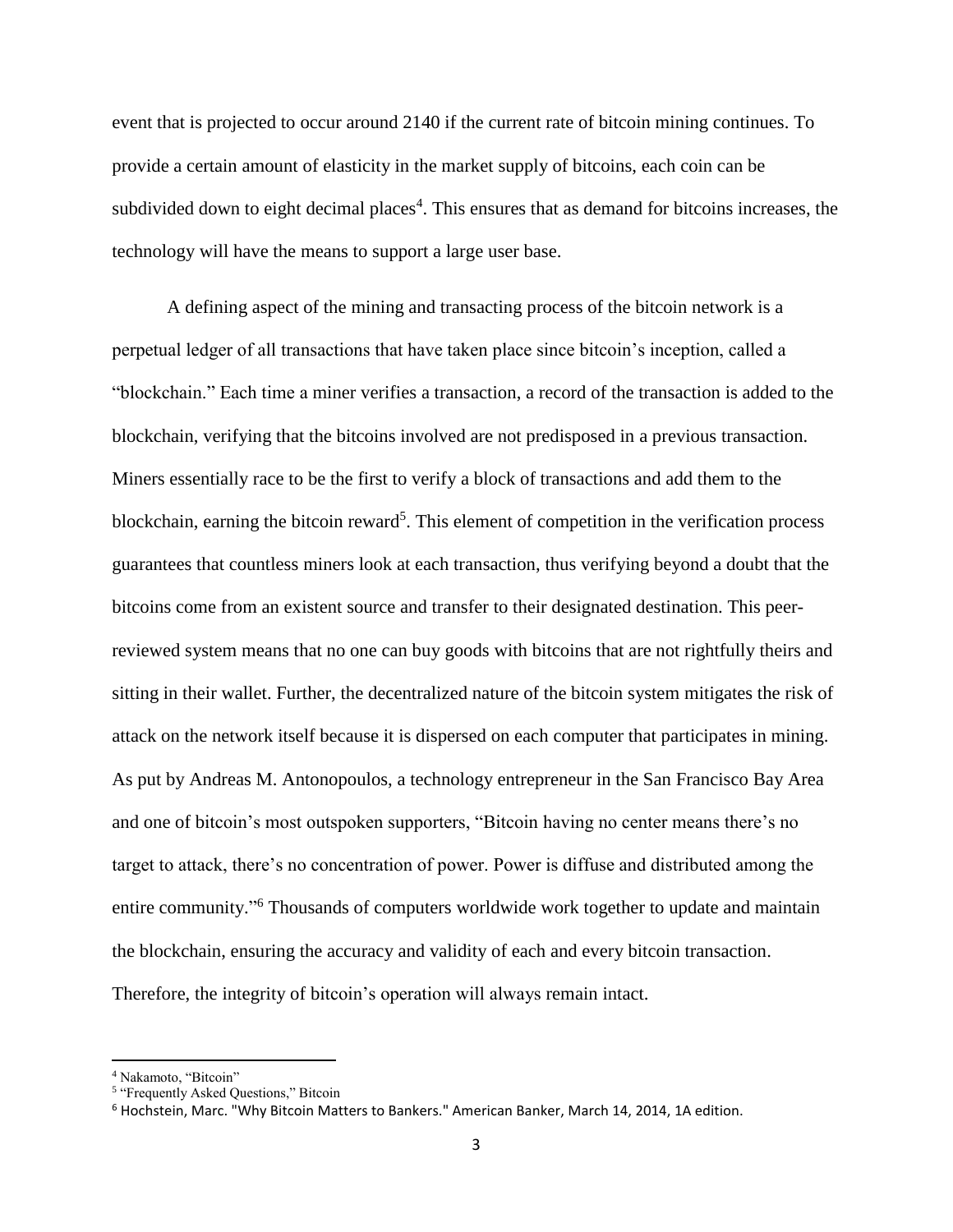The transactions reviewed by miners on the bitcoin network transfer directly from the consumer to the seller with no middlemen, essentially transposing a cash transaction to the internet<sup>7</sup>. Users are afforded complete anonymity by this mechanism and any third-party facilitators such as banks or credit companies become completely unnecessary. However, this creates risk because users must accept the responsibility of keeping their bitcoin stashes in virtual wallets on a secure hard drive. Hackers can access a user's wallet if the computer housing it has an internet connection, so users must take great care with internet security. The lack of a central authority makes users more liable for protecting their own assets.

The vulnerability inherent in a decentralized system creates difficulty for bitcoin reaching a larger user base. In order to become a lasting, respected and widely-used form of currency, bitcoin will undoubtedly need the endorsement of the United States government, in the form of legal tender status. Risk aversion will prevent most people from investing their hard-earned dollars in a currency system that works outside the bounds of the law and has no government guarantee to create inherent value. Unless the government provides a guarantee of value, such as the legal tender status that gives the dollar value, bitcoin will forever be viewed as an investment opportunity similar to a stock, whose price rises and falls daily. However, even if no virtual currency manages to become a mainstream method of payment, the technology of bitcoin and its peers provides a faster, more secure, and cheaper method of transacting, some aspects of which could prove beneficial for governments and fiat currencies. Cryptocurrency technology could prove revolutionary in the way monetary systems are operated and transactions occur, should governments decide to embrace the positive contributions the technology has to offer.

<sup>7</sup> Nakamoto, "Bitcoin"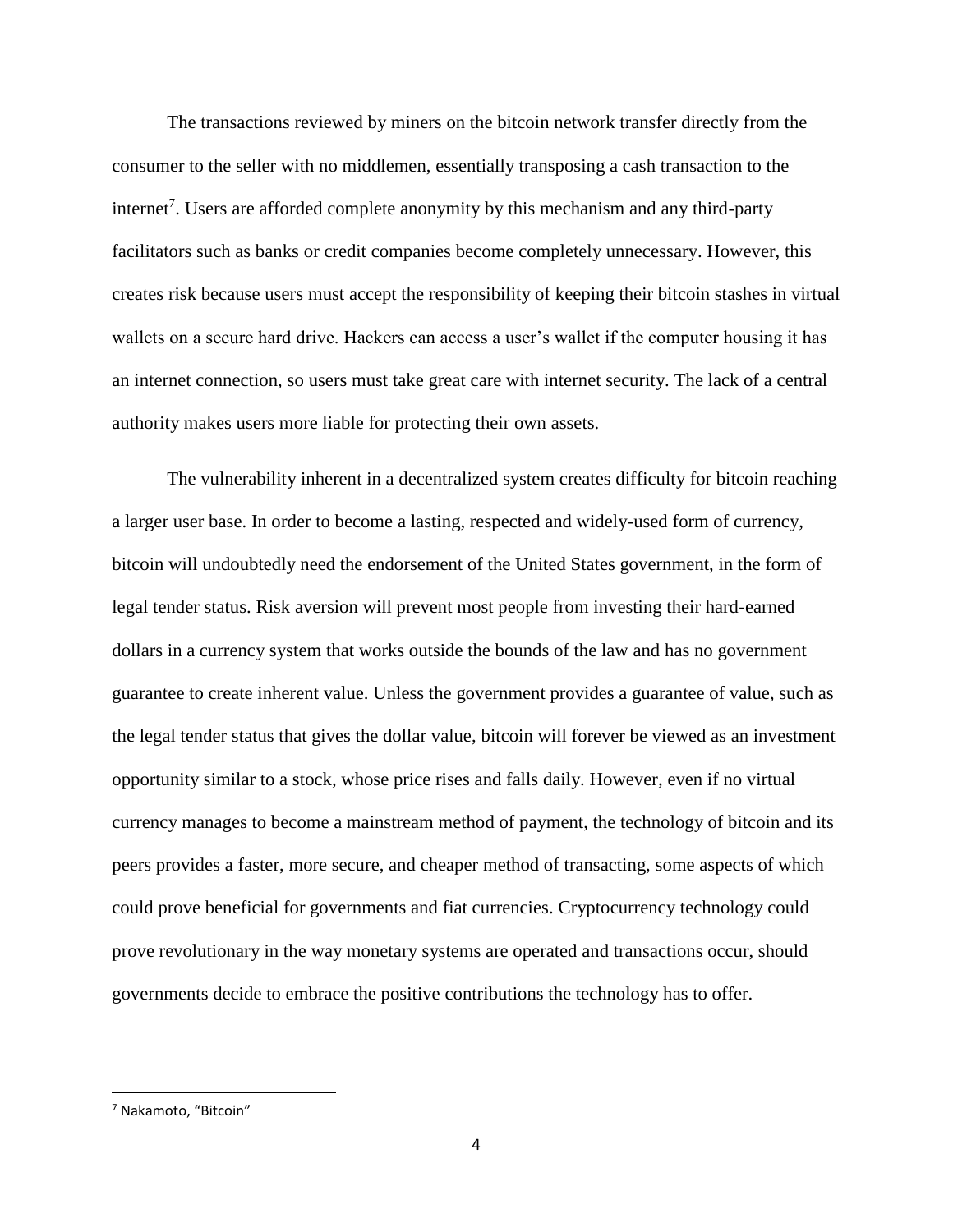#### **Chapter 2: Propensity for Illegal Activity**

Bitcoin's unregulated, virtual, and anonymous nature makes it an ideal medium of exchange for those participating in illegal activities. The identity of the user cannot, in theory, be discovered, mitigating the risk of criminals ever being caught or prosecuted for their transgressions. A relative lack of regulation means illegal bitcoin transactions can occur unfettered by any government agency. And the decentralized nature gives users freedom from banks and the exposure to suspicion and interference that accompanies any government financial institution. The virtual nature minimizes the evidence authorities could gather to incriminate participants in illegal activities; in other words, there are no briefcases of cash hanging around for police to seize. However, with all these seemingly ideal conditions for illegal activity to take place, bitcoins are inherently resistant to concealing illegal activity should anyone care to investigate, a characteristic that governments could harness to minimize the occurrence of financial crimes.

The anonymity afforded to bitcoin users both facilitates transactions and privacy protection, but by the same token makes the currency ideal for carrying out illegal transactions. A large portion of bitcoin's early adopters participated in black markets, buying and selling drugs, weapons, forged documents and other illegal commodities. One of the largest markets to use bitcoin as its mandatory currency was Silk Road, a website that guaranteed anonymity by making itself invisible to everyone except those who knew precisely where to find it in the vastness of the internet. Silk Road served as a middleman, preventing transactions from occurring directly between buyers and sellers, thereby temporarily possessing the bitcoins

5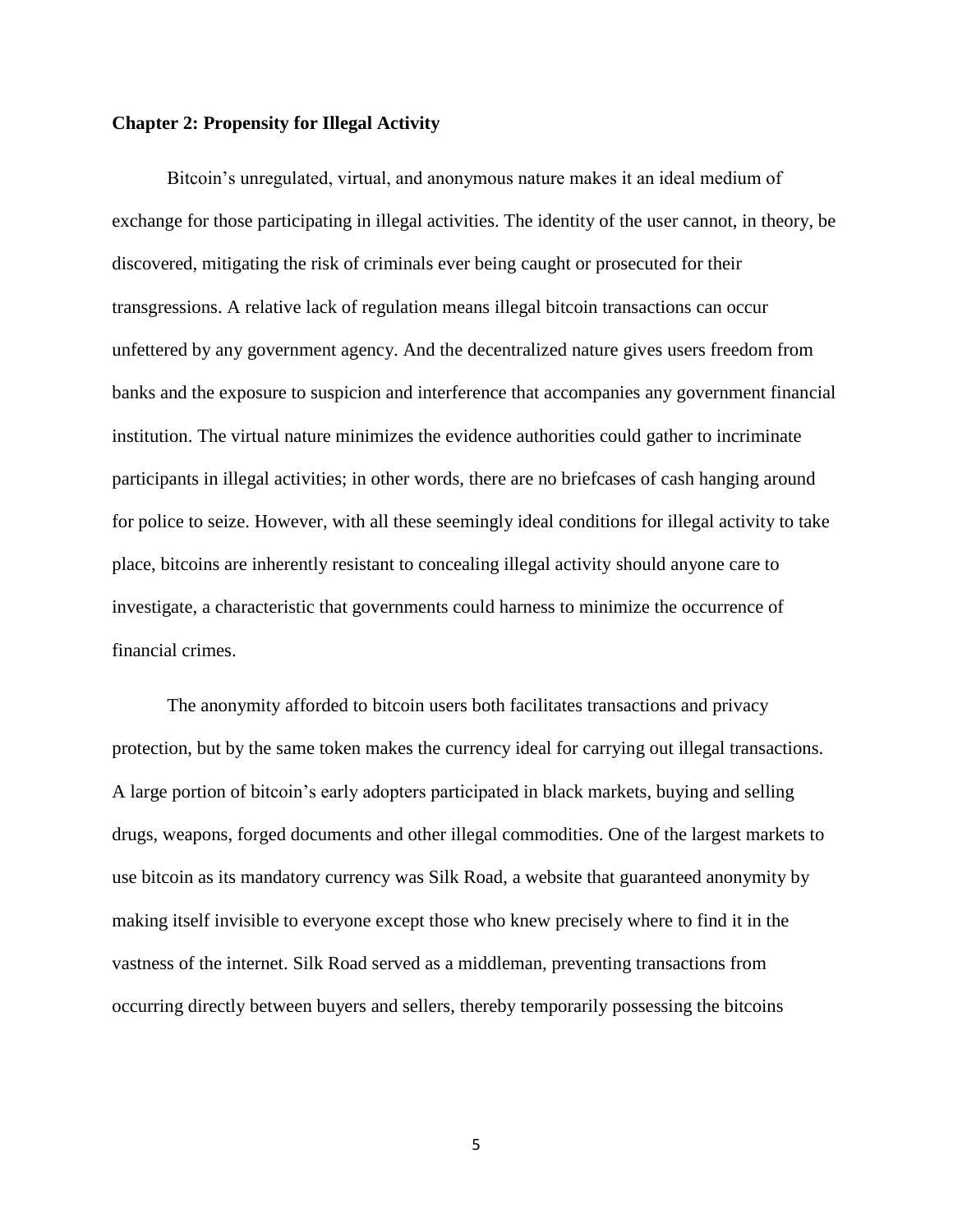exchanged in the transaction<sup>8</sup>. This left customers vulnerable to losing their bitcoins should Silk Road ever fall victim to hackers or be disbanded by the FBI, its ultimate fate. Based out of San Francisco and operated by a 29-year-old physics graduate named Ross Ulbricht, the illegal marketplace was shut down by federal agents in October 2013. The agents seized \$3.5 million of Silk Road users' bitcoins in the process and arrested Ulbricht<sup>9</sup>.

Since his arrest, Ulbricht has been indicted for one count of narcotics conspiracy, one count of running a criminal enterprise, one count of conspiracy to commit computer hacking and one count of money laundering. He has also been accused of attempting to buy the murders of six people who had the potential to expose the Silk Road operation, all of which the FBI orchestrated and staged. He currently awaits trial in New York State<sup>10</sup>. The anonymity bitcoin offers to users appeals to many like Ulbricht whose goal is to reject authority and government involvement in economics and society. The attractiveness of bitcoin to potential criminals creates a need for the government to step in and regulate the currency in order to prevent illegal activities. Even if it is not the government's place to protect people using a new technology or making financially risky decisions by investing in an untested currency, it is indisputably the government's responsibility to prevent crime and maintain an ordered society. Because bitcoin creates a new avenue for illegal activity, should the government decide to regulate the currency in some form, they are completely within their authority to do so.

Aside from the sale and purchase of illegal goods, bitcoin provides a highly effective and simple method of money laundering. Shortly after the fall of Silk Road, federal agents arrested a

<sup>8</sup> Zetter, Kim. "How the Feds Took Down the Silk Road Drug Wonderland | Threat Level | WIRED." Wired.com. (Zetter 2013)/ (accessed March 17, 2014).

<sup>&</sup>lt;sup>9</sup> Ibid

<sup>&</sup>lt;sup>10</sup> Kushner, David. "Dead End on Silk Road: Internet Crime Kingpin Ross Ulbricht's Big Fall." Rolling Stone. (Kushner 2014)(accessed March 21, 2014).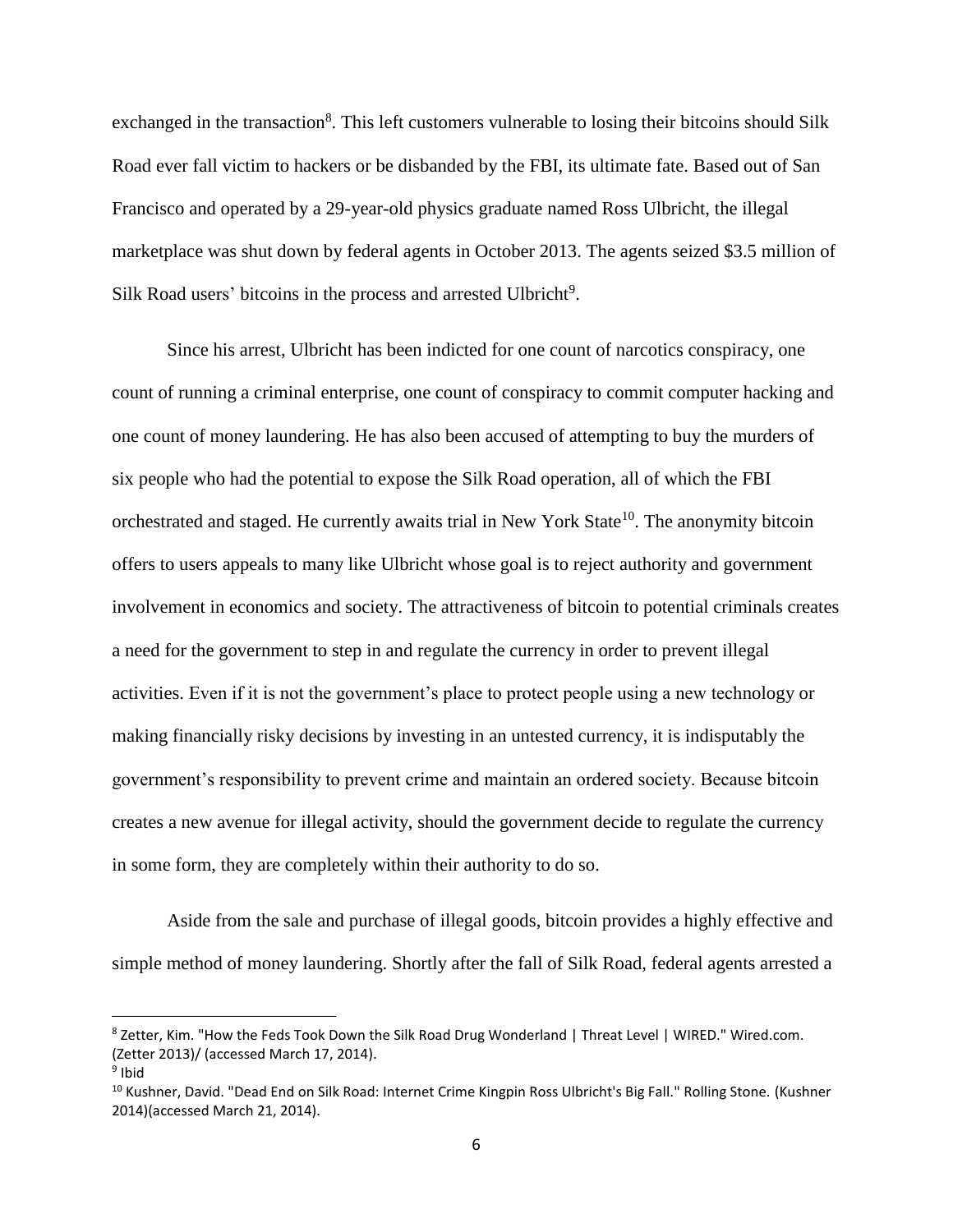young bitcoin entrepreneur by the name of Charlie Shrem. Shrem was the CEO of BitInstant, a startup designed to exchange customers' cash for bitcoins using third-party retailers such as Walmart or Walgreens. Shrem is accused of using his startup to launder money through Silk Road. He accepted cash from a Silk Road retailer named Robert Faiella, selling him bitcoins in return and laundering the cash through his startup. Shrem was aware of the nefarious intentions of Faiella, but did not report the activity to the Treasury Department, making him a knowing participant in a money-laundering scheme. Shrem is also accused of buying drugs from the marketplace<sup>11</sup>. Bitcoin makes laundering money much simpler because the simple act of exchanging bitcoins for dollars is enough to clean the money of any questionable activity that had taken place in the past. Second, until recently the IRS did not have any requirements for taxing bitcoins, so users did not have to worry about keeping track of their expenditures or revenues from bitcoin transactions and the government had no idea about the number of bitcoins in circulation or their flow around the market. Therefore, it was highly difficult for the government to detect any suspicious activity based on people's tax filings.

Since the downfall of the Silk Road, however, bitcoin has proven inherently ill-suited for use in illegal activities such as money laundering and exchanging illegal goods. Two more illegal exchanges dealing in bitcoins have been shut down since, Sheep Marketplace and an unrelated revival of Silk Road, each losing \$6 million and \$2.7 million, respectively, of customers' bitcoins in the process<sup>12</sup>. Certain characteristics make bitcoin incompatible with the illegal

<sup>&</sup>lt;sup>11</sup> Hurtado, Patricia. "Ex-Bitcoin Foundation's Shrem in Plea Talks, U.S. Says." Bloomberg Business Week. http://www.businessweek.com/news/2014-03-31/ (Hurtado 2014)ex-bitcoin-foundation-s-shrem-in-plea-talks-udot-s-dot-says-1 (accessed April 14, 2014).

<sup>&</sup>lt;sup>12</sup> Zetter, "Silk Road"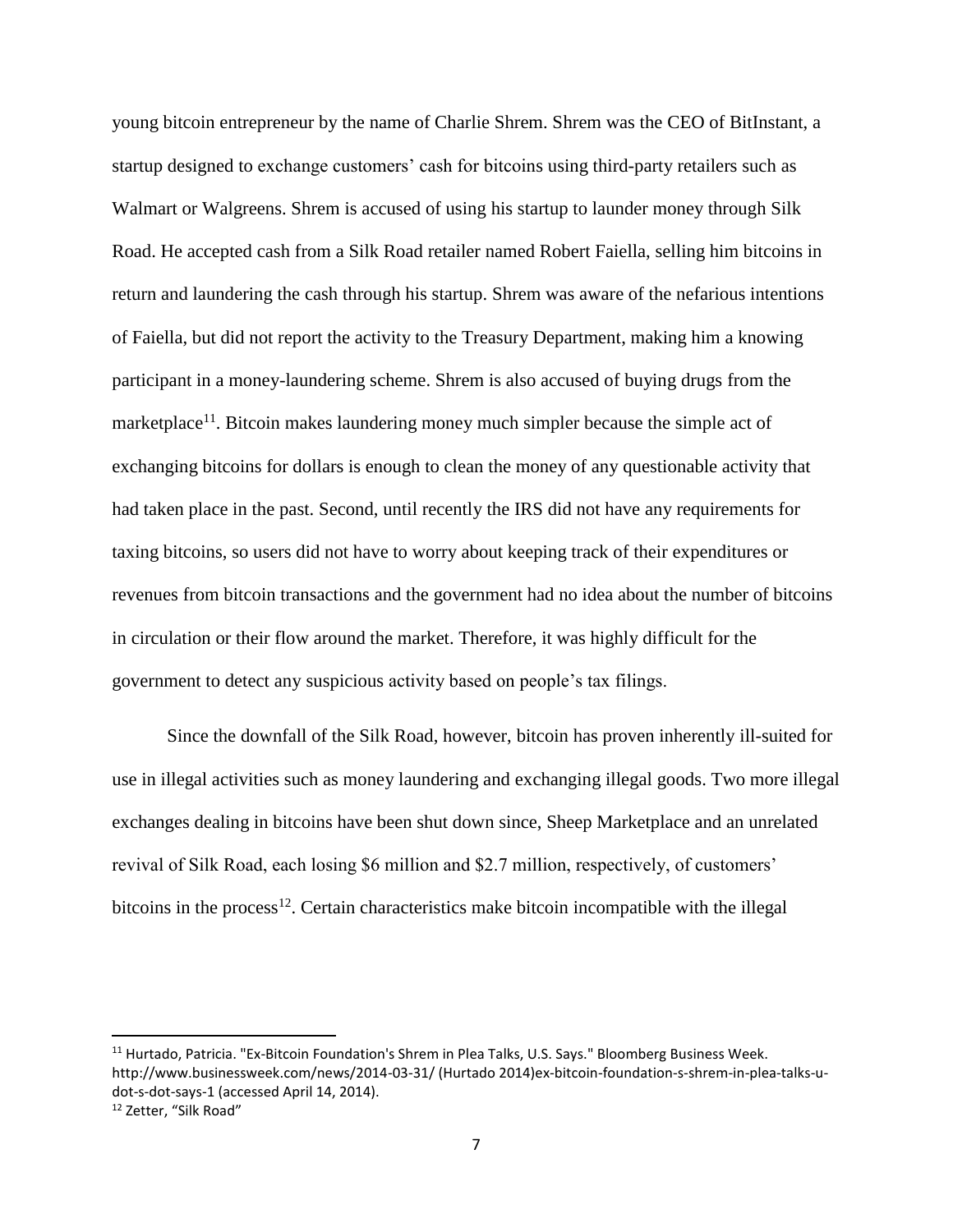activities anonymity invites: a long transaction memory, the vulnerability of wallets, and the irreversibility of transactions.

Although anonymity serves as a cornerstone of the bitcoin model, if a user were to ever convert his bitcoins into actual cash from an exchange or newly minted bitcoin ATM, the likes of which are popping up in hip cities such as Austin and Seattle, his name would instantly be linked to those bitcoins<sup>13</sup>. If those same bitcoins had recently been involved in illegal transactions, the person exchanging them for cash would incriminate himself by doing so. Because the bitcoins reside in their owner's wallet, he had to have had knowledge of, and therefore consent for, the illegal activity that generated the bitcoins. There would exist no way for customers of illegal exchanges to ever convert their bitcoins into cash without risking discovery and arrest. This serves as a great deterrent for owning illegally acquired bitcoins, as the limited number of establishments accepting bitcoins make the currency much less desirable than cash. Criminals using bitcoins become limited to transacting only in the bitcoin marketplace, making it a much less appealing option for conducting illegal business.

The infinite memory of the bitcoin blockchain prevents any dispute about the involvement of certain bitcoins in illegal transactions. The discovery of the identity of a person in possession of illegally acquired bitcoins leaves that person vulnerable not only to prosecution for the transaction that drew police attention, but to every single illegal transaction in which they have participated. This means that when prosecutors catch a criminal for an illegal transaction on a site like Silk Road, authorities can prosecute the perpetrator for every transgression that shows up in their bitcoin transaction history. In contrast, illegal cash transactions have no long-term

<sup>13</sup> Gross, Doug. "Bitcoin ATMs coming to the U.S.." CNN.

http://www.cnn.com/2014/02/18/tech/innovation/bitcoin-atms/ (accessed March 18, 2014).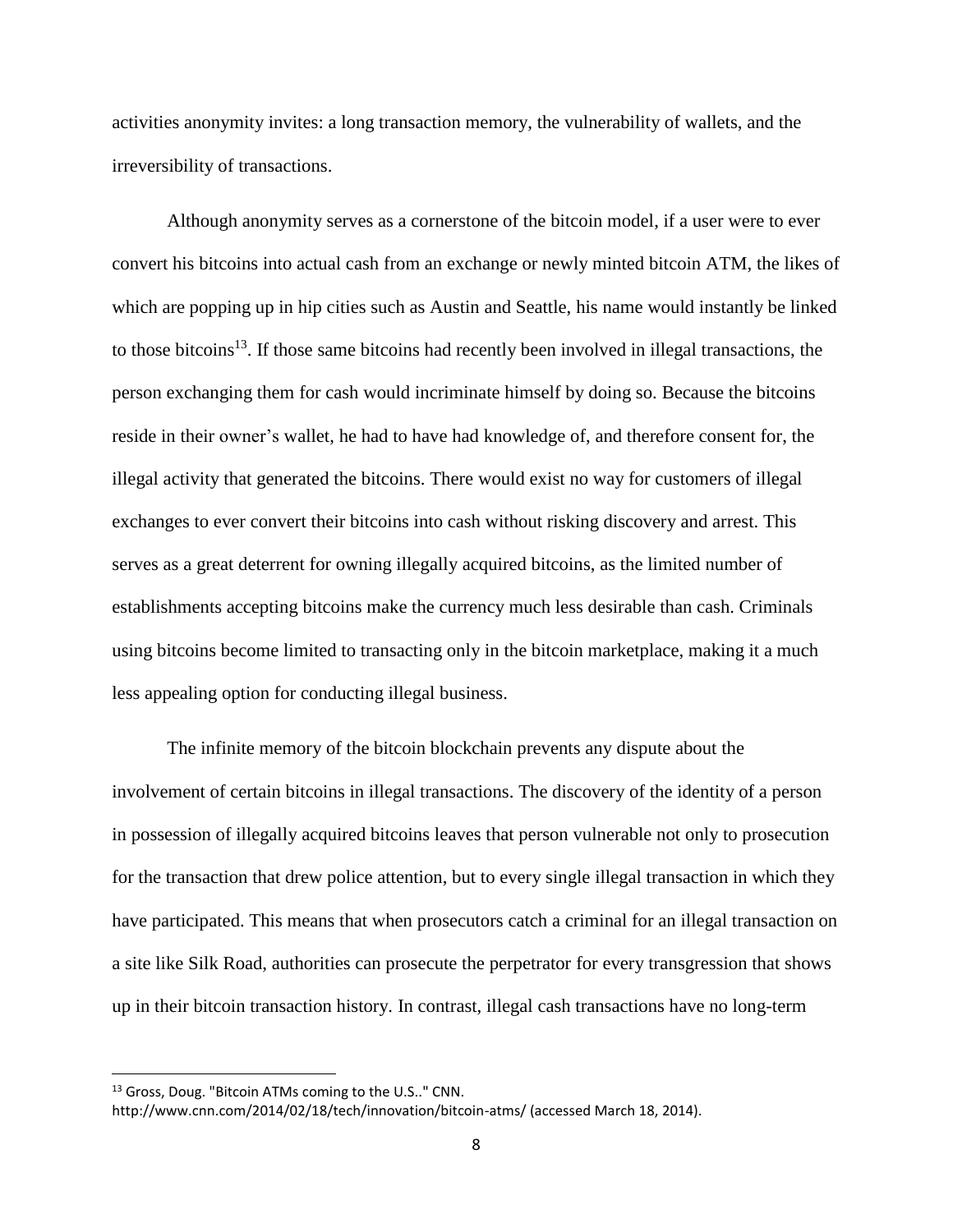memory, so prosecutors can only charge criminals for the transaction that warranted their arrest instead of every single illegal transaction in which they have participated. An indisputable transaction memory makes bitcoin a much riskier currency choice for illegal activity, making its users vulnerable to their wallets' entire histories of illegal activity.

Further, bitcoin transactions are irreversible. Once the bitcoins have participated in illegal transactions, it is impossible to erase those transactions from the blockchain memory. Therefore, each and every bitcoin ever used on sites such as Silk Road carries code that can trace it back to the wallet in which the coin was housed when the illegal activity took place<sup>14</sup>. Additionally, should the middleman site choose to abandon operations and flee with the bitcoins currently under their ownership, there would be no preventing them from doing so. Once the bitcoins are transferred to the websites' wallets, no one, including legal authorities, can reverse the transaction and recover the money. Users of virtual black markets take a huge risk when handing their bitcoins over to the facilitators. Because of the illegality of the base operation and the unregulated nature of bitcoin, no authority exists that would help victims to recover any stolen money. The irreversibility of the transactions makes this a moot point anyway, since there is no way to return the bitcoins to the original owner unless a new transaction were to take place, a voluntary action a criminal most likely would not be willing to take.

These characteristics of bitcoins make them an ideal medium for exposing illegal transfers of cash and catching the perpetrator; a fact demonstrated by the seemingly inevitable self-destruction of every major illegal bitcoin exchange that has cropped up on the internet: Silk Road, Sheep Marketplace, and the Silk Road revival. The long, permanent memory of bitcoin

<sup>&</sup>lt;sup>14</sup> Hochstein, "Why Bankers Should Care"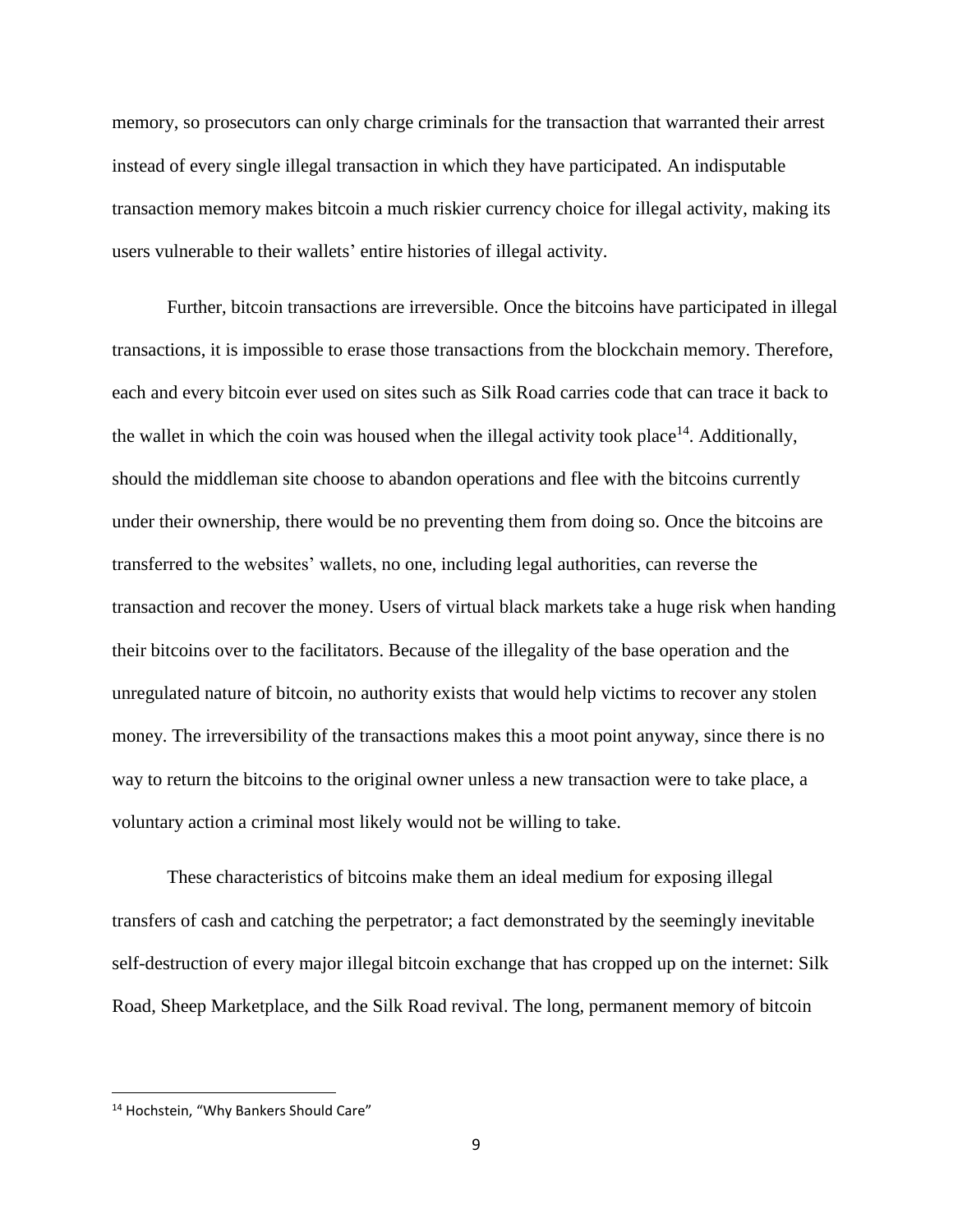could be put to great use by the federal government in preventing crime and theft should they ever decide to embrace a virtual currency system in the future.

#### **Chapter 3: Wallet Vulnerability**

The existence of bitcoins solely on a user's hard drive creates a vulnerability to untraceable hacking and irrecoverable theft, as both the owner and thief are anonymous users. Once these bitcoins are gone, recovery is not an option; investors simply lose their money. The inability to recover stolen bitcoins or even to discover the identity of the thief makes bitcoin wallets easy targets for anyone with hacking skills and a desire to steal.

The wallets used to maintain an owner's bitcoins risk exposure to hackers. Theft is avoidable should the owner take proper precaution in securing his wallet on a stable hard drive that does not connect to the internet. However, when participating in illegal exchanges on the internet, a customer must expose his wallet to vulnerable internet connections in order to transfer bitcoins. Hackers will target illegal exchanges because no authority exists to recover money for a person who has bought illicit goods on the internet. Therefore, a greater risk of theft exists with the use of bitcoins on illegal exchanges as opposed to regular cash. Since the currency's inception, bitcoin business ventures have suffered a disproportionate number of devastating thefts.

In June 2011, the first known substantial hack into a bitcoin account was carried out at the expense of one "Allinvain," a username on a bitcoin forum. The loss amounted to 25,000 bitcoins, or \$15.3 million in today's bitcoin market. On March 4, 2014 the bitcoin bank Flexcoin, based in Alberta, Canada had over \$600,000 worth of bitcoins stolen from its servers, forcing it to close. Bitcoin exchanges provide an easy target for hackers. Numerous exchanges, Bitcoinica,

10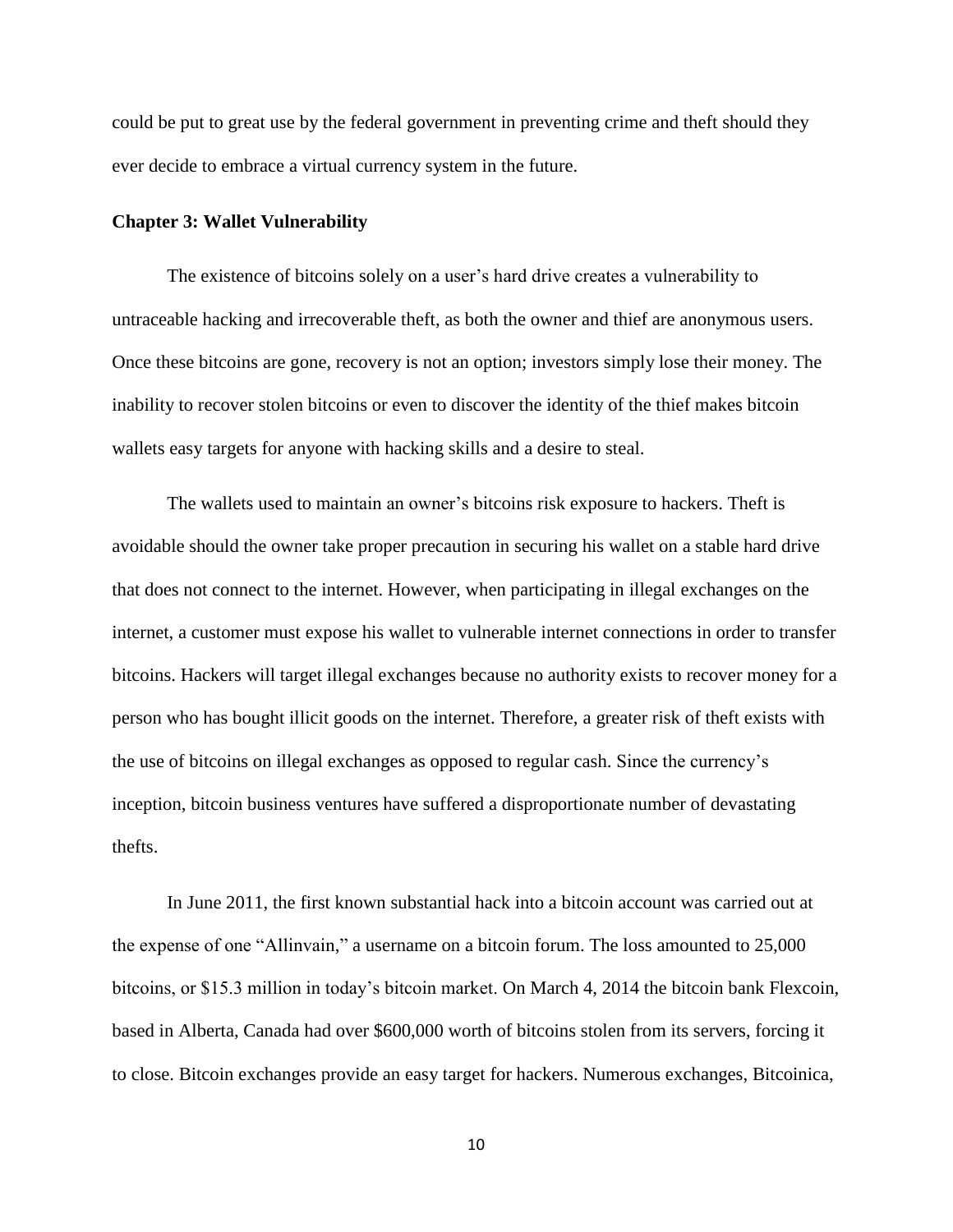Bitfloor, Canadian Bitcoins, and Bitcurex all lost sizeable portions of their bitcoin holdings due to hacks or simple errors in coding<sup>15</sup>. The most infamous collapse of an exchange took place in Japan in February 2014 when the world's largest bitcoin exchange, Mt. Gox was forced to declare bankruptcy.

Due to a poorly monitored programming operation, Mt. Gox left itself vulnerable to hackers. Unlike other bitcoin exchanges, Mt. Gox failed to use a control software that would prevent programmers from accidentally deleting or writing over a colleague's work. Implementing a change as simple as new software would have ensured the reliability and effectiveness of the Mt. Gox code to protect their assets. Further, they failed to use a test environment to assess the code and instead put it into immediate use, deferring the risks of any bugs or holes in code onto the customer. As one insider put it "the source code was a mess."<sup>16</sup>

The exchange had already been hacked once, losing the equivalent of \$8.7 million in June 2011. But, by 2014, the exchange had grown to one of the biggest in the world and hackers were able to extract over \$460 million from the company. This huge loss forced the exchange into bankruptcy and robbed countless bitcoin holders of their money. Mt. Gox is currently in the midst of a "civil rehabilitation process" that may allow the Tokyo-based company to eventually rebuild and pay back some of the customers whose money hackers stole in the attack.<sup>17</sup>

Countless third-party bitcoin-wallet providers have been hacked over the past few years including BIPS and inputs.io, who each lost around \$1 million worth of bitcoin at the time.<sup>18</sup>

<sup>&</sup>lt;sup>15</sup> Hern, Alex. "A history of Bitcoin hacks." theguardian.com.

http://www.theguardian.com/technology/2014/mar/18/history-of-bitcoin-hacks-alternative-currency (accessed March 20, 2014).

<sup>&</sup>lt;sup>16</sup> McMillan, Robert. "The Inside Story of Mt. Gox, Bitcoin's \$460 Million Disaster | Enterprise | WIRED." Wired.com. http://www.wired.com/2014/03/bitcoin-exchange/ (accessed March 25, 2014).

 $17$  Ibid

<sup>&</sup>lt;sup>18</sup> Hern, "A history of Bitcoin hacks"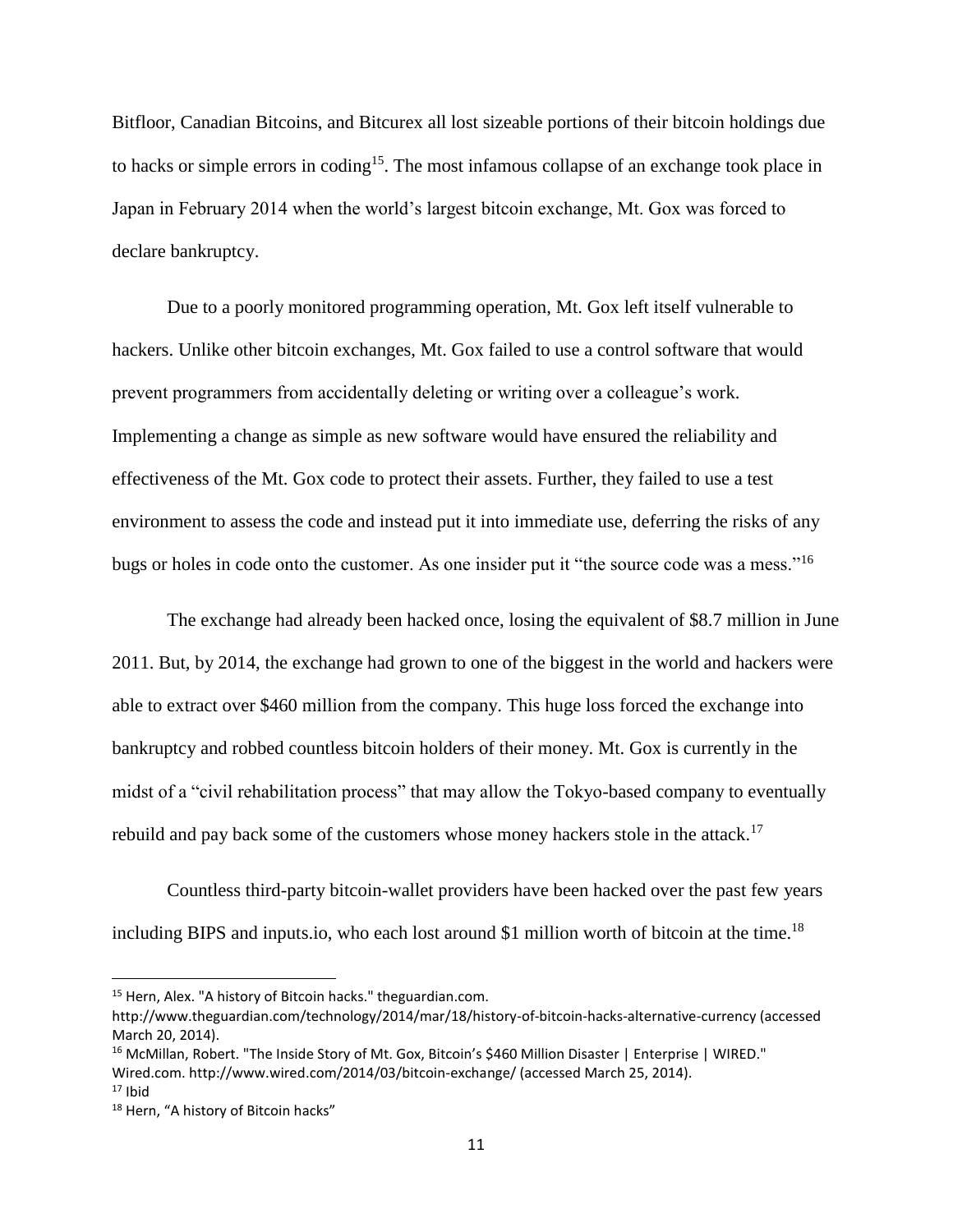Wallet providers have proven the most vulnerable to hacker attacks. Very low barriers to entry allow almost anyone to join the burgeoning field. Programming skills, a knowledge of bitcoin, and time serve as the only prerequisites to entering the wallet-provider market. The costs are minimal and the technology is relatively straightforward. Because of the ease with which startups can enter the industry, an abundance of small, untested wallet providers have appeared on the internet, from which hackers can extract bitcoins without fear of consequence.

Two researchers have recently discovered the existence of over 140 types of malware programs on the internet designed specifically to infiltrate bitcoin wallets and steal the contents. The most common program searches for a wallet on users' hard drives, gathers information about their wallets, and uses it to gain the users' personalized access keys. The newness of the malware associated with bitcoin theft has taken traditional security software by surprise, with only 50% of security systems detecting and stopping the malware.<sup>19</sup>

After the downfall of so many exchanges and in view of the clear vulnerability of virtual wallets, proponents of bitcoin have begun to realize the need for a better wallet storage system. Bitcoin's fundamental virtual nature means online wallets are the only place bitcoins can be stored, and because of the necessity of internet connectivity for transfer, they are frequently exposed to potential hackers. This vulnerability poses a potential problem for the spread of virtual currency, as users will have to learn how to protect their assets properly, a learning curve that no longer applies to cash because of the existence of banks, the Federal Reserve, and regulatory legislation. Before bitcoin can become widely used, a more secure method of storing wallets must become available. Many startups have materialized with various solutions to this

<sup>&</sup>lt;sup>19</sup> Greenberg, Andy. "Nearly 150 Breeds Of Bitcoin-Stealing Malware In The Wild, Researchers Say." Forbes. http://www.forbes.com/sites/andygreenberg/2014/02/26/nearly-150-breeds-of-bitcoin-stealing-malware-in-thewild-researchers-say/ (accessed April 2, 2014).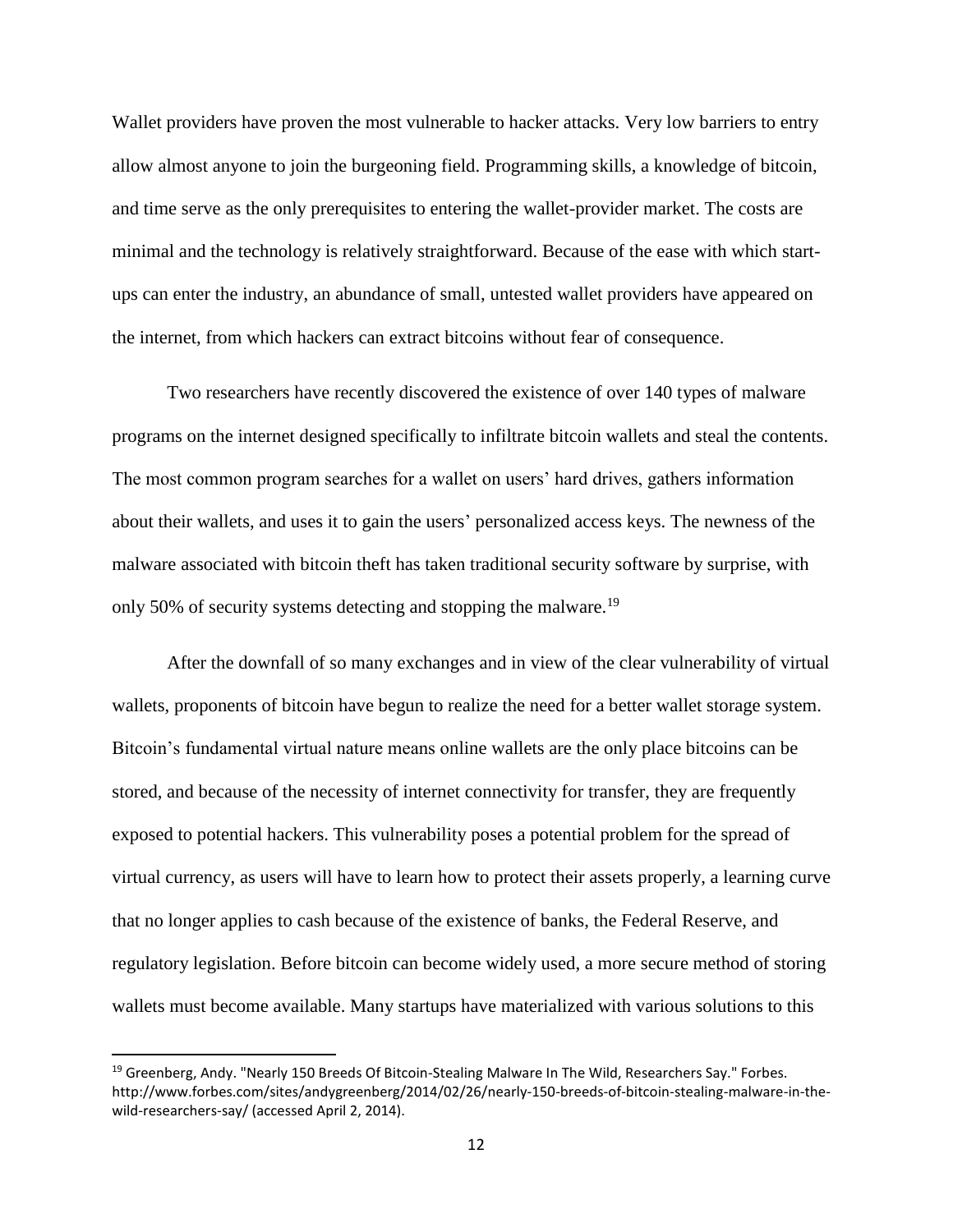vulnerability issue. Out of the Czech Republic, the Trezor wallet features a hard drive immune to malware that allows users to better "cold store" their bitcoins, the tactic of storing the wallet key on a hard drive not connected to the internet. A second startup, Xapo takes on any liability of theft by insuring customers' bitcoin against hacking, theft by an employee, or any other loss that may occur while in Xapo's possession.<sup>20</sup>

Efforts such as these may not only give users something like the level of security provided by federal banks, but may also eliminate the need for them to invest time learning how to store their wallets properly in order to avoid theft. Even if people store their bitcoins safely by keeping all bitcoins on a hard drive not connected to the internet, there exists the additional risk of the hard drive getting stolen or lost, taking the entire bitcoin fortune with it. The hard drive of bitcoins is akin to stuffing cash into a mattress, and when faced with that choice, the vast majority of people would rather keep their wealth safe in a bank. People's inherent laziness may prevent them from investing effort in learning how to protect their assets, but at the same time they want the peace of mind that accompanies a secure savings account. The virtual equivalent of a bank must be developed to provide users with the same security and peace of mind provided by brick and mortar banks.

#### **Chapter 4: The Gold Standard**

 $\overline{\phantom{a}}$ 

Bitcoin will never replace cash as a monetary unit in the United States because the government has grown too large to return to a commodity-based system like the gold standard, which bitcoin, with its limited supply, essentially replicates. Throughout the past two centuries of

<sup>&</sup>lt;sup>20</sup> Perlroth, Nicole. "To Instill Love of Bitcoin, Backers Work to Make It Safe." NYTimes. http://dealbook.nytimes.com/2014/04/01/to-instill-love-of-bitcoin-backers-work-to-make-itsafe/? php=true& type=blogs& r=0 (accessed April 10, 2014).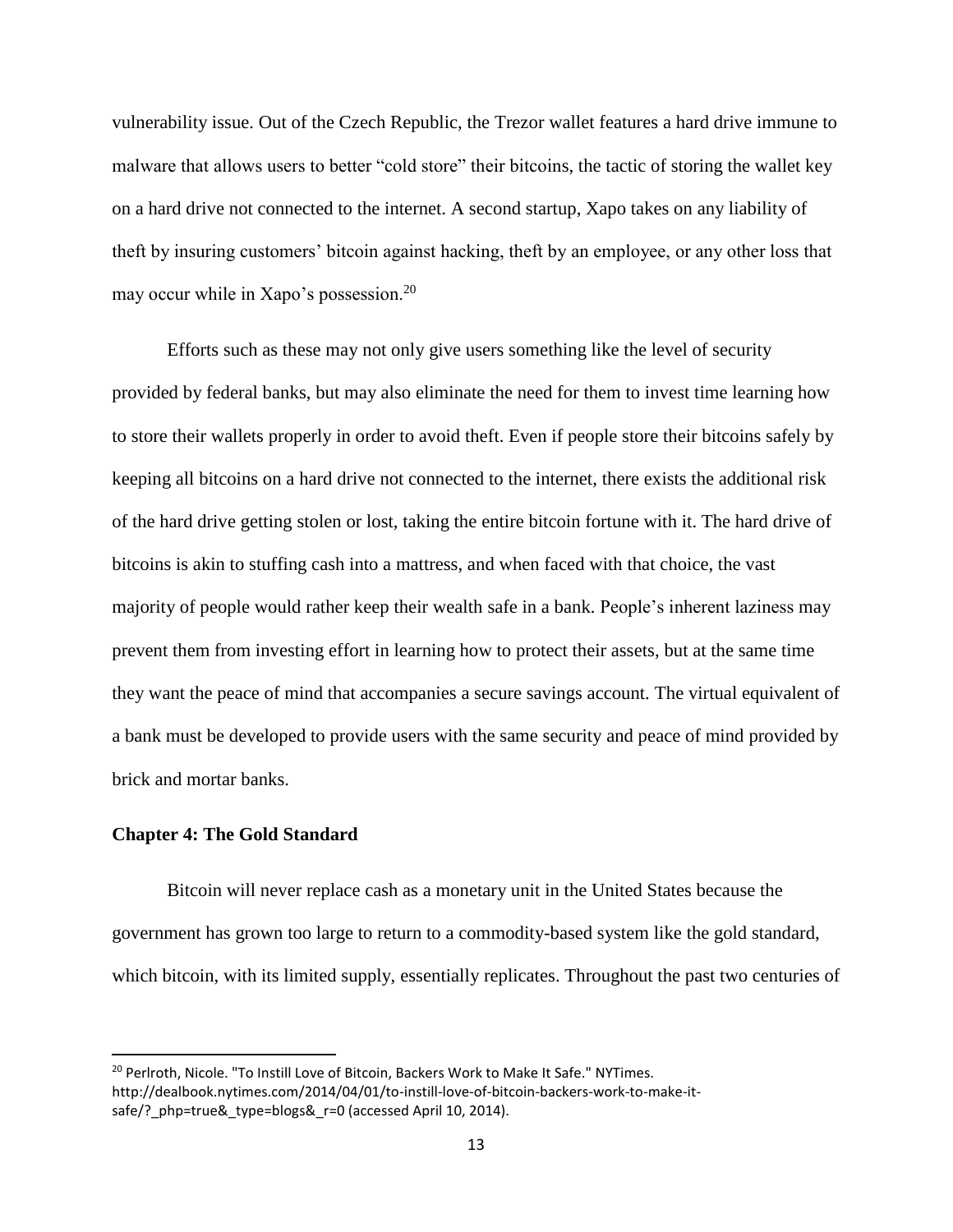monetary history, periodic deviations from the gold standard have arisen when governments faced the need to spend more money than they possessed in gold, an issue that frequently occurred during wartime. Printing more money provided an obvious solution to this conundrum. After World War I, the gold standard largely collapsed on a worldwide scale<sup>21</sup>. During the war, countries around the world had stopped allowing conversion from cash into gold, and instead printed more money. This caused prices to rise. After the war ended, some countries, most notably the United Kingdom, chose to return to pre-war rates of gold convertibility. Because prices had risen, gold should have been worth more currency than it had been before the war. Yet the conversion rate between gold and national currencies had not changed. Therefore, when people went to the bank to exchange their cash for gold, they were getting much more gold than they would have prewar for the same amount of cash. This created a worldwide undervaluation of gold reserves. Changes in the flows and amount of cash were not offset by an adjustment in the exchange rate of gold<sup>22</sup>. Therefore, many countries were already operating on a pseudo-cashbased economy.

In the United States, the government has often strayed from the gold standard. The first metallic standard was established under the influence of Alexander Hamilton in 1792, using both gold and silver as a basis for monetary value. The problem with the dual basis was that whenever international exchange rates rose on one metal, that metal would sell internationally where it could produce a larger return. This resulted in either silver or gold becoming scarce in the United States and the other metal serving as the remaining basis. From 1792 to 1834, silver dominated. Then the value ratio of silver to gold was changed from 15 to 1 to 16 to 1 by Congress to stop

<sup>&</sup>lt;sup>21</sup> Elwell, Craig. "Brief History of the Gold Standard in the United States." Congressional Reports, June 23, 2011, www.crs.gov (accessed March 6, 2014).

 $22$  Ibid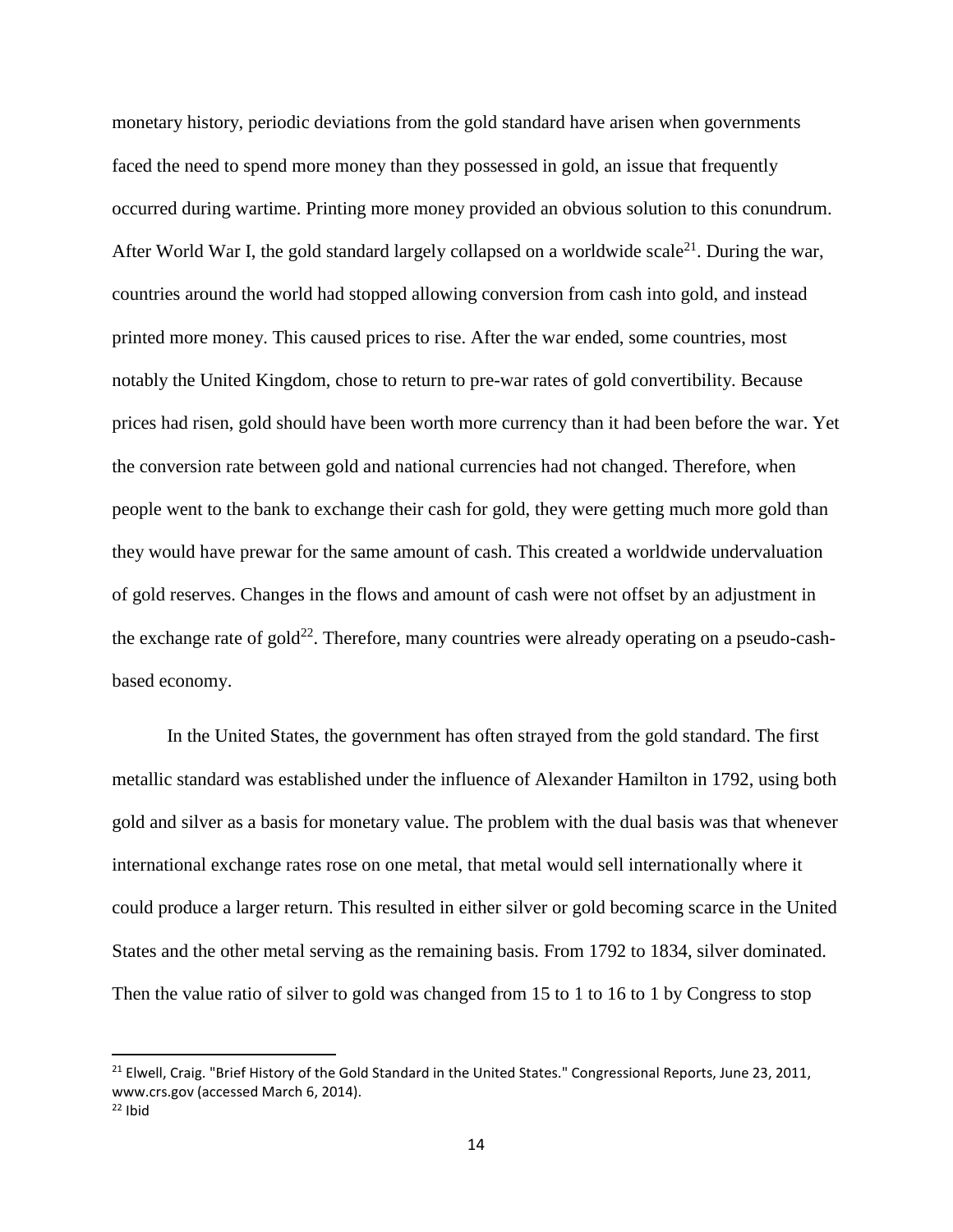people from selling their gold abroad. Because silver was now worth more on the international market, a swing in the opposite direction occurred and the United States ended up back on a gold standard.<sup>23</sup>

The gold standard survived unfettered until the Civil War. During the war, the U.S. government needed more money to finance the war. There was not enough gold in the reserves, so the banks halted the conversion of gold to cash and the government began issuing paper currency not convertible into either gold or silver. These bills, known as "greenbacks" were the first nonconvertible currency used in the United States.<sup>24</sup>

In 1900, the U.S. government passed an act that declared gold the official standard of the United States monetary system. Greenbacks and all other forms of currency were redeemable in gold coin. A new form of currency was also becoming popular, the check. However, a problem arose because the use of checking accounts created periodic bank runs where masses of people would withdraw all the money from their accounts for fear of the bank not having enough cash on hand to pay off everyone. To address this problem, the U.S. government created the Federal Reserve. The Fed served to lend money to banks that could not meet their customers' demand for cash. This prevented the bank runs that could cripple a bank's operations.<sup>25</sup> The Federal Reserve did not affect the gold standard, but did allow banks to function more efficiently under it.

During the Great Depression, the collapse of the economy and the panic that followed led to massive bank runs by the American public and the failure of countless banks. The gold

<sup>23</sup> Bordo, Michael D. "The Gold Standard, Bretton Woods, and Other Monetary Regimes: A Historical Appraisal." *Review - Federal Reserve Bank of St.Louis* 75, no. 2 (Mar, 1993): 123.

http://search.proquest.com/docview/227744939?accountid=10141.

<sup>&</sup>lt;sup>24</sup> Elwell, "Gold Standard"

<sup>&</sup>lt;sup>25</sup> Bordo, "The Gold Standard"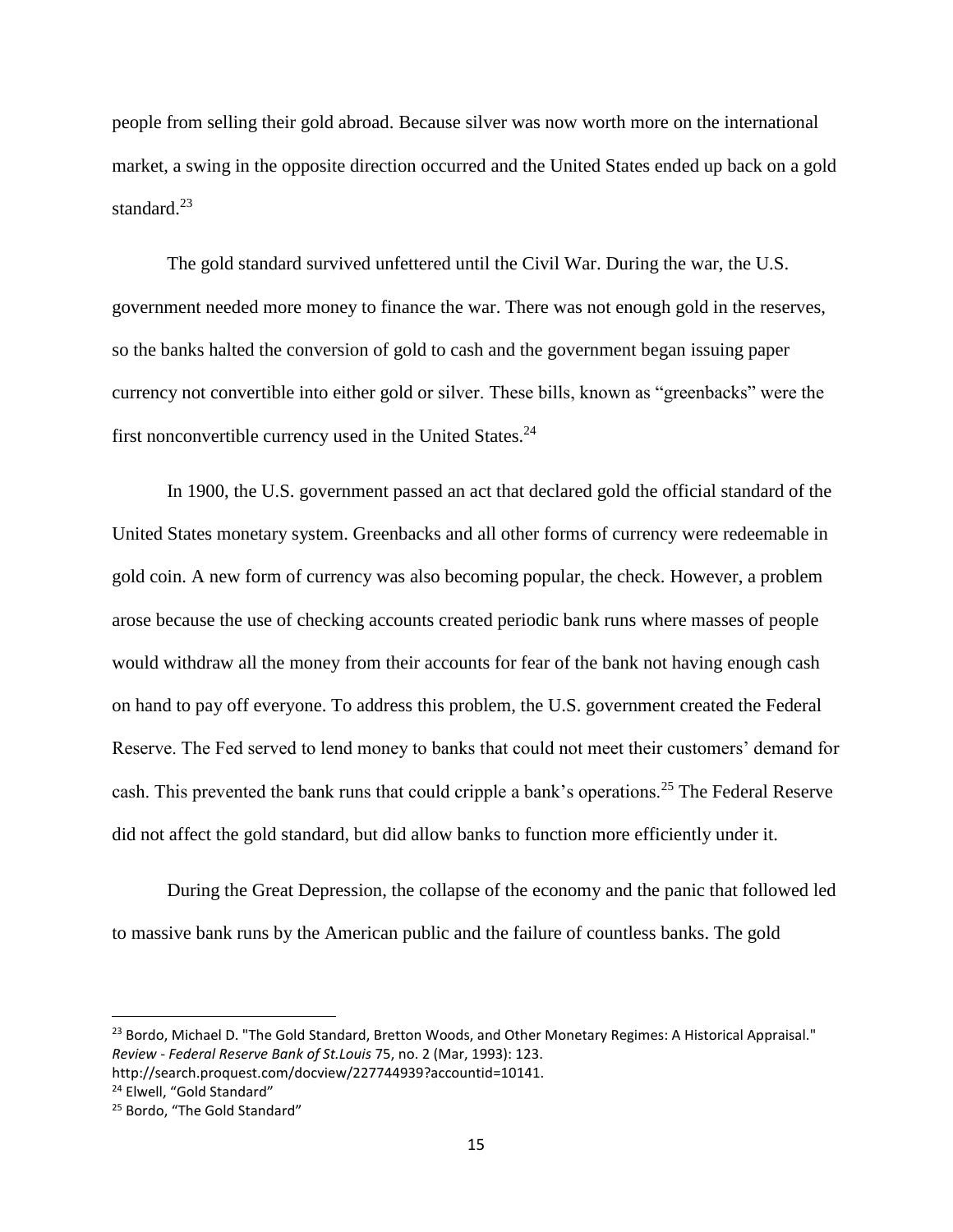standard was part of the problem because the Fed would have had to print money while lowering interest rates in order to meet public demand for cash. Lowering interest rates, however, would incentivize people to sell gold abroad where the interest rates were higher, subsequently reducing the supply of gold in the United States and the value of each dollar in circulation. To stay on the standard would mean contracting the money supply to maintain the value of each dollar. This was not an option by 1933 when Franklin Roosevelt stepped into the Presidential Office. America was in a horrible state of poverty and could not afford to remain on the gold standard any longer.<sup>26</sup>

After taking office, Roosevelt took America off the gold standard. Banks were closed and private ownership of gold was made illegal. Under the Gold Reserve Act of 1934, all gold in circulation was removed and put into the National Treasury and the dollar was reduced to 60% of its original value. The United States monetary system was now based on a quasi-gold standard. The dollar was still defined in terms of gold, but the only remaining use for gold was in international transactions. However, the world's economies were attempting to protect themselves from the effects of the Great Depression by insulating themselves and limiting international trade. $27$ 

In order to counteract the insular trade policies of the 1930s, 45 countries met in Bretton Woods, New Hampshire and came to an agreement. They established the International Monetary Fund in order to oversee a new system of international valuation. The dollar would serve as the basis for exchange rates that would remain constant except to correct for a "fundamental

 $26$  Ibid

 $27$  Ibid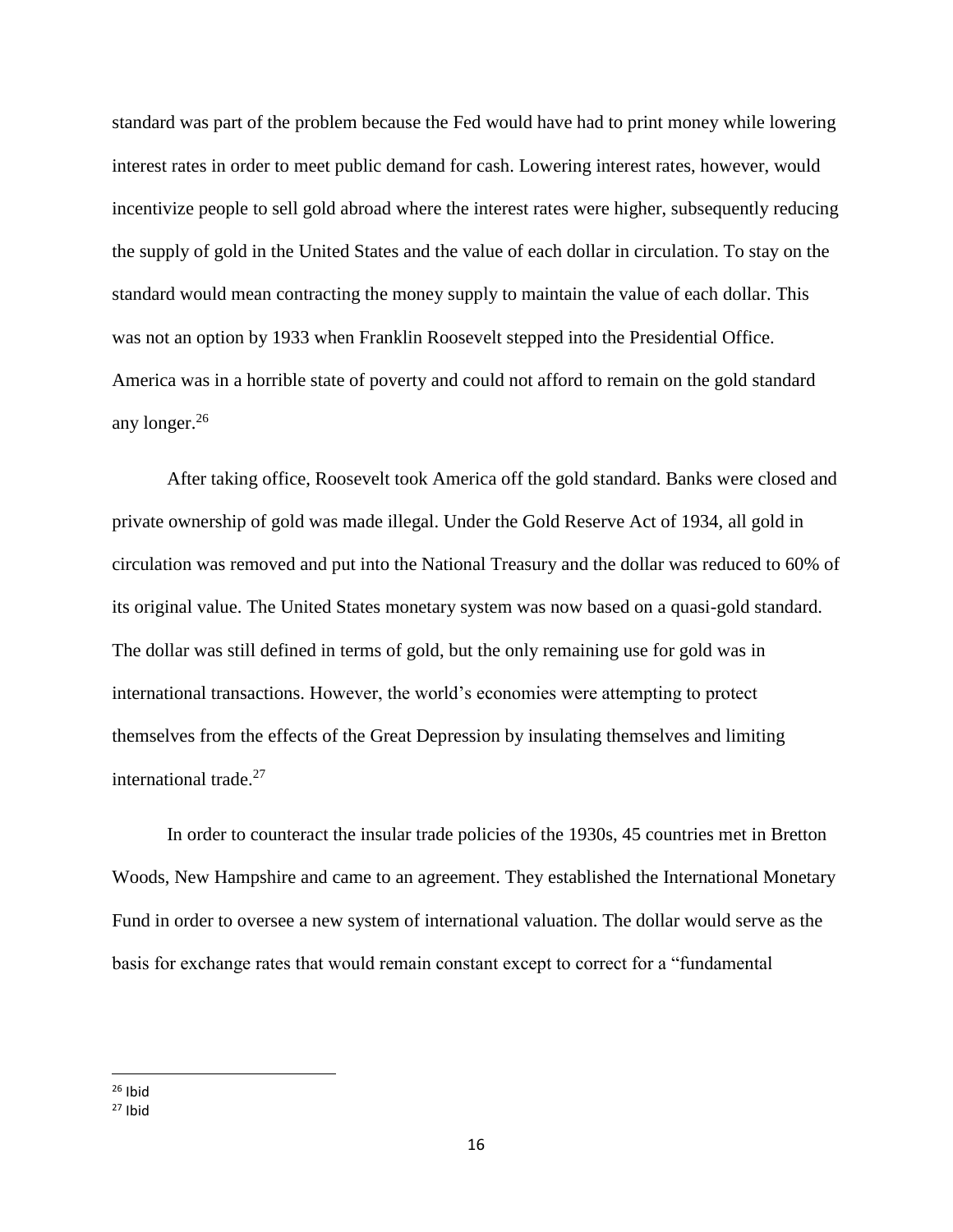disequilibrium" in the rates and could only be changed with permission from the IMF. The dollar's value would continue to be based on gold, set at a price of \$35 an ounce.<sup>28</sup>

During the late 1960s, a surplus of U.S. dollars was created by foreign investment and military spending on the Vietnam War. The dollar was now worth less than the \$35 per ounce of gold exchange rate. This posed a problem with foreign trade, because no other countries wanted dollars. To address this issue, President Nixon suspended the dollar's convertibility into gold in 1971. This abandonment led to the floating exchange rate policy used today in which countries can choose to have their currency float against another countries, adopt an existing form of currency, or join a monetary union. $29$ 

The history of the gold standard serves to demonstrate that bitcoin will never replace the dollar as a national currency. Assuming miners continue mining bitcoins, the number of coins in the market will eventually be capped at 21 million, an event predicted to occur in 2140.<sup>30</sup> This means that bitcoin is a finite commodity, designed by its creator to mimic a gold supply. Therefore, widespread adoption would lead to a monetary system similar to the gold standard. The same problems that arose with the gold standard would arise in a bitcoin-based system. Sooner or later the government would need to spend more bitcoins than it possessed and would have to deviate from the bitcoin standard. Any rise or fall in international bitcoin interest rates would lead to a mass exodus or influx of bitcoins into the American market, causing the price to rise or fall accordingly, disrupting the currency as a store of value. Deflation would pose a constant risk because of the limited money supply. People might begin to hoard bitcoins to avoid inflation, as they did with gold, and stop spending, leading to a stagnant economy and deflation.

<sup>&</sup>lt;sup>28</sup> Bordo, "The Gold Standard"

 $29$  Ihid

<sup>30</sup> Nakamoto, "Bitcoin"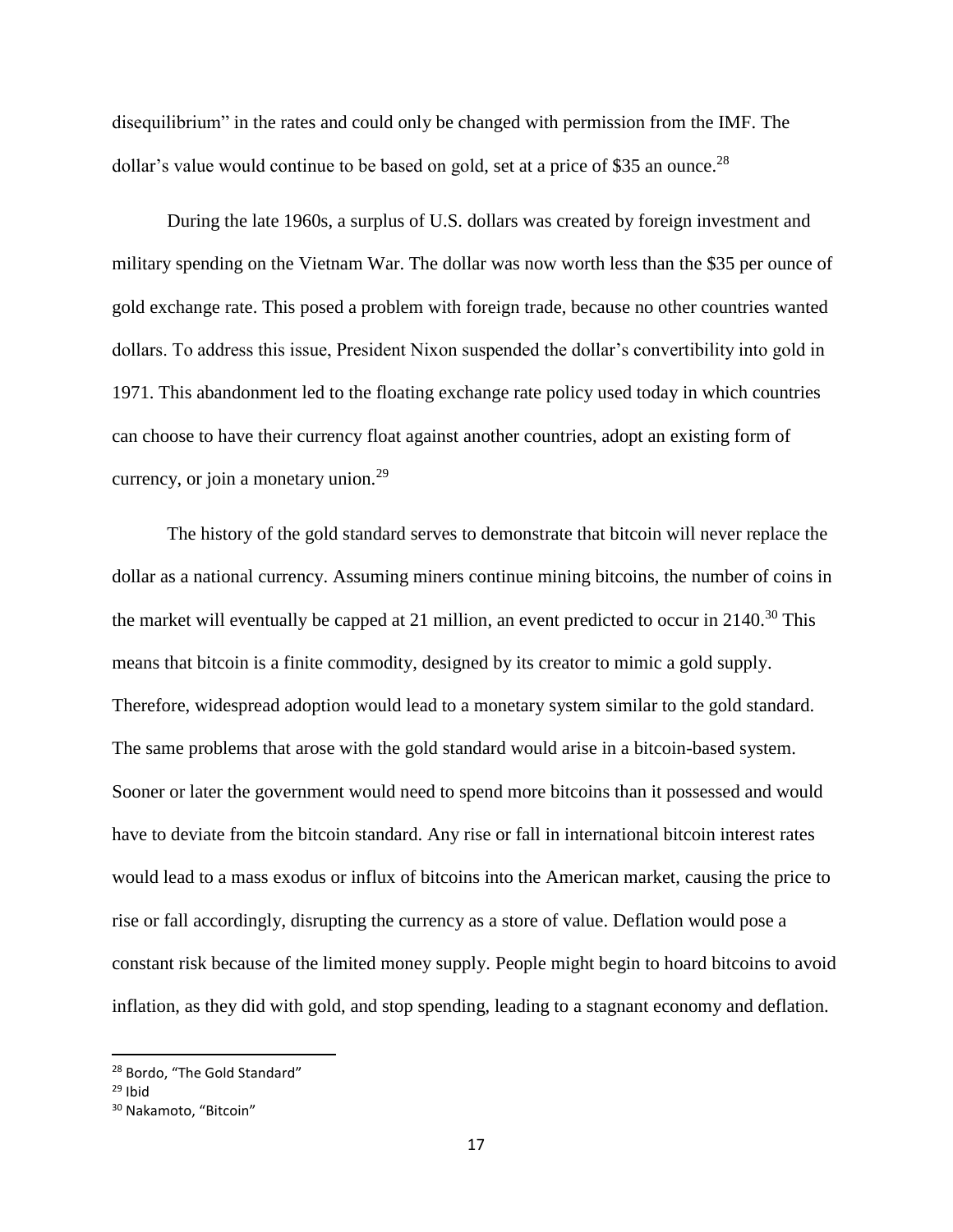Further, when the United States ascribed to the gold standard in the past, the government comprised only 10 percent of GDP. Today the U.S. government constitutes 40 percent of GDP.<sup>31</sup> The growth of the government has been financed by the indiscriminate issuance of cash. This growth could not be sustained in a commodity-based system. A return to any kind of standard would require a contraction of the government and a massive reduction in government spending. Any move by the government toward a commodity-based standard, be it bitcoin or gold, is highly unlikely. The government has become much too large and far-reaching to consider downsizing. Therefore, the bitcoin will not be adopted as a replacement for the governmentcontrolled dollar.

The gradual international abandonment of the gold standard was the first step toward a virtual monetary system. The dollar and all other fiat currency have no inherent value except the guarantee of a government that the value of those slips of paper will be recognized by law. Gold, at least, has always held some inherent value to humans as a precious metal, and has practical purposes as jewelry or in medical devices. The Federal Reserve and similar international entities exist to protect the value of fiat currencies by issuing money to satisfy public demand for cash, keeping values as stable as possible. The inherent uselessness of fiat currencies make them equally illusory as virtual currencies, the majority of people and the government have simply agreed to ascribe value to them. Illusory currencies, such as dollars or bitcoins, exist solely to allow the government to manipulate the money supply in an attempt to prevent unpredictable economic fluctuations, an ability commodity-based systems prevent. Therefore, a virtual

<sup>31</sup> "Historical Tables." Office of Management and Budget. http://www.whitehouse.gov/omb/budget/historicals (accessed March 28, 2014).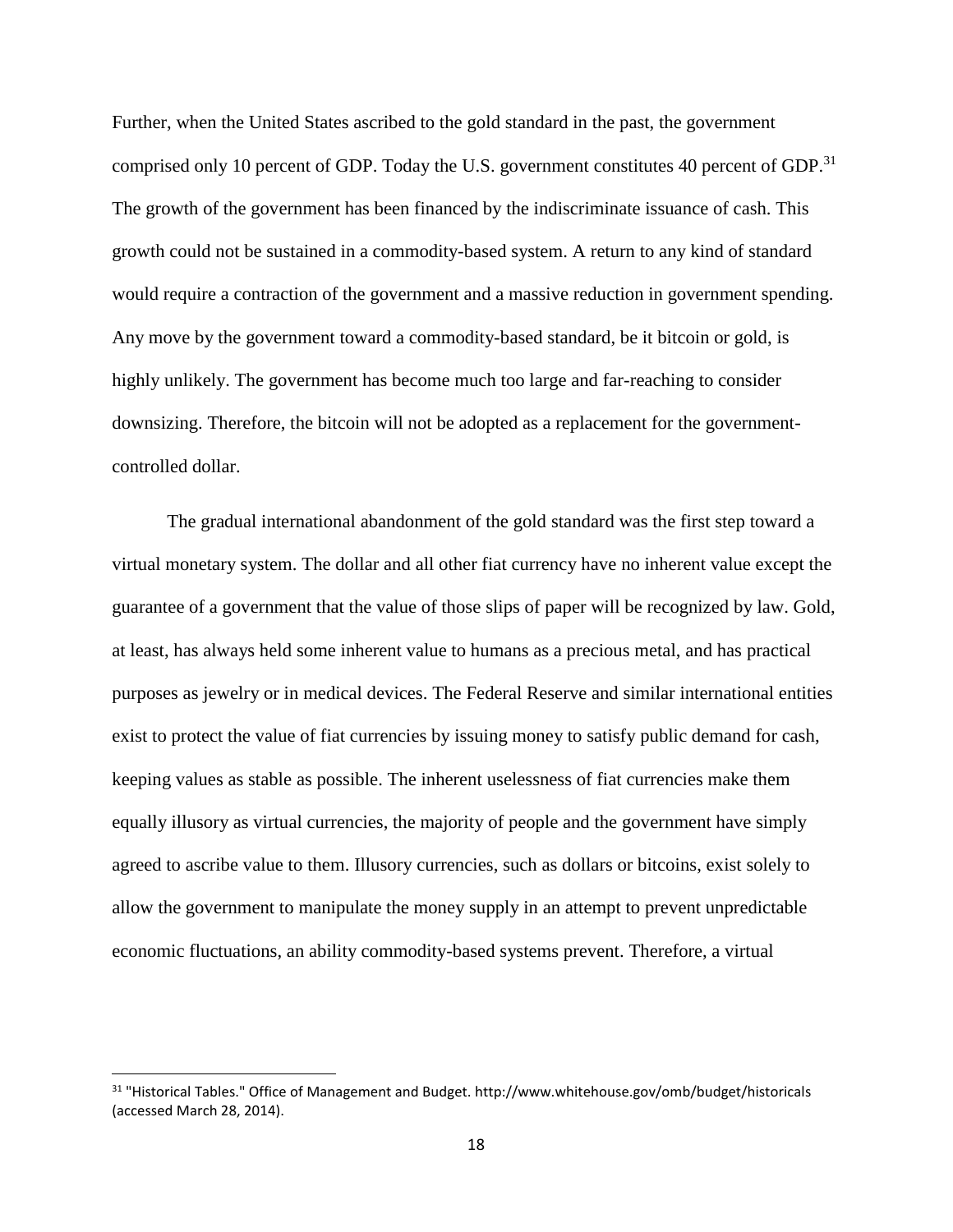currency without any government guarantees, such as bitcoin, does not serve a definite purpose other than an experimental rebellion against government financial institutions.

#### **Chapter 5: History of Digital Currency**

l

Bitcoin is not the first nor the only virtual currency to gain traction with a group of followers. In 1999, an oncologist named Douglas Jackson founded a new form of currency called E-gold. The gold-backed digital currency was an attempt to rival unsatisfactory fiat currencies. Eventually, the company acquired over four million accounts totaling \$60 million and backed by four tons of gold. However, despite the popularity and good intentions of the E-gold model, the dominant use of the currency became illegal activities such as drug dealing and hacking. After the FBI and Internal Revenue Service raided Jackson's office in 2005, E-gold shut down. The founder spent three years on probation after pleading guilty to charges of owning an unlicensed business for transmitting money and assisting in money laundering. For the past nine years he has tirelessly tracked down former customers to return their investments.<sup>32</sup> Those who invested in E-gold got lucky because the price of gold has since increased and they are getting back much more than their initial investments.

Unlike contemporary virtual currencies, E-gold derived its value from actual gold. Investors at least had the comforting knowledge that their money would retain some of its value as long as the precious metal had value, no matter what difficulties the currency might undergo. Systems such as bitcoin cannot offer the same guarantee to their customers. Should bitcoin collapse, investors will likely not recover any of their money. This has recently been demonstrated by the collapse of the Mt. Gox exchange, in which \$460 million was lost, never to

 $32$  Foley, Stephen. "Bitcoin needs to learn from past e-currency failures." The Financial Times, November 28, 2013, http://www.ft.com/cms/s/2/6d51117e-5806-11e3-a2ed-00144feabdc0.html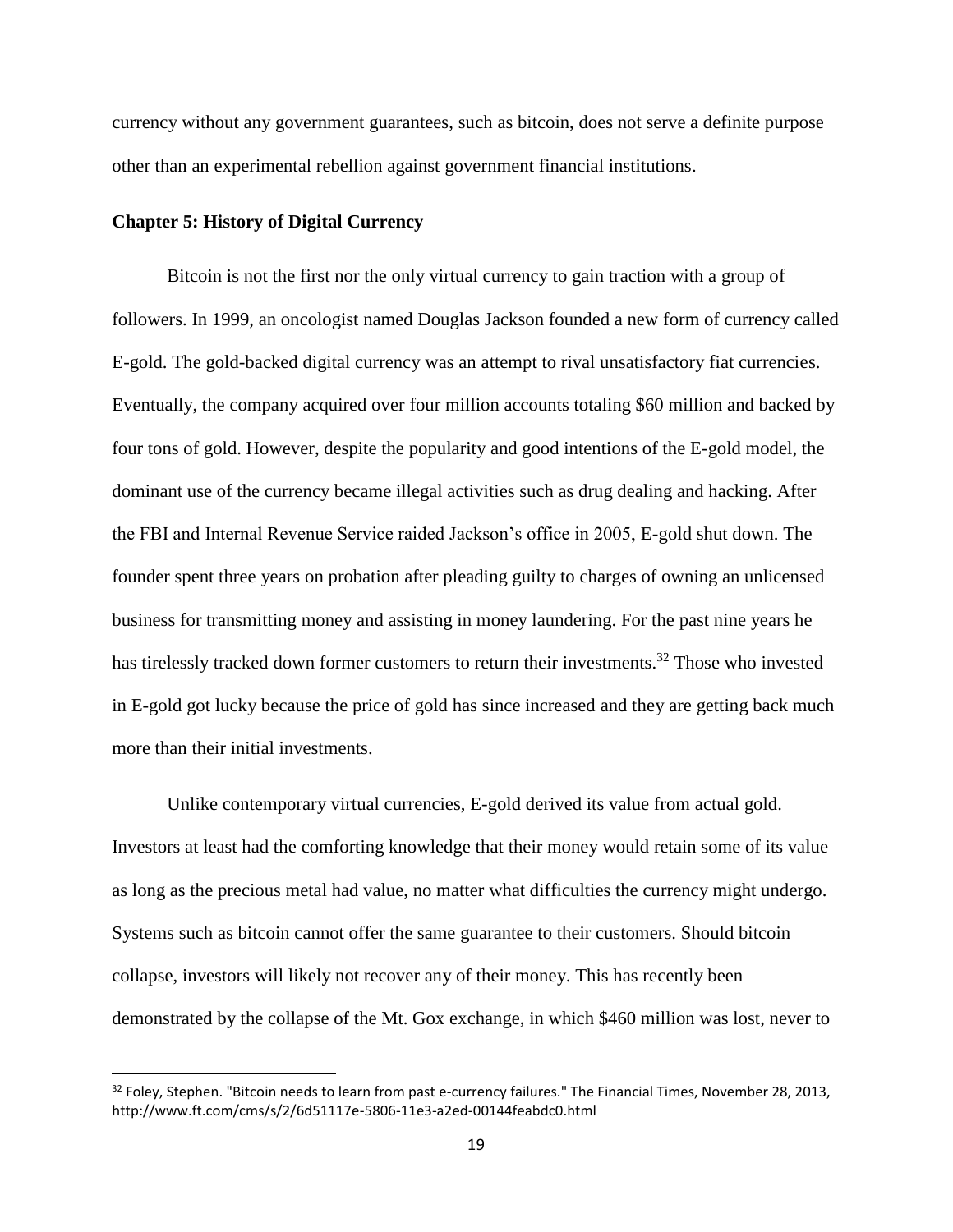be seen again by the people who invested their money with Mt. Gox. The lack of a reliable return on investment for money invested in bitcoin could pose a serious problem for the currency gaining any widespread use with everyday users. The risk associated with a currency backed by nothing will not appeal to a large enough portion of the population to make bitcoin a widely used currency. Although fiat currencies do not have any inherent value or commodity backing, they do carry the guarantee of the government. The promise of the any government to recognize and protect the value of their chosen currency makes it as secure a store of value as possible. Bitcoin lacks even the slightest guarantee of value, creating too much risk to appeal to a large audience.

Aside from lacking any sort of guarantee of value for customers, today's virtual currencies lack a central controlling agency. E-gold was managed and supported by a central company.<sup>33</sup> A governing body comes with advantages and disadvantages. If hacking incidents or valuation issues arise, users of the currency can turn to a central authority to remedy the issue or take responsibility for losing customers' money. This fosters a feeling of trust and security that bitcoin and other peer-to-peer based currencies cannot offer. But, along with customers having the option to turn to a central authority for help, regulatory agencies and law enforcement also have an entity to target should any illegal activity take place. Bitcoin will never face punishment for the illegal activities it enables because there is no one to blame but an amorphous network of miners. A self-sustaining nature makes bitcoin invulnerable to law enforcement.

The anonymous nature of bitcoin, although a large draw to proponents of the currency, could prove a liability, much in the same way E-gold collapsed after becoming too involved in illegal activities. E-gold allowed users to sign up for their services without checking their

<sup>&</sup>lt;sup>33</sup> Foley, "Bitcoin needs to learn"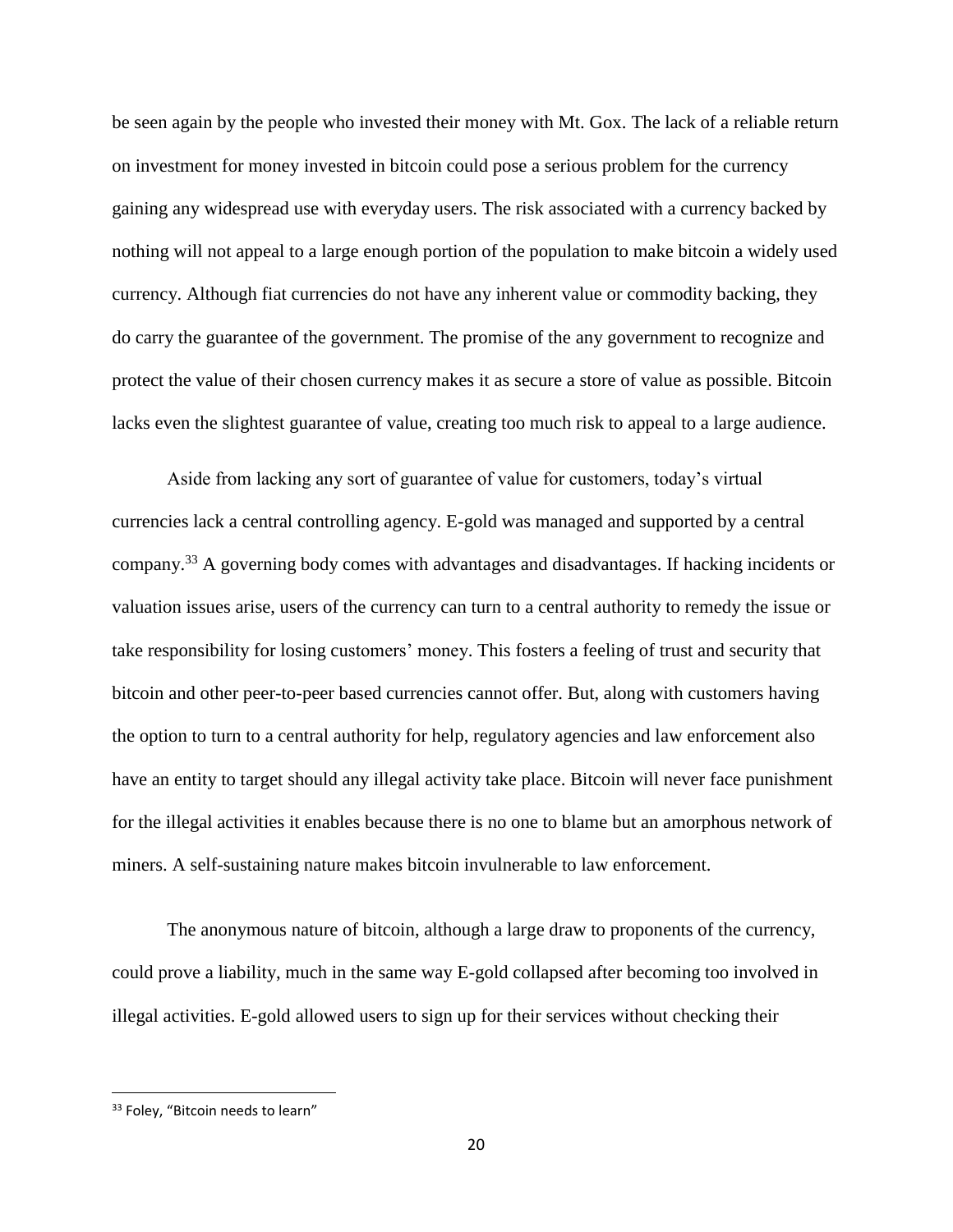identities. As Jackson observes, "[E-gold] had things backwards. Permissions would be restricted or revoked reactively in the event unusual activity was detected. It was great at finding bad guys after they did something."<sup>34</sup> Bitcoin, with its emphasis on anonymity, invites the same kind of illegal activities as E-gold. In addition to providing an ideal method of transacting for illegal marketplaces, such as the Silk Road, the currency creates an unregulated environment for laundering illegally acquired cash. Once launderers convert illegally acquired cash to bitcoins, their identity becomes protected by the currency's anonymity and authorities cannot continue to track their activity. The perpetrator can then simply exchange their bitcoins for clean cash. Ease of laundering with bitcoins has created a major concern for the Japanese government, as they currently debate regulation of the currency but hesitate because of the illegal activity associated with it.<sup>35</sup> The United States Treasury has warned companies dealing or exchanging bitcoins to take care in knowing their customers and their business dealings.<sup>36</sup> The exchanges must protect themselves because their customers can easily use bitcoins for illegal activities, and since bitcoin does not have a governing body, the exchanges will be the only organizations left to hold liable for any losses or illegal activity that may occur. Should the exchange go bankrupt, customers will not recover any of their investments, as in the case of Mt. Gox. Legal recourse does not exist for victims of bitcoin fraud or theft because the currency operates outside the umbrella of the U.S. government.

<sup>&</sup>lt;sup>34</sup> Foley, "Bitcoin needs to learn"

<sup>&</sup>lt;sup>35</sup> Yui, Monami . "Japan Says Bitcoin Not Currency Amid Calls for Regulation." Bloomberg.com. http://www.bloomberg.com/news/2014-03-07/japan-says-bitcoin-is-not-a-currency-amid-calls-for-regulation.html (accessed March 27, 2014).

<sup>&</sup>lt;sup>36</sup> Casey, Michael. "Treasury's Cohen Warns Unregistered Bitcoin Exchanges ." The Wall Street Journal. http://online.wsj.com/news/articles/SB10001424052702303563304579447020246651110 (accessed March 23, 2014).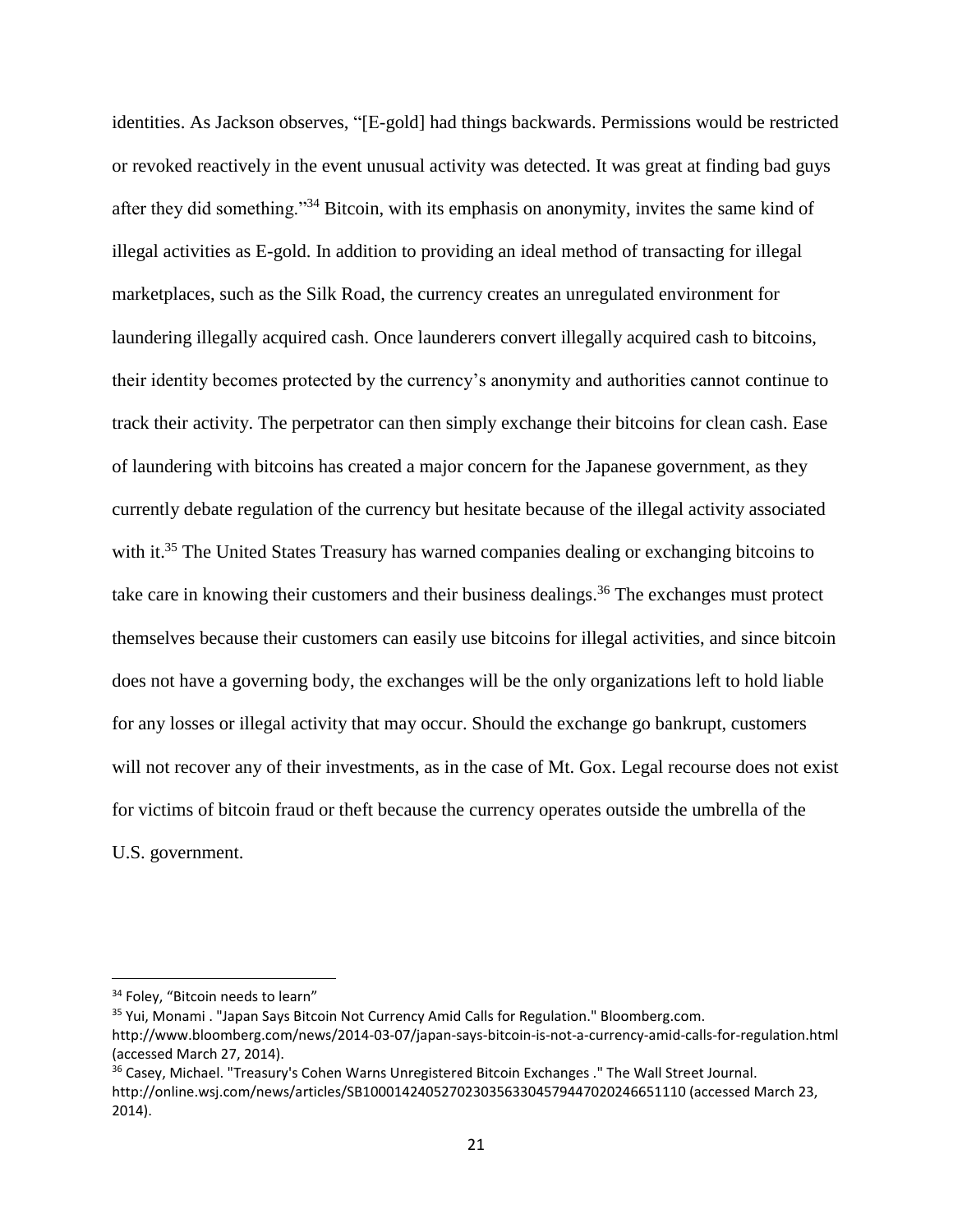#### **Chapter 6: Bitcoin Competitors**

Several other comparable virtual currencies have established themselves since the advent of bitcoin. The main competitors are Litecoin, Ripple, QuarkCoin, and Namecoin. Each currency uses the bitcoin blockchain and mining systems but has its own unique features that potentially improve upon the bitcoin model.

Litecoin, the second largest cryptocurrency on the market, currently trades at \$15.55 per coin.<sup>37</sup> The premise of Litecoin differs from bitcoin in that mining is much more accessible for the average computer. Unlike bitcoin mining, which has become very difficult and requires processing power only achieved with specially built computers, Litecoin can be mined by anyone who owns a computer and bothers to learn. Because of this expanded mining capacity, transaction times for Litecoin average a mere 2.5 minutes as opposed to ten for bitcoin.<sup>38</sup>

Although much newer than its competitors, Ripple has seen a huge rise in popularity in the past year. Because of the large number of Ripple coins in circulation, 100 billion, each coin is valued at only \$0.013.<sup>39</sup> Unlike any other virtual currency, Ripple offers its users the ability to trade and hold any form of currency they desire. They also claim to have a transaction speed of mere seconds.<sup>40</sup> Ripple's ability to accommodate any currency means people can exchange dollars for yen or frequent flyer miles for bitcoins. The global, integrated nature of Ripple allows it to serve as more of a transaction facilitator than a new form of currency altogether. This may make it more sustainable and easy for governments and users to adopt in the future, as the

<sup>&</sup>lt;sup>37</sup> "Markets." Bitcoin Charts. http://bitcoincharts.com/markets/ (accessed March 21, 2014).

<sup>&</sup>lt;sup>38</sup> "What is Litecoin." Litecoin. https://litecoin.org/ (accessed March 22, 2014).

<sup>&</sup>lt;sup>39</sup> Bitcoin Charts, "Markets"

<sup>40</sup> "Getting Started with Ripple." Ripple. https://ripple.com/guide/ (accessed March 22, 2014).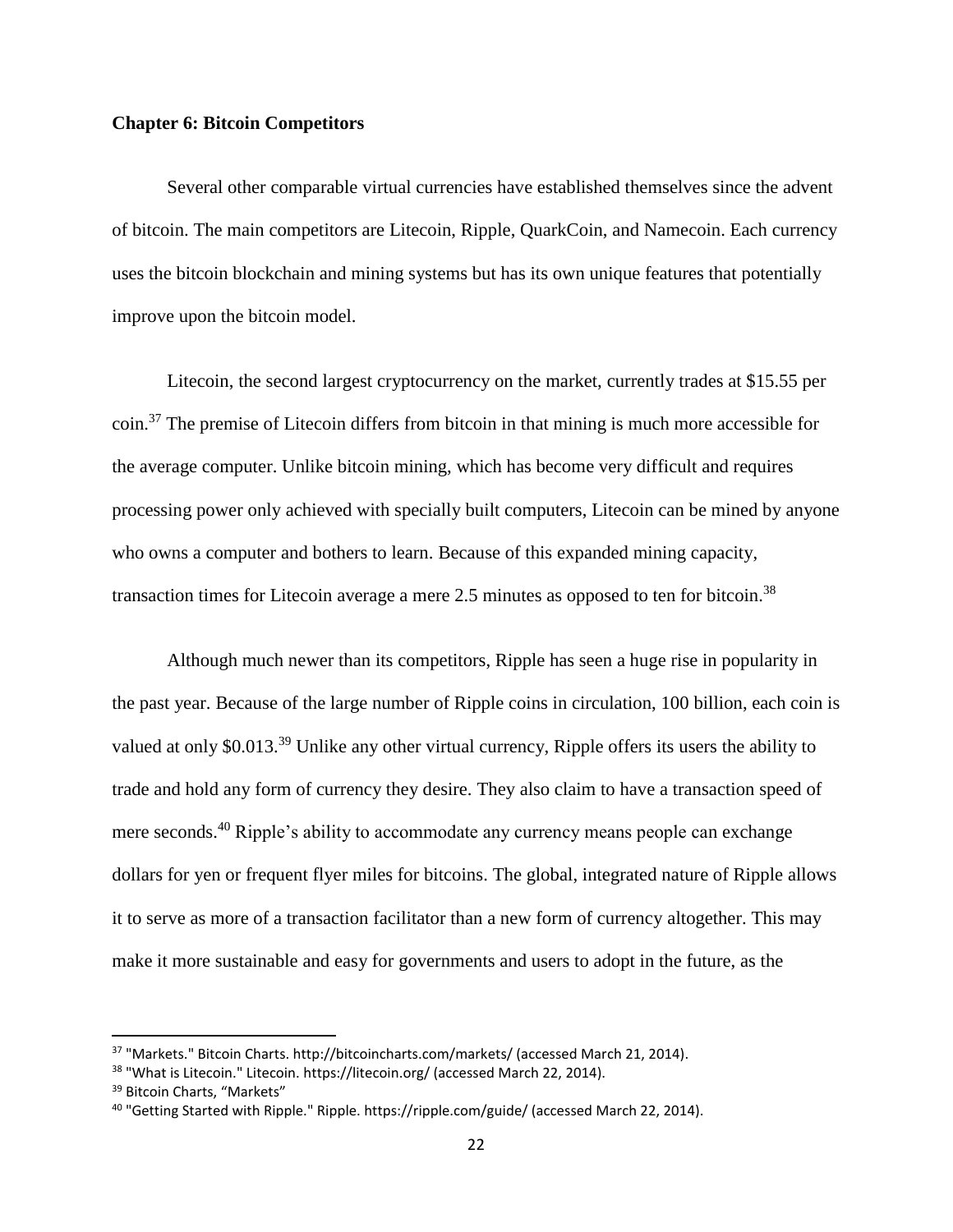currencies involved in transactions are already guaranteed by government endorsement. Ripple avoids the anti-government, anti-regulation aspect of bitcoin and therefore may have a higher chance of survival while coexisting with fiat currencies.

Auroracoin, the fourth-highest valued "altcoin," as the media calls them, is an attempt by an Icelandic nonconformist to remedy the monetary issues that have plagued the island nation since the collapse of its three largest banks in 2008. Government regulations imposed at the time to protect the Icelandic economy have not been removed and auroracoin is an attempt to circumvent the restrictions on currency that still linger. As the website states "The power must be taken away from the politicians and given back to the people. Cryptocurrencies are a very important milestone in this fight for liberty. They bring the hope of a new era of free currencies, immune to the meddling of politicians and their cronies."<sup>41</sup> To facilitate the adoption of auroracoin, the creators held an airdrop on March 25, 2014 of 31.8 coins to each citizen of Iceland.<sup>42</sup> If people are given a supply of the coins and therefore made aware of their existence, the chances of eventual widespread use are increased. Bitcoin requires new users to take a large risk investing their money in an untested technology. If a free distribution of bitcoins occurred, a much larger and more diverse user base could allow it to gain more traction as a currency.

As of March 23, each auroracoin was worth \$10.96, meaning each citizen received a total of \$348.52 to jumpstart their auroracoin use.<sup>43</sup> Virtual peer-to-peer currencies provide an ideal opportunity to wrest monetary power away from government agencies. There are many who would like to see virtual currencies come into widespread use outside of any government

<sup>41</sup> "auroracoin." auroracoin. http://www.auroracoin.org/ (accessed March 22, 2014).

 $42$  Ihid

<sup>43</sup> Bitcoin Charts, "Markets"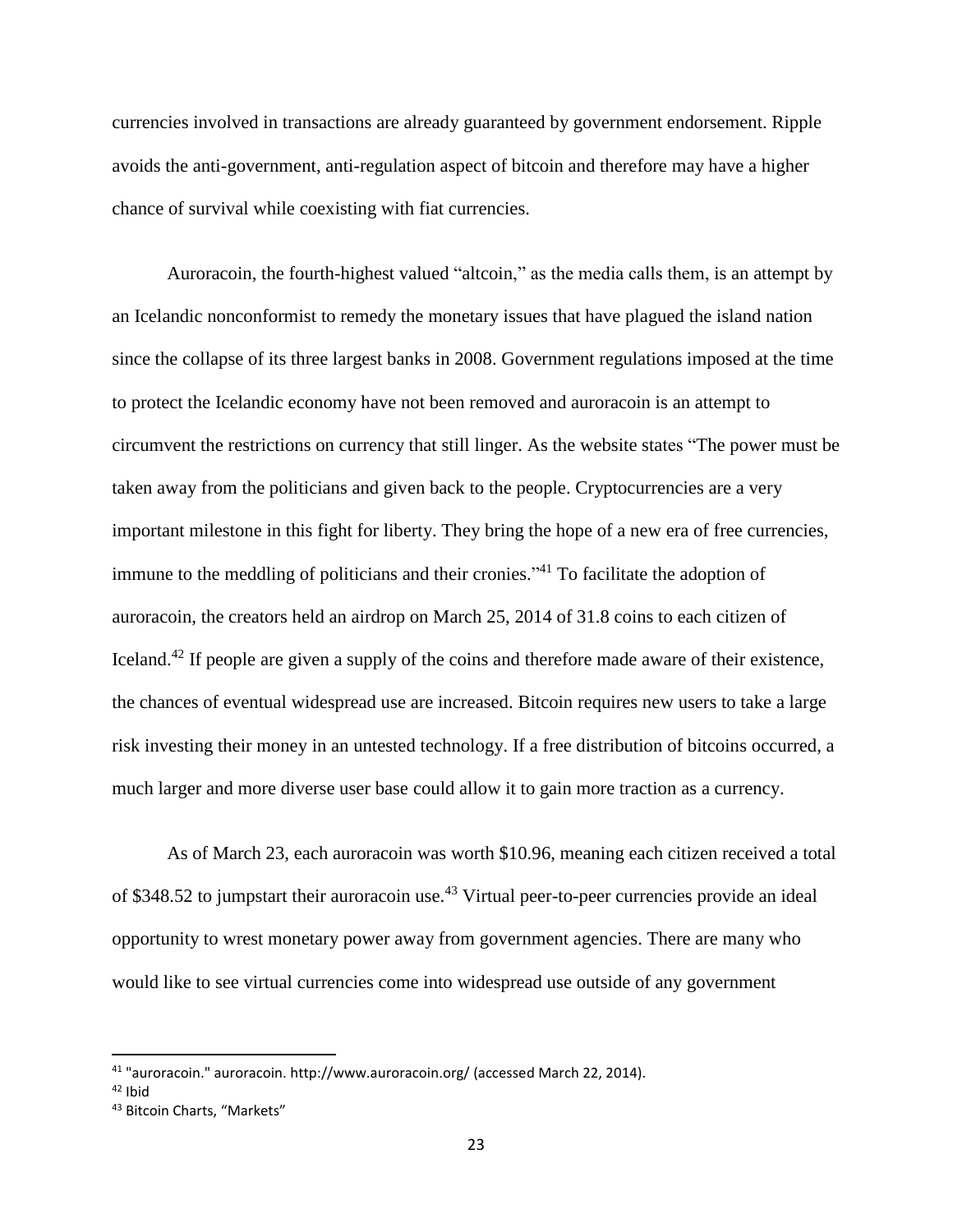regulation. This libertarian aspect of virtual currencies could present a limiting factor of their use because governments will attempt to regulate any currency that gains enough traction to pose a threat to government monetary policy.

#### **Chapter 7: Regulatory Reactions**

 $\overline{\phantom{a}}$ 

Since bitcoin's meteoric rise in popularity, governmental agencies have had to make choices about how to approach regulation of the new currency. Issues from taxation to money laundering have drawn the attention of governing bodies who want to keep the monetary policies of their countries stable and under their exclusive oversight.

The IRS has grappled with the issue of taxing bitcoins since the currency became a significant source of income for certain individuals and businesses. The IRS spent several months investigating virtual currencies in order to ascertain the most appropriate method of taxation. On March 25, 2014, these efforts came to fruition with an IRS notice stating virtual currencies should be treated as property and taxed accordingly.<sup>44</sup> The guidelines apply only to "convertible" virtual currencies, or those like bitcoin that can be readily converted into or bought for cash. To calculate gross profit from transactions involving virtual currency, taxpayers must value the currency at its fair market value in U.S. dollars at the date of transaction. If a gain or loss is incurred on the acquisition or sale of property in exchange for virtual currency, the difference in fair market value is taxable. Depending on whether the virtual currency is classified as a capital asset, the taxpayer may have to recognize capital gains and losses in their taxable income. Miners must include any virtual currency income they receive from mining activities in their taxable gross income. Further, if a miner conducts mining as an independent business, the

<sup>44</sup> Aqui, Keith. "Notice 2014-21." Internal Revenue Service. www.irs.gov (accessed March 28, 2014).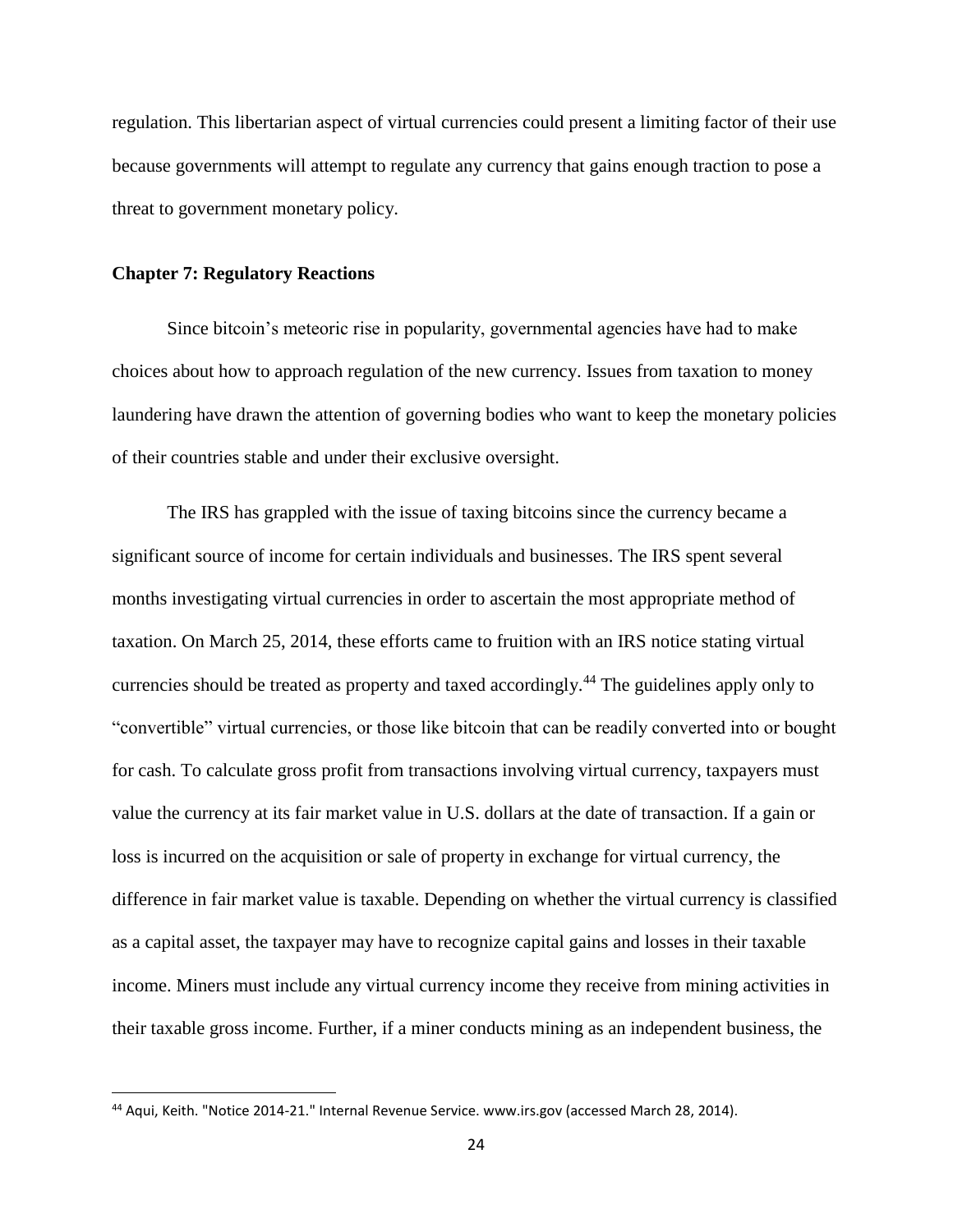miner is subject to an additional self-employment tax. Any wages paid in virtual currencies are subject to federal income taxes. Taxpayers who failed to comply with these regulations before March 25, 2014 may be subject to penalties to correct any inconsistencies with the current law.<sup>45</sup>

These new regulations have profound implications for each and every transaction that occurs using bitcoins. If a customer pays for a shirt on Overstock.com with \$20 in bitcoin previously acquired for \$10, the transaction will result in a \$10 taxable gain for the customer and a \$20 gross profit for the website. This discourages customers from paying for everyday transactions in bitcoin in order to avoid paying the capital gains tax that would not result from a transaction using cash.

The capital gains tax rate is lower than the ordinary gains rate. This means that gains on bitcoin will be taxed at a rate lower than gains on other foreign currency investments.<sup>46</sup> Prior to the guidelines, holders of bitcoins could have had the option to report any gains on their investment as capital, but any losses as ordinary. This would allow them to pay lower taxes on gains while accumulating greater deferred tax liabilities on losses.

Bitcoin holders can still use ambiguity in tax regulation to avoid higher taxes. Determining the fair market value of virtual currencies is more subjective than other foreign currencies. Different exchanges report different exchange rates for bitcoin, and users have freedom to select the index that minimizes their gains or maximizes their losses.<sup>47</sup> For example, on March 26, 2014, the three largest virtual currency exchanges, Bitstamp, Bitfinex, and BTC

<sup>45</sup> Aqui, "Notice 2014-21"

<sup>46</sup> Fleischer, Victor. "Taxes Won't Kill Bitcoin, but Tax Reporting Might." Dealbook. http://dealbook.nytimes.com/2014/03/26/taxes-wont-kill-bitcoin-but-tax-reportingmight/? php=true& type=blogs& r=0 (accessed April 6, 2014).

<sup>47</sup> Ibid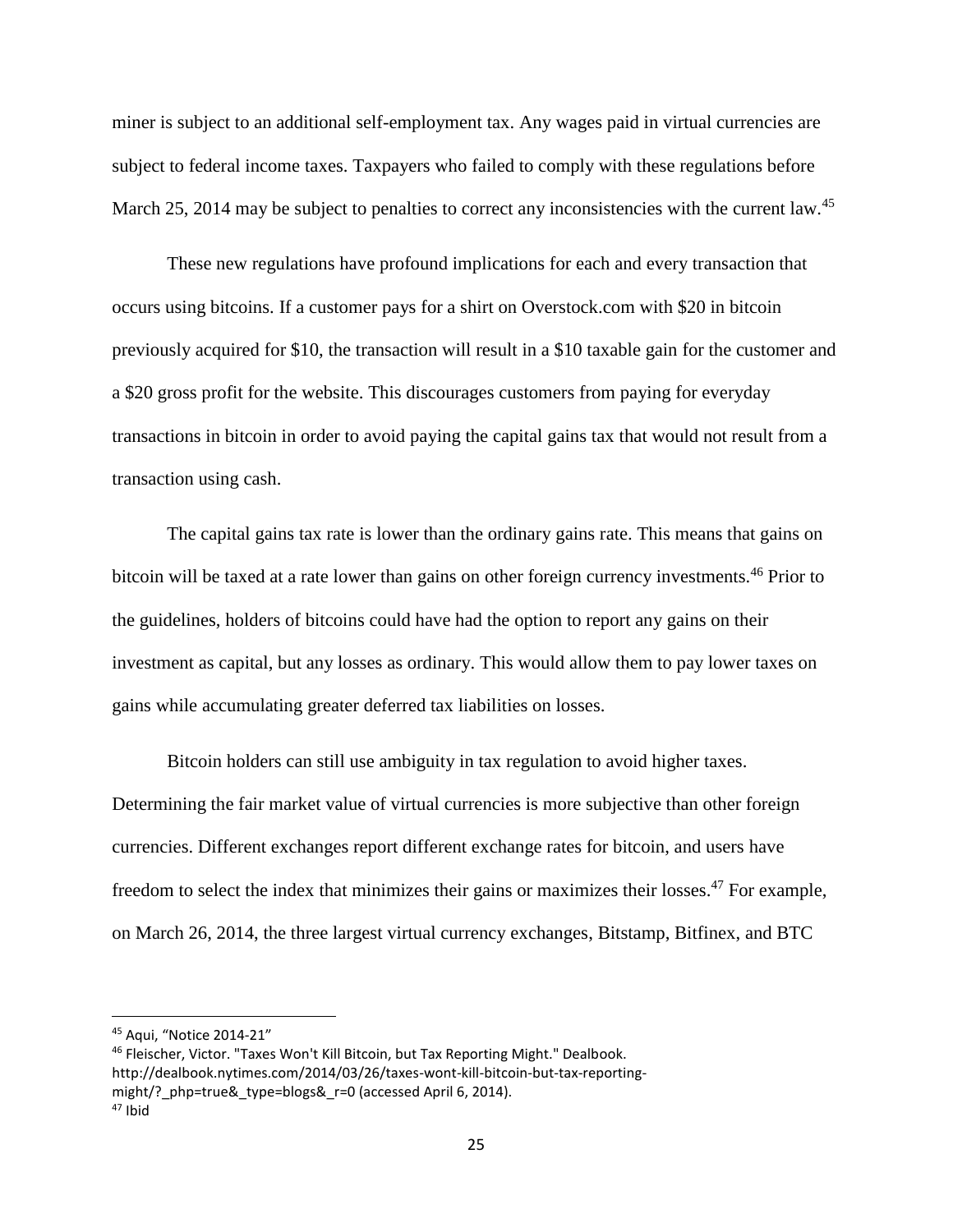China, listed three different prices for bitcoins, \$586, \$584 and \$573 respectively.<sup>48</sup> This discrepancy gives bitcoin investors room to manipulate their gains and losses to pay the least amount of taxes they can.

The guidelines also ensure bitcoin is subject to the same information requirements as cash transactions. This means any bitcoin transactions that serve as compensation require social security numbers and other information to comply with income tax regulations for withholding federal income and payroll taxes.<sup>49</sup> This is a blow to the anonymity so prized by bitcoin users. If anyone is to be legally compensated in bitcoin, the IRS needs to know the same amount of personal information to verify their identity as any other compensation contract. The federal government will now know who is receiving bitcoin as compensation. Those who choose not to comply in order to maintain anonymity make themselves vulnerable to legal action. The anonymity of the blockchain and users' wallets will still be intact, but the government will have some level of awareness as to the flow of bitcoin in the market.

These new regulations by the IRS could prove to be a huge blow to the appeal of virtual currencies. By classifying virtual currencies as property, the IRS ensures that it will be most advantageous for tax purposes for people to treat bitcoin and its peers as property. This means the very nature of the technology as a currency is in jeopardy, because people will have to pay more taxes if they want to use virtual currencies in everyday transactions. The regulation has stripped bitcoin of its fungibility. The value of gains and the amount of taxes required on them will depend entirely on the fluctuating price of bitcoin. A transaction that one day may result in a \$10 gain could create a \$100 gain two weeks later. This means bitcoins no longer work as a form

<sup>48</sup> Bitcoin Charts, "Markets"

<sup>49</sup> Fleischman, "Taxes Won't Kill Bitcoin"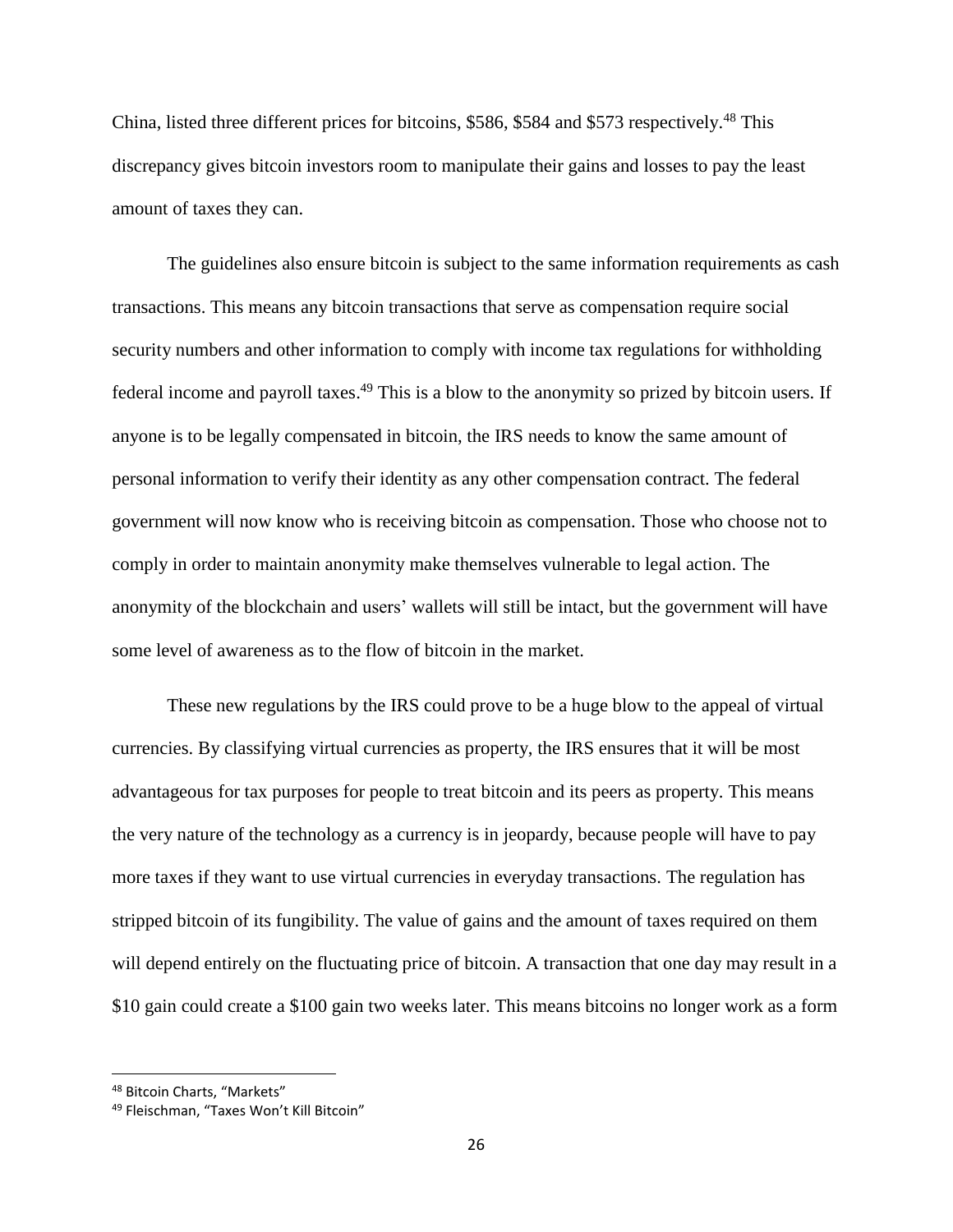of currency because the gains or losses will turn into real dollars through taxes whether the owner intends them to or not. All bitcoins are no longer created equal.

Further, although individuals may find ways to circumvent the regulations and maintain the currency nature of virtual-currency transactions, large retailers such as Overstock.com and Ebay will have to comply with the regulations because of their visibility. This incentivizes large corporations to return to cash-based operations. Therefore, the ability for virtual currencies to become part of mainstream transactions has been severely limited by these new regulations. The IRS has essentially guaranteed that bitcoin and its peers will forever be relegated to the dark corners of the internet, where anonymity can prevail over the legal requirements of the federal government.

On March 18, 2014, the Financial Crimes Enforcement Network, a branch of the U.S. Treasury Department, declared that bitcoin exchanges must comply with the Bank Secrecy Act.<sup>50</sup> Enacted in 1970, the BSA established guidelines for certain businesses in order to prevent money laundering. The guidelines apply only to those individuals or businesses FinCEN defines as a money-services business, defined as a company that provides certain financial services such as check cashing, currency exchanges, and money orders. Under this definition, all of the virtual currency exchanges currently in existence qualify as  $MSBs$ <sup>51</sup>. The guidelines explain the classification and how it applies to individuals and businesses involved with virtual-currency transactions. The regulations, reporting standards, and recordkeeping responsibilities required of regular MSBs also apply to virtual-currency MSBs, an attempt to protect the money of people trusting MSBs to provide the services they advertise. However, the inclusion of bitcoin

<sup>50 &</sup>quot;FIN-2013-G001." FinCEN. http://www.fincen.gov/statutes\_regs/guidance/html/FIN-2013-G001.html (accessed March 21, 2014).

 $51$  Ibid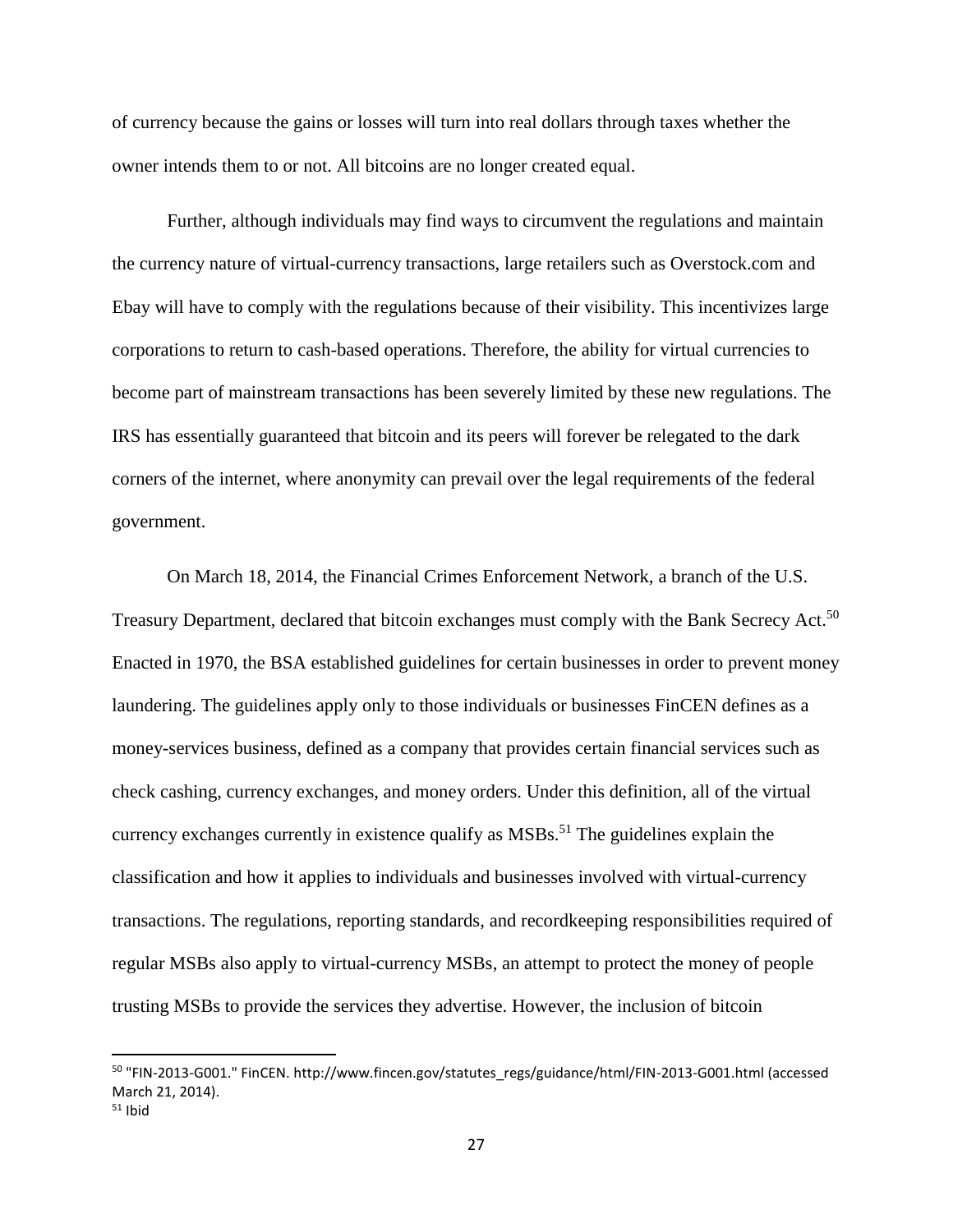exchanges as MSBs contradicts the IRS's requirement that bitcoin does not qualify as a currency, but rather a property. By assuming bitcoin can be laundered and attempting to protect against such activity, FinCEN implies that bitcoin is a currency. These conflicting regulatory efforts by government entities will only create more paperwork and worry for businesses attempting to integrate bitcoin into their operations. A lack of consensus among regulatory agencies will damage the usability of the currency and prevent the growth in popularity necessary for the technology to obtain legal tender status.

According to Janet Yellen, the chair of the Federal Reserve, bitcoin falls outside the realm of the Fed's jurisdiction. "The Fed doesn't have authority with regard to bitcoin but it certainly would be appropriate, I think, for Congress to ask questions about what the right legal structure would be for virtual currencies that involve nontraditional players," she said in February.<sup>52</sup>

The SEC has made some attempts to play a role in the bitcoin marketplace by checking in on bitcoin exchanges. Recently, an entrepreneur named Mircea Popescu, who runs an exchange site, facilitated the sale of a bitcoin-based gambling website for \$11.5 million. The SEC inquired about the account statements and any other contracts or documentation for the transaction. Popescu denied the SEC had any place stepping in to regulate virtual currencies. "In the spirit of candor, let me make it perfectly clear that what's being discussed here is nothing else and nothing short of the SEC's ultimate relevancy and importance in the bitcoin space, and so far I am not particularly impressed," Popescu responded to the request.<sup>53</sup> In the near term, Popescu

<sup>&</sup>lt;sup>52</sup>"Federal Reserve's Yellen: Congress should look at bitcoin regulation." Reuters.

http://www.reuters.com/article/2014/02/27/usa-fed-bitcoin-idUSL1N0LW1ZU20140227 (accessed March 27, 2014).

<sup>&</sup>lt;sup>53</sup> Gail, Sullivan. "SEC gets on the Bitcoin investigation bandwagon." The Washington Post, March 20, 2014, Morning Mix section, http://www.washingtonpost.com/news/morning-mix/wp/2014/03/20/sec-gets-on-the-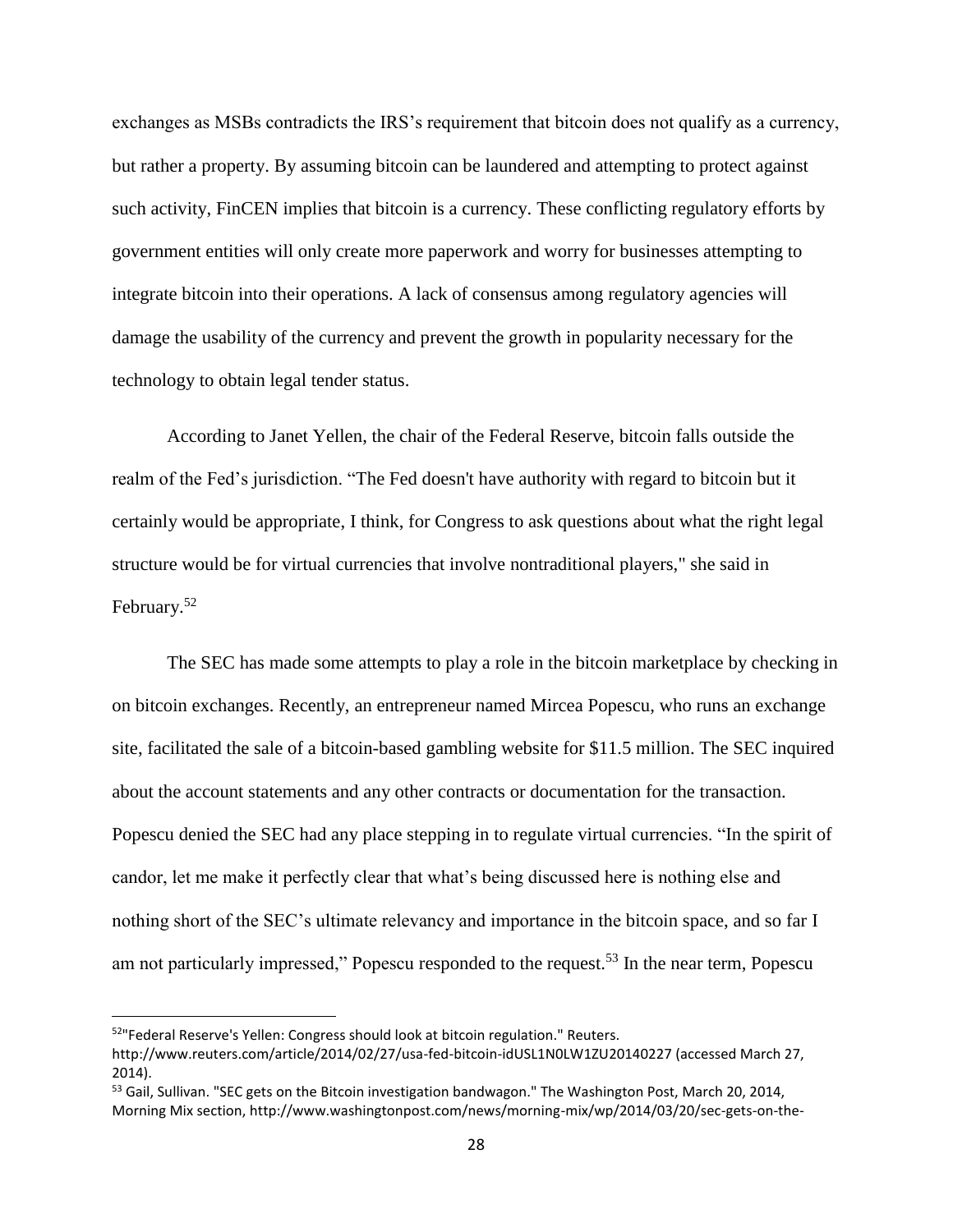may be right and the SEC may not have any jurisdiction over virtual-currency activities. But if bitcoin and its peers are to gain consistency and widespread use, the SEC may have to play a role in the future providing the kinds of valuation guarantees the peer-to-peer model cannot provide on its own.

China was one of the countries with the most loyal bitcoin following until the government took the step of banning financial institutions from dealing in any virtual currency. The central bank of China mandated in December of 2013 that financial institutions cannot trade, underwrite or offer insurance in the currency, but individuals are not prohibited from owning and using virtual currencies. The proclamation led to a 20% decrease in the price of bitcoin, as China had the greatest population of enthusiastic adopters of the new technology.<sup>54</sup> Further damaging the possibility of growing bitcoin popularity in China, the country's largest online retailer, Alibaba, began prohibiting the use of virtual currency on its website in January 2014.<sup>55</sup> Regulation by the Chinese government served to effectively halt any widespread adoption of the virtual currency that was taking place in China, removing a huge portion of the possible worldwide user base of virtual currencies.

In New York, the failure of some bitcoin exchanges and the issues pertaining to the exchanges have caused the New York State Department of Financial Services to call for all bitcoin exchanges to submit applications to become registered exchanges that have met certain state requirements to become legal monetary exchanges. These regulations attempt to ensure "robust standards for consumer protection, cyber security, and anti-money laundering

bitcoin-investigation-bandwagon/?tid=hpModule\_a2e19bf4-86a3-11e2-9d71-f0feafdd1394 (accessed March 24, 2014).

<sup>54</sup>Riley, Charles, & Dayu, Zhang. "China cracks down on Bitcoin." CNNMoney.

http://money.cnn.com/2013/12/05/investing/china-bitcoin/?iid=EL (accessed April 10, 2014).  $55$  Ibid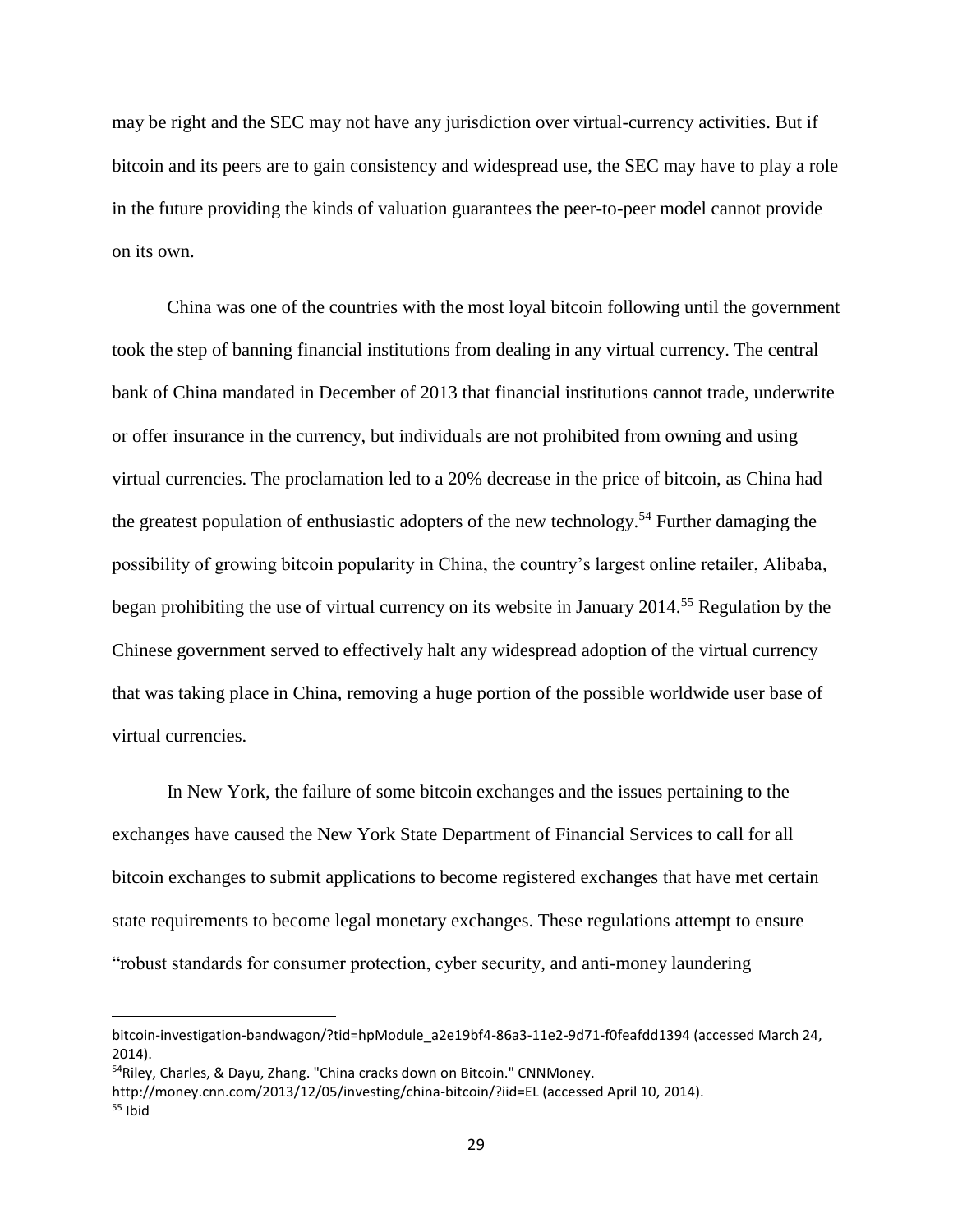compliance."<sup>56</sup> Should exchanges follow these regulations, consumers could invest in bitcoin without risking the losses that occurred with the collapse of Mt. Gox.

#### **Chapter 8: Valuation**

 $\overline{a}$ 

Bitcoin suffers from wild swings in price, making it an unreliable source of value. The fundamental characteristics of money include serving as: a store of value (it can be saved and used later at a similar value), a unit of account (goods can be measured in money) and a medium of exchange (goods can be exchanged for money).<sup>57</sup> Thus far, bitcoin undoubtedly fails as a store of value. The volatility that has been characteristic of bitcoin since its inception prevents it from maintaining a consistent level of value. In the past year, prices have fluctuated from a low of \$70 in July 2013 to a high of \$1,150 in December. The following chart depicts the frequent fluctuations in bitcoin's price.<sup>58</sup>



<sup>56</sup> "NYDFS ISSUES PUBLIC ORDER ON VIRTUAL CURRENCY EXCHANGES." NYDFS Issues Public Order On Virtual Currency Exchanges. http://www.dfs.ny.gov/about/po\_vc\_03112014.html (accessed April 5, 2014).

<sup>57</sup> Asmundson, Irena, & Oner, Ceyda. "What is money?." International Monetary Fund.

http://www.imf.org/external/pubs/ft/fandd/2012/09/basics.htm (accessed April 6, 2014).

<sup>58</sup> "Bitcoin Charts." Charts. http://bitcoincharts.com/charts/bitstampUSD#rg60ztgSzm1g10zm2g25zv (accessed April 11, 2014).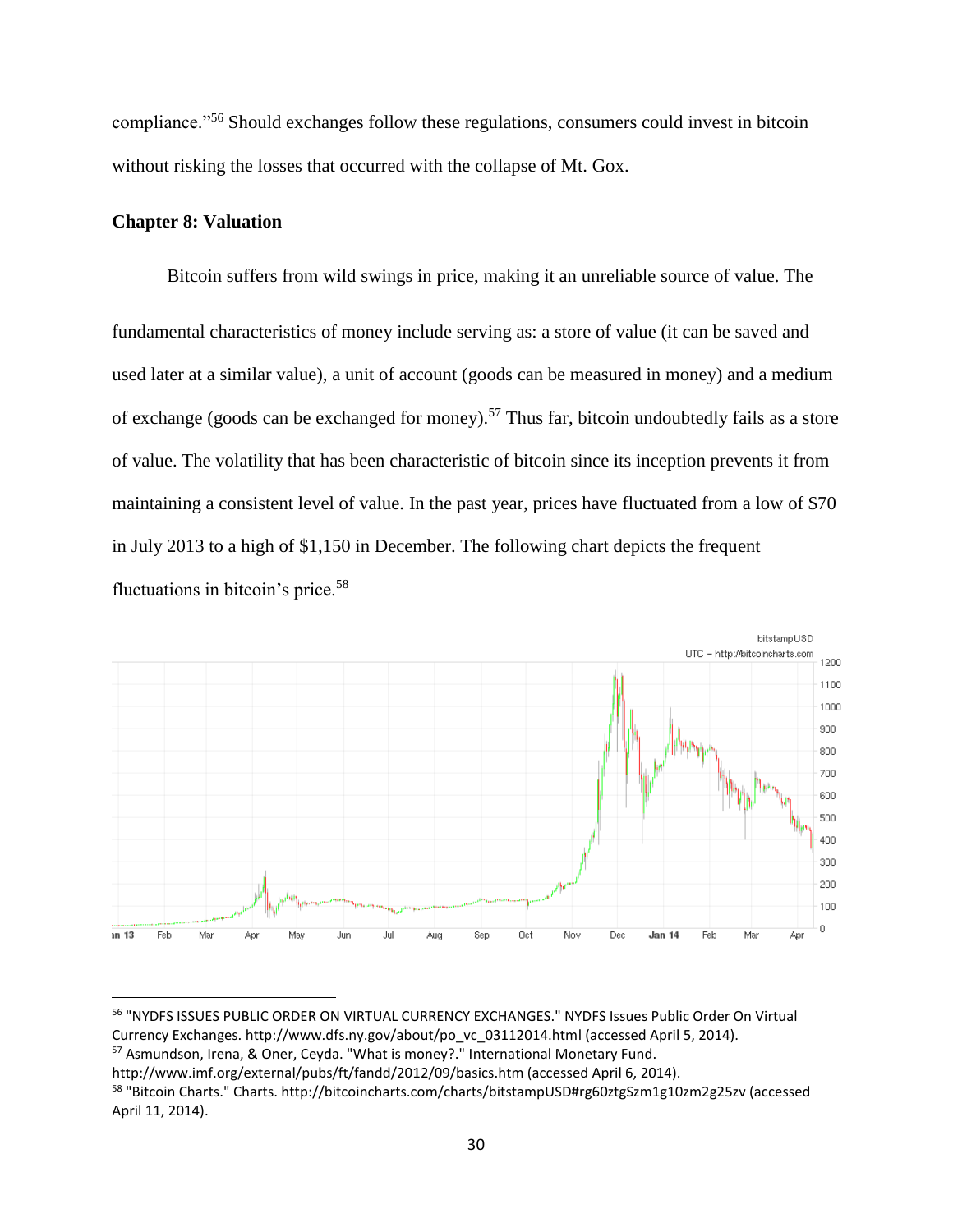The media frenzy surrounding bitcoin and the technology it has introduced has a great effect on the market price of the currency. Each time an event concerning bitcoin makes the news, no matter how small, the price rises or falls accordingly. For example, the collapse of Mt. Gox in February 2014 caused the price of bitcoin to plummet by 25% from \$550 to \$418 over the course of a single day, as demonstrated by a sharp drop and immediate recovery in the chart above. Similarly, in April 2014, the Chinese government sent a notice to all bitcoin exchanges warning them of the imminent freezing of their accounts on April 15<sup>th</sup>, a national effort to crackdown on the virtual currency. The price fell from \$450 to \$350 immediately, also visible in the chart.<sup>59</sup> In contrast, when bitcoin first came to the attention of mainstream media and was touted as the wave of the future, the price soared over the course of a few months to a high of \$1,100 in November 2013. These fluctuations occur because speculators drive the price up or down and the rest of the investors follow suit.

The fact that the media can have such a large impact on the value of bitcoin does not bode well for attracting new users. Exchanging reliable dollars for a currency whose price could fall by 20% in one day is extremely risky and relegates bitcoin to the status of investment opportunity. The media's effect on bitcoin's value is similar to the effect news of a revolutionary new product or revelations of fraud might have on a public company's stock. In this regard, bitcoin and other virtual currencies behave much more like investments than currency. And at this point, those who have taken the plunge and traded hard-earned dollars for a wallet of bitcoins are treating them as such.

<sup>59</sup> Bitcoin Charts, "Charts"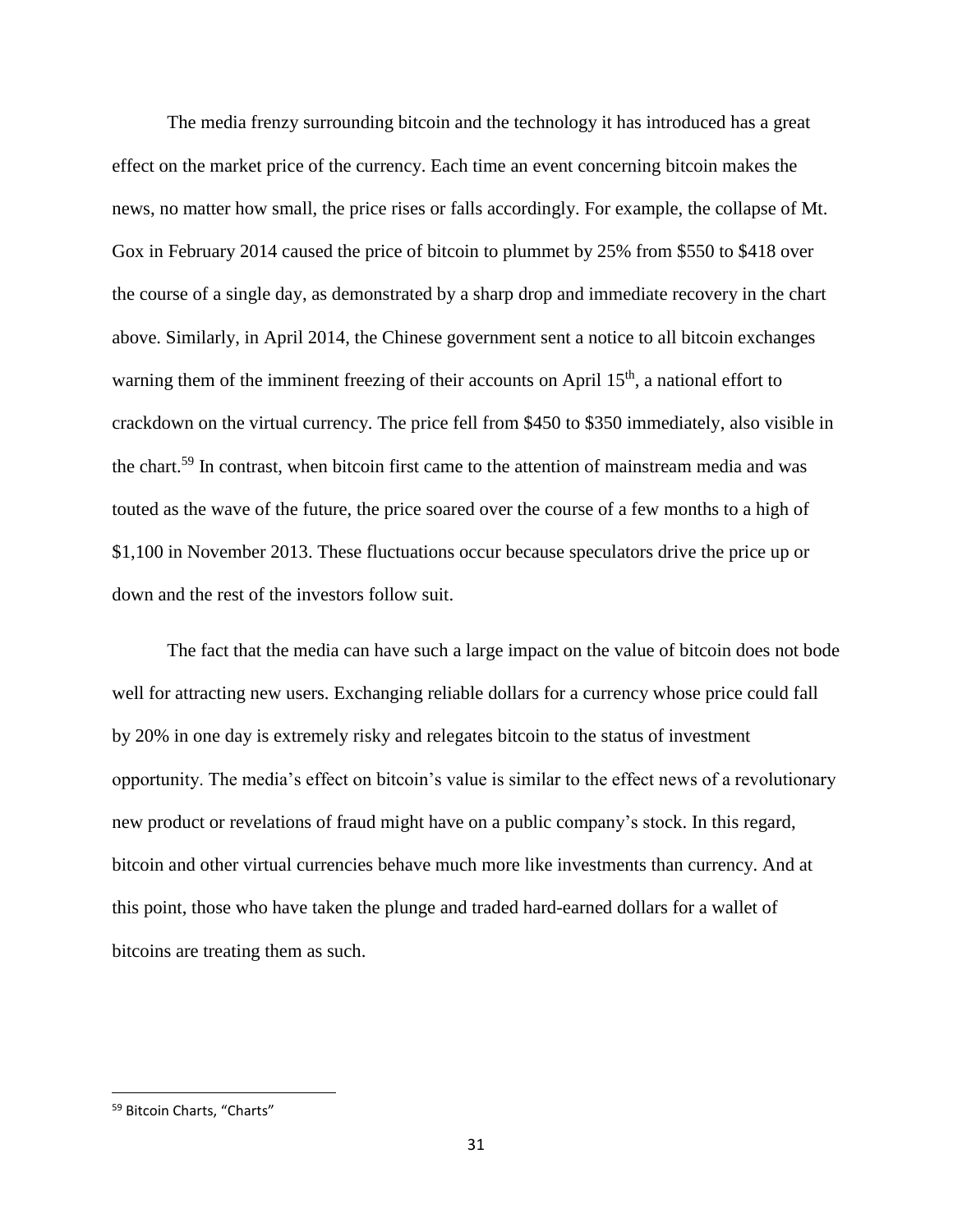For now, bitcoin users treat their wallets as an investment rather than a usable currency. Researchers have determined that 64 percent of bitcoins are in accounts that have never been used.<sup>60</sup> The owners simply wait for their stashes of bitcoins to appreciate. Second, over half of all bitcoins in circulation are owned by approximately one thousand people. 47 individuals own over 28.9% of all bitcoins in circulation, each account amounting to \$10 million on average, as visualized in the charts below.<sup>61</sup> This means the distribution of bitcoin is tiny compared to the general population. In order for bitcoin to escape its investment status and become a viable currency option, more people need to start buying and spending bitcoin on everyday transactions. The media perhaps portrays virtual currencies as more revolutionary than they are in reality. News outlets have adopted the technology as a favorite subject, causing the price of bitcoins to fluctuate wildly with each new revelation. The problem is that very few people actually *use* the currency. Without use, it doesn't matter what kind of ripple the currency is making in the media. Change will only come about if a critical mass of the population adopts the currency as a viable alternative to cash.

<sup>60</sup>Wile, Rob. "927 People Own Half of All Bitcoins." Business Insider. http://www.businessinsider.com/927-peopleown-half-of-the-bitcoins-2013-12 (accessed March 21, 2014).  $61$  Ibid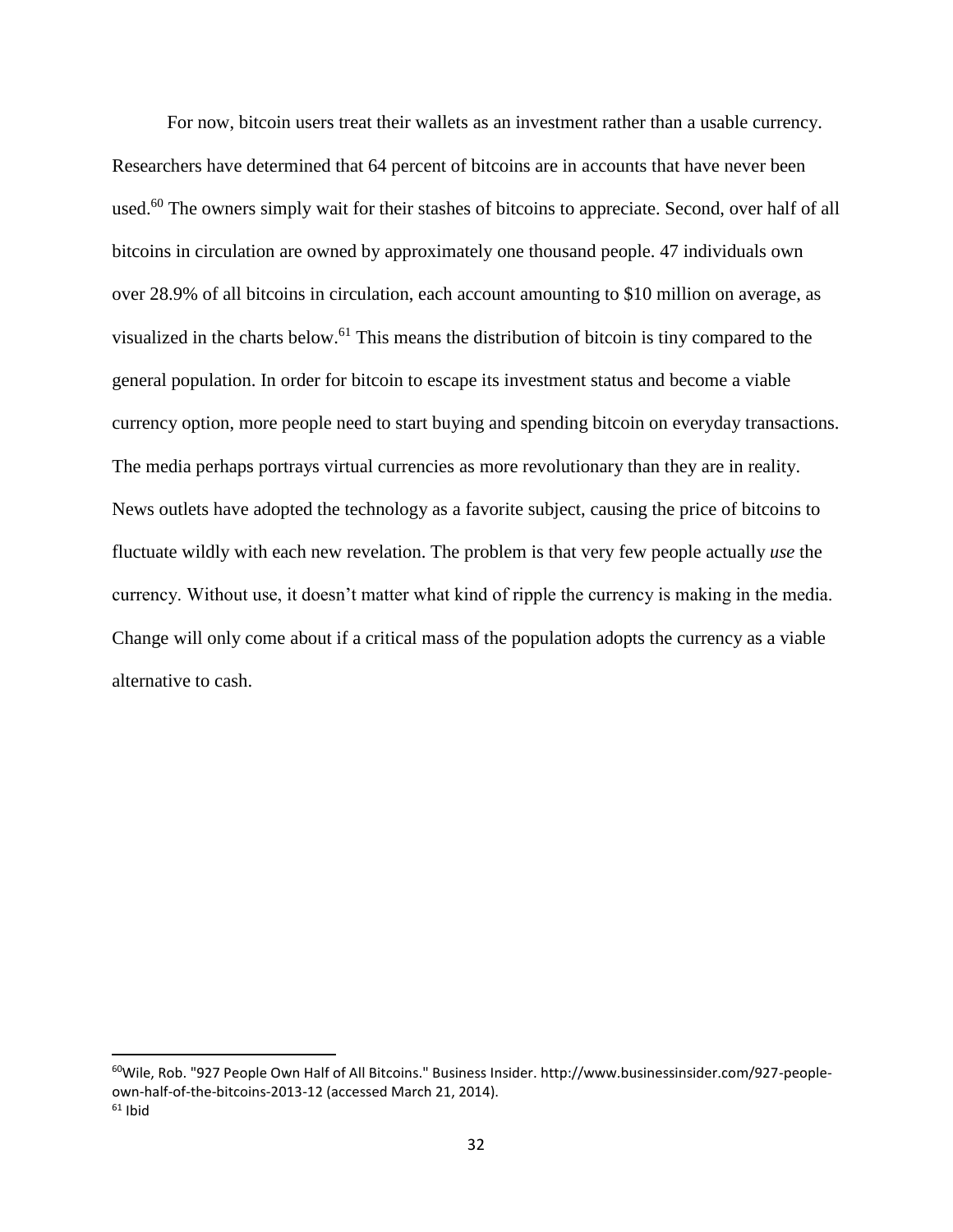

**Bitcoin net worth breakdown** 



Beyond valuation issues, bitcoin must contend with the dollar as the established reserve currency in the world. After World War II, the Bretton Woods system established the United States dollar as the basis of value for 45 major countries' currencies, and therefore, the basis of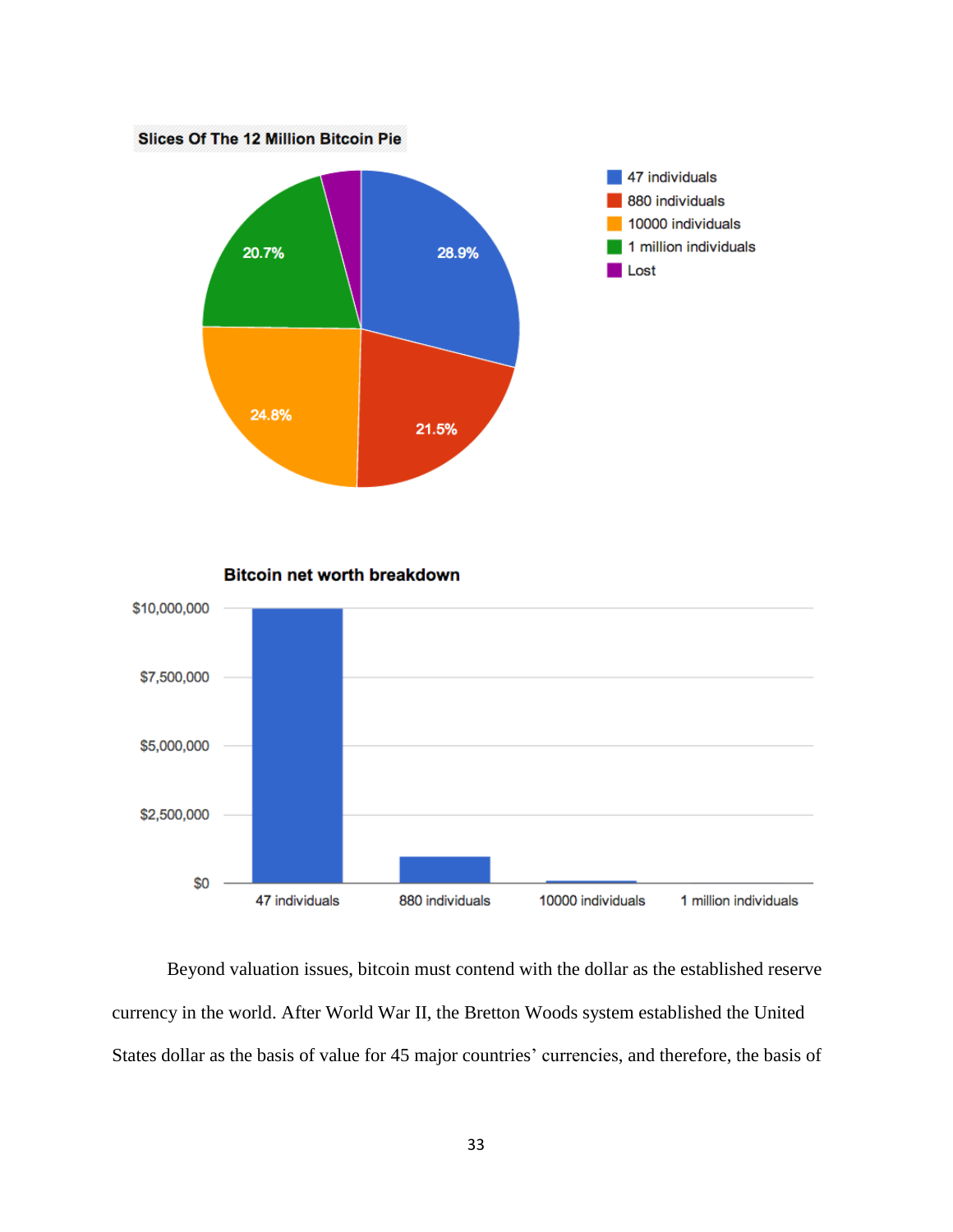value for the vast majority of international business.<sup>62</sup> Even though the system collapsed in 1971, the precedent had been set and the dollar continues to have considerable impact on the value of international currencies to this day. Many international business and trade deals are done in dollars. Furthermore, over 60% of all international currency reserves are in U.S. dollars.<sup>63</sup> The value of the dollar holds great importance not just for the United States, but for all countries that hold it in their reserve systems. The closest competitor to the dollar for reserves is the euro, but the volatility and general decentralized nature of the euro makes it less appealing as an investment in terms of value stability.

This means that the monetary system used by the United States has great effect on the world economy. The economy of the U.S. is so large and prevalent globally that no other countries will endorse bitcoin as currency unless the United States does so first. Nations will not want to deal in bitcoin if their reserves are largely dollars. Even if other countries succeed in integrating bitcoin into their economies, as long as the United States does not provide legal tender status to bitcoin, international trade will not use the currency.

#### **Chapter 9: Bitcoin and Government**

l

Many bitcoin enthusiasts contend that fiat money and bitcoin can exist side by side. This can happen only as long as bitcoin does not pose any threat to government control over the monetary supply. Although the government may be averse to lending credibility to any currency

<sup>&</sup>lt;sup>62</sup> "The end of the Bretton Woods System." International Monetary Fund.

http://www.imf.org/external/about/histend.htm (accessed March 17, 2014).

<sup>63</sup> Conerly, Bill. "Future Of The Dollar As World Reserve Currency." Forbes.

http://www.forbes.com/sites/billconerly/2013/10/25/future-of-the-dollar-as-world-reserve-currency/ (accessed April 7, 2014).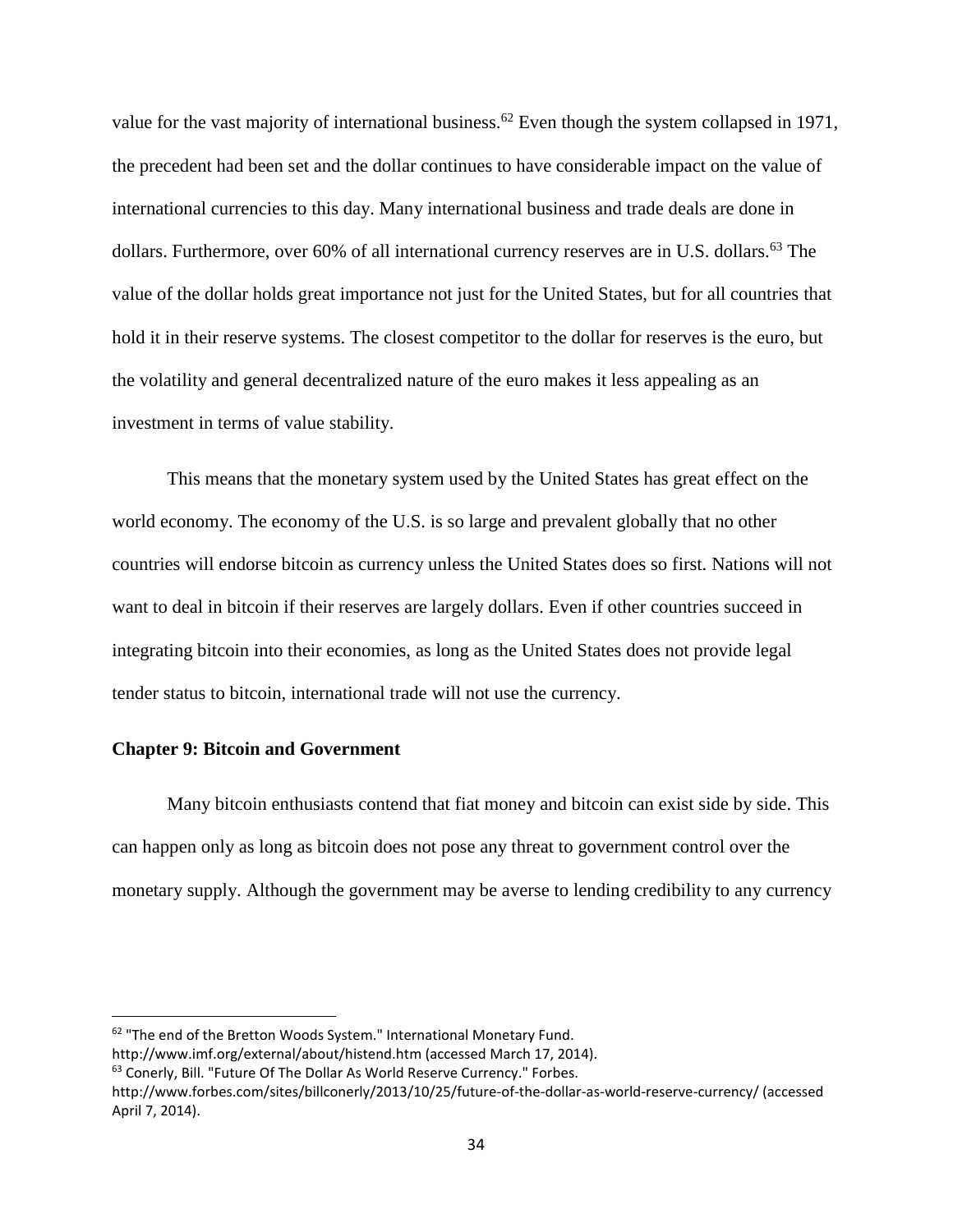other than the dollar, the only way for the government to gain authority over bitcoin is to recognize it as a method of transacting.

Before the end of the gold standard, the government did not have a need to issue money or regulate the money supply. The only reason the government ever got involved in monetary issues was to serve their own purposes and fabricate the ability to finance wars for which they did not have the funds. The same incentives hold true for the regulation and endorsement of bitcoin today. The government will recognize and endorse bitcoin only if the currency 1) garners enough widespread support to pose a threat to the U.S. dollar and 2) becomes valuable enough that the government could enrich their treasury by taxing transactions involving bitcoin. These two issues would serve as enough impetus for the government to recognize bitcoin as a viable currency option whether the government supports the use of virtual currencies or not.

The latter of these two requirements has already been addressed by the IRS. By taxing bitcoin as property, the IRS can collect on any transactions involving the currency without recognizing the legitimacy of virtual currencies. Virtual currencies are not yet widespread enough that it would be more beneficial for the IRS to tax them as currency and therefore income. As of April, 2014, the highest capital gains tax rate was 28%, while the highest income tax rate was  $40\%$ .<sup>64</sup> For now, the government seems willing to forego the extra 12% in tax revenue to avoid recognizing virtual currencies as real currency and potentially damaging the value of the dollar, their main source of revenue. Should virtual currencies become more

<sup>64</sup> Internal Revenue Service. "Ten Important Facts About Capital Gains and Losses." Ten Important Facts About Capital Gains and Losses. http://www.irs.gov/uac/Ten-Important-Facts-About-Capital-Gains-and-Losses (accessed April 6, 2014).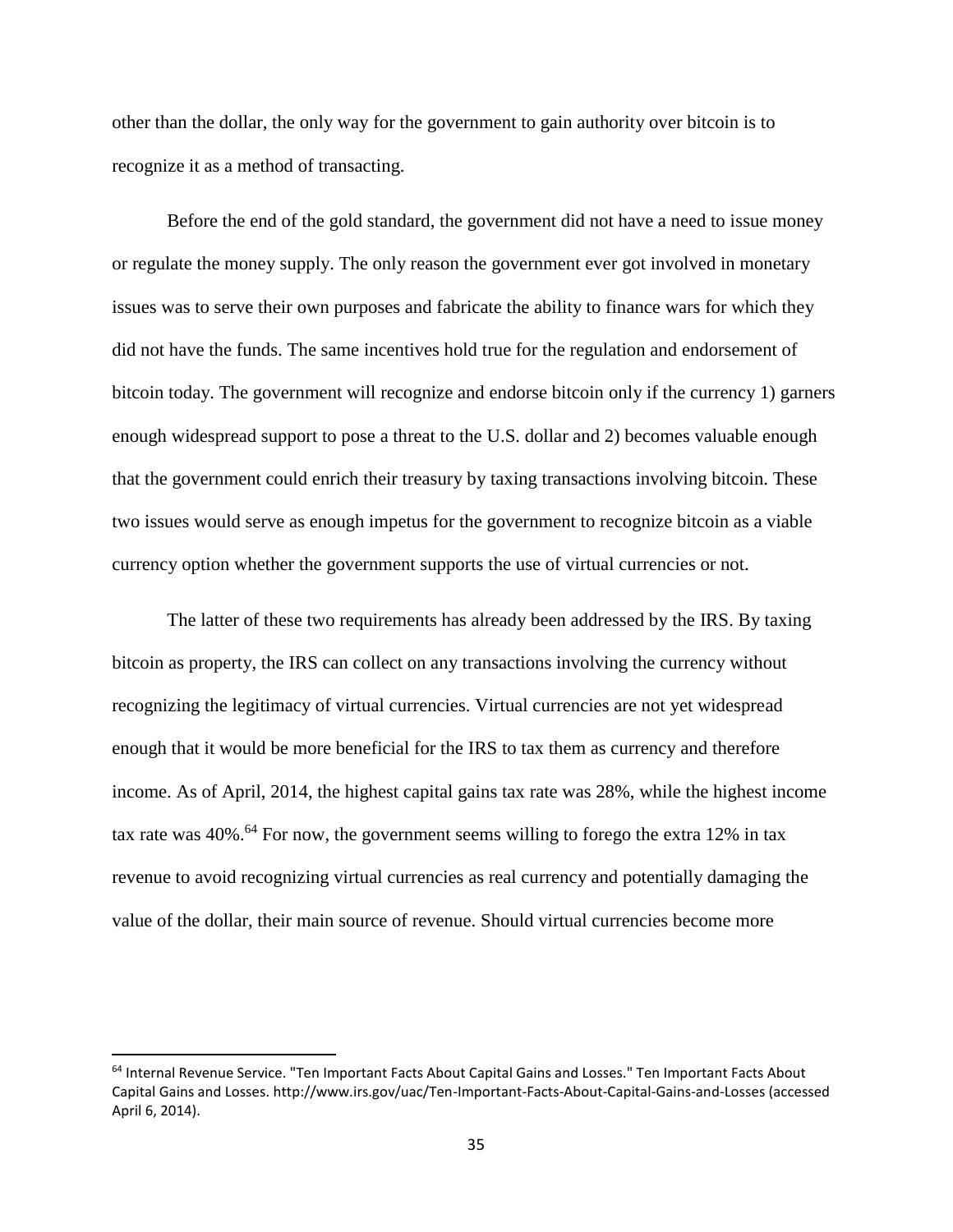widespread, the government will want to get as much revenue out of them as possible at a higher tax rate, even if that means recognizing them as a currency and jeopardizing the dollar's worth.

The only way for the government to maintain the value of money and goods they tax is to recognize their worth and guarantee that value to citizens, otherwise they risk people losing confidence in U.S. currency, in turn destroying government spending power. Further, if American citizens were to lose faith in the dollar, other nations would follow suit and stop accepting the dollar as viable currency, damaging international trade options. In order for the taxes collected from bitcoin to have any value once in the hands of the treasury, the government may have to recognize bitcoin as a holder of value. For now, though, bitcoin is measured in terms of dollars, eliminating the need for government recognition of bitcoin as currency. The government still collects dollars by taxing bitcoin. But, should bitcoin become widespread enough to have intrinsic value of its own, the government will be forced to accept bitcoin as tax payment and recognize it as an alternative currency to the dollar. The only way for governments to neutralize the threat virtual currencies pose to fiat currencies is to harness virtual currencies as a tool of revenue for the treasury, thereby guaranteeing them as a store of value and providing them the same legal tender status as that held by the dollar.

However, this scenario remains contingent upon widespread adoption of virtual currencies by the masses. But, as has already been discussed, this adoption will not occur unless there is assurance of bitcoin's value, as the vast majority of people will not want to invest in a risky new technology without stable value. However, as postulated above, the government will not provide this guarantee unless there is a large enough demand for bitcoins that they threaten the value of the dollar as a currency, impeding on government spending power. Therefore, in order to break this stalemate, a third entity will have to assume the role of guarantor for the

36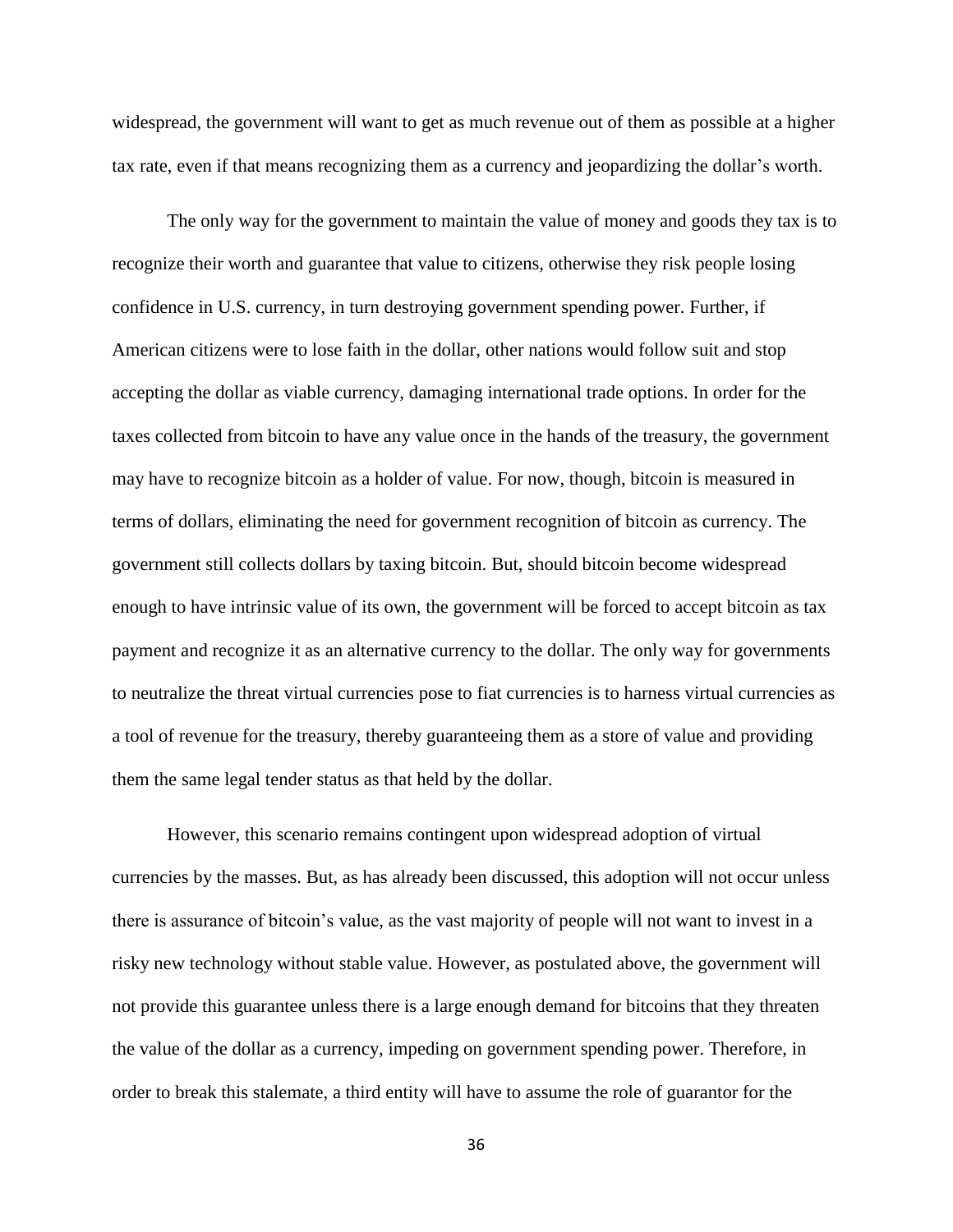general public in order to facilitate widespread adoption of bitcoin as currency. Clearly no small task, a large treasury of bitcoins must be available in order to stabilize the bitcoins in circulation by issuing or buying up currency, regulating supply as demand changes. An exceptionally large entity highly invested in bitcoin will have to step forward and provide value stability that would convince the average American that the benefits of bitcoin outweigh the risks. Only then will bitcoin use become sufficiently widespread to provide enough value to the government through income taxes that they are willing to acknowledge it as an alternative to the dollar.

Regardless of whether bitcoin escapes the confines of its status as a volatile investment, there are many aspects of cryptocurrency technology that governments around the world could put to use now to eliminate issues with current monetary transactions.

#### **Chapter 10: Cryptocurrency Potential**

Some aspects of Bitcoin technology are revolutionary and could be adopted by government regulators to increase efficiency and security in existing monetary systems. First, the bitcoin network is written in Script, a language that allows a bitcoin transaction to be conditional upon a prior event occurring, such as the satisfaction of a contract.<sup>65</sup> This ability to write conditional code creates an entirely new field of law, or, as the media calls it, smart contracts.<sup>66</sup> Second, the virtual nature and widespread verification system makes the network a much cheaper alternative to banks for sending money around the world. Third, the "push" transaction nature of bitcoin makes it much more secure than traditional credit cards.

<sup>&</sup>lt;sup>65</sup> Hochstein, "Why Bankers Should Care"

 $66$  Ibid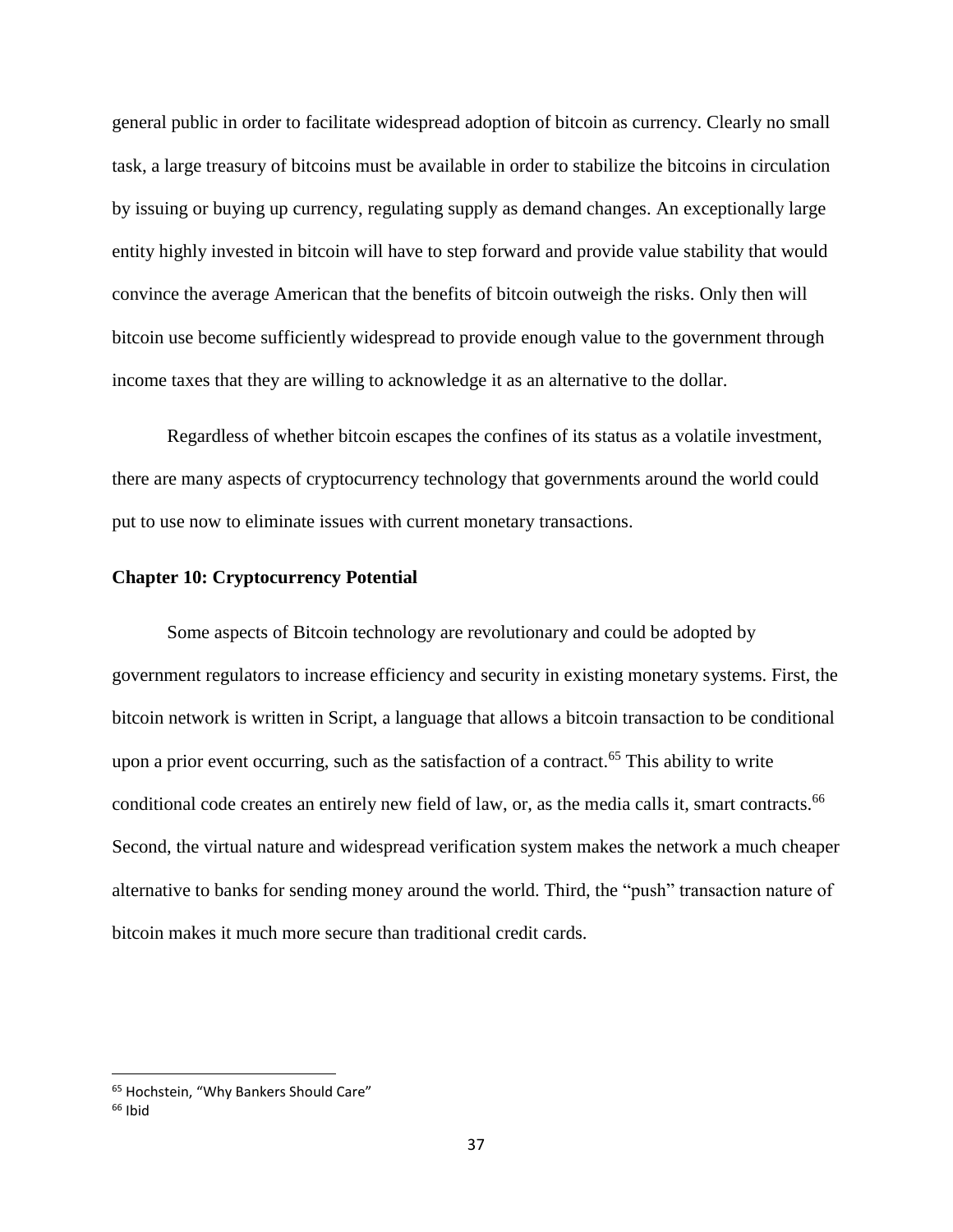Smart contracts have conditions written into the virtual script, allowing contracts to execute themselves by only transferring money once certain conditions are met or vice versa. These contracts would be self-sufficient and eliminate the need for contract litigation. As explained by Gil Luria, an analyst at Wedbush Securities, "…were I to borrow money in order to buy a Tesla, as long as I make my payments, that would be reflected by my bank to the blockchain and I would be able to continue to operate my vehicle. But were I to stop making payments on my car, instead of lawyers and debt collectors and repo men getting involved—if the blockchain was not to receive a message from the bank that I'd made my payment that month—they could disable the Tesla and quite directly prevent me from operating it."<sup>67</sup> Contracts such as car payments, loans, or service agreements could all execute themselves. Banks and regulatory agencies would no longer need to serve as facilitators and enforcers. They would simply provide the capital and collect interest.

Further, the transparency of the blockchain history makes dispute resolution simple. Should any contentions arise, the involved parties can easily consult the irrefutable accuracy of the blockchain to settle the matter immediately. This technology would eliminate virtually all issues that occur with contractual agreements. It holds each party liable to execute their side of the deal, automatically halts the contract if satisfaction should not occur, and eliminates any expensive litigation that may arise during disputes. The reliability and efficiency of smart contracts and loans will create a more efficient economy in which money can flow more freely and securely.

<sup>67</sup> Hochstein, "Why Bankers Should Care"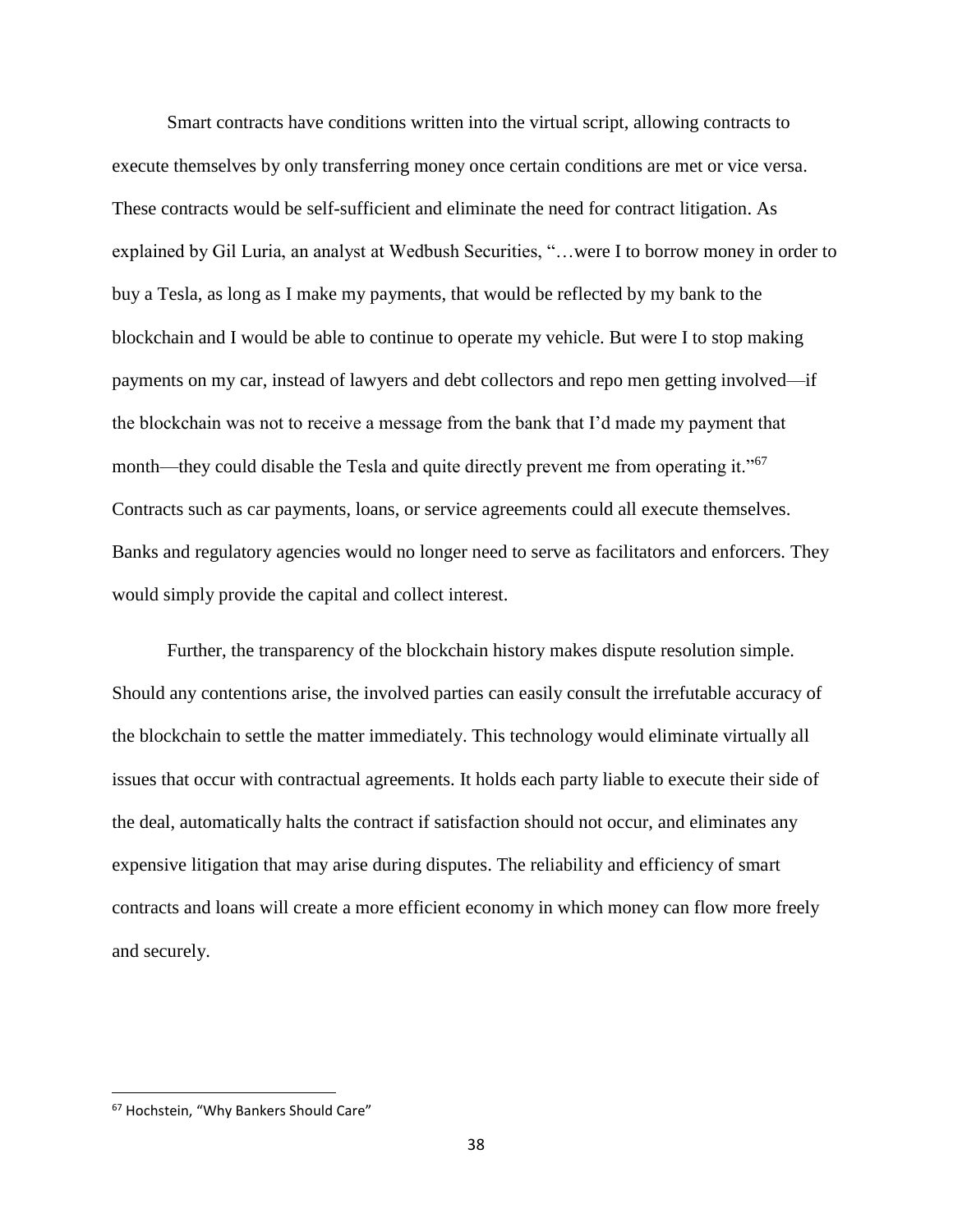The "push" nature of bitcoin transactions makes them more secure than traditional credit card transactions. In a "push" system, money will only transfer if the owner approves of the transaction.<sup>68</sup> Credit cards, on the other hand, are "pull" systems where the party receiving the money gains access to the payer's account information and is trusted to withdraw the proper amount. With bitcoin technology, account information is safe and inaccessible to anyone except the owner of the account. This aspect eliminates the risk of identity theft that exists with credit cards. Incidents of identity theft cannot occur, such as that which occurred at Target during the Christmas season of 2013, when over 40 million customers of the chain store had their creditcard data stolen by hackers from the store's database.<sup>69</sup> Target had failed to maintain appropriate security measures, such as basic encryption, for their credit-card information, thus leaving thousands of account records vulnerable to hackers. The "push" method of bitcoin would completely eliminate incidents like this by allowing transactions to occur while customer's account information remains completely private.

Bitcoin technology also minimizes transaction fees to practically zero.<sup>70</sup> Especially important for expensive international transactions in which the costs of exchanging currency can add significant expense to companies dealing with large volumes of international trade. Adam Shapiro of Promontory Financial Group analyzed the cost of an international transaction, putting \$1,000 down on a vacation rental, using bitcoin as compared to traditional payment methods. He discovered a large discrepancy. The bitcoin transaction only cost an additional \$15 whereas a credit card transaction carried \$50 in fees and a bank wire cost an additional \$40 to \$80.<sup>71</sup> These

<sup>68</sup> Hochstein, "Why Bankers Should Care"

 $69$  Newman, Jared. "The Target Credit Card Breach: What You Should Know | TIME.com." Techland.

http://techland.time.com/2013/12/19/the-target-credit-card-breach-what-you-should-know/ (accessed April 9, 2014).

<sup>70</sup> Bitcoin, "FAQ"

<sup>71</sup> Hochstein, "Why Bitcoin Matters"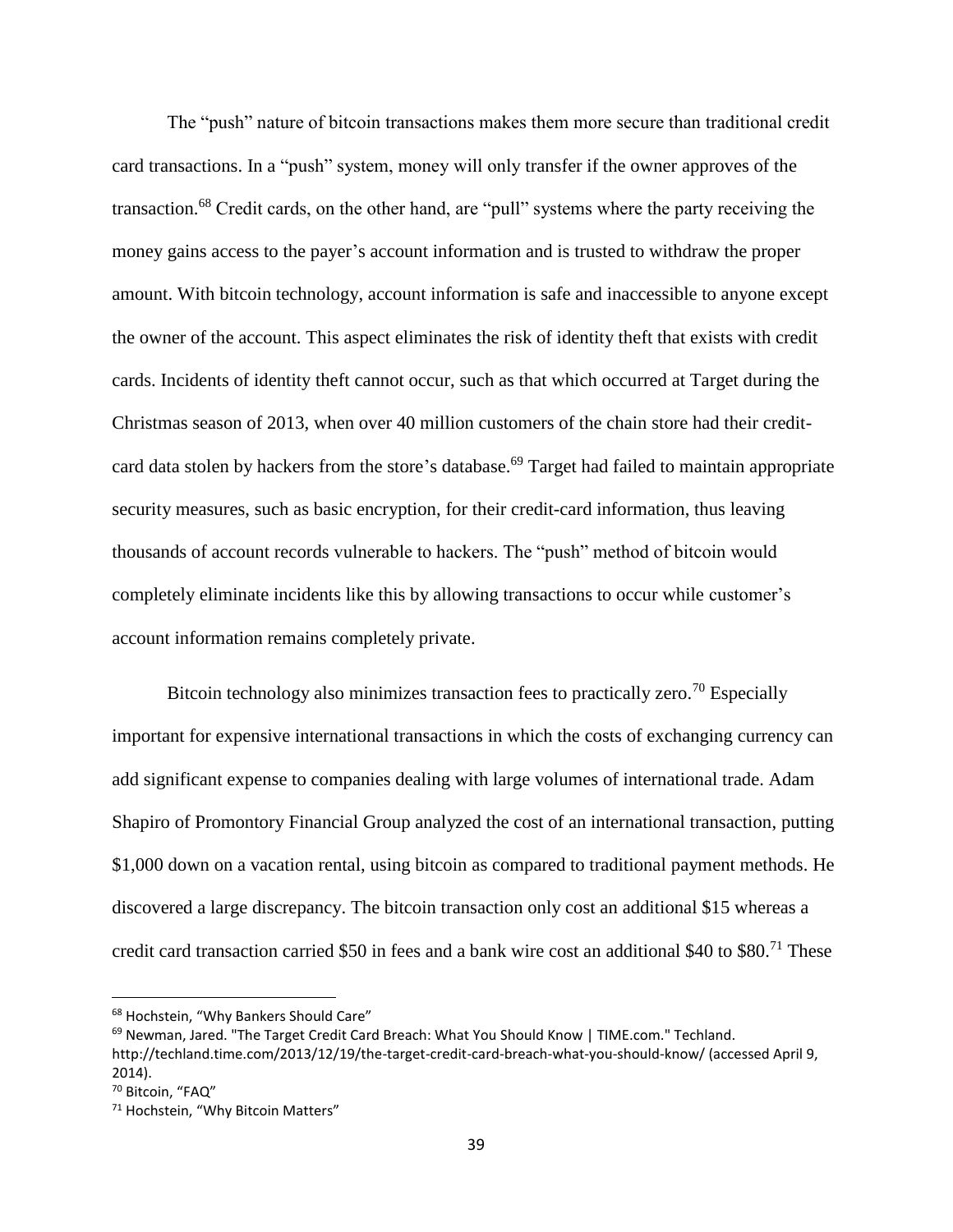fees add up for companies making thousands of international transactions a day and bitcoin could provide valuable savings.

For everyday credit-card users, bitcoin could mean the end of any transaction fees charged by credit-card companies to the businesses accepting cards. These fees generally pass on to the consumer through raised prices, regardless of method of payment.<sup>72</sup> The average "interchange" fee that businesses must pay to their credit-card companies in the United States is around 2% of sales. This is two to six times more than countries in Europe, where the fees are government regulated. Mastercard, Visa, and American Express can get away with such high rates in the United States because they control 93% of the market. This oligopoly creates higher prices on practically every good in the United States. Businesses have no choice but to accept the fees or face losing a large portion of their credit-card-wielding customer base. Small business suffer most because they do not have the negotiating power of large corporations such as Walmart that bring enough revenue to the credit-card companies to demand lower rates. In March 2014, Walmart sued Visa for \$5 billion, claiming the interchange fees for their credit services were unreasonably high. According to the lawsuit, Visa and its peers had profited \$350 billion in excess revenue from 2004 to 2013 as a result of high transaction-fee costs, revenue that could have resulted in lower prices for consumers and higher earnings for retailers had it not been appropriated by the credit-card companies.<sup>73</sup>

Bitcoin and similar virtual currencies, with transaction fees hovering around an average of \$0.05 per transaction, could provide a way for businesses to wrest power away from the

<sup>72</sup> Banjo, Shelly. "Wal-Mart Sues Visa over Swipe Fees." The Wall Street Journal, March 27, 2014, http://online.wsj.com/news/articles/SB10001424052702304688104579465690629247558 (accessed April 15, 2014).  $73$  Ihid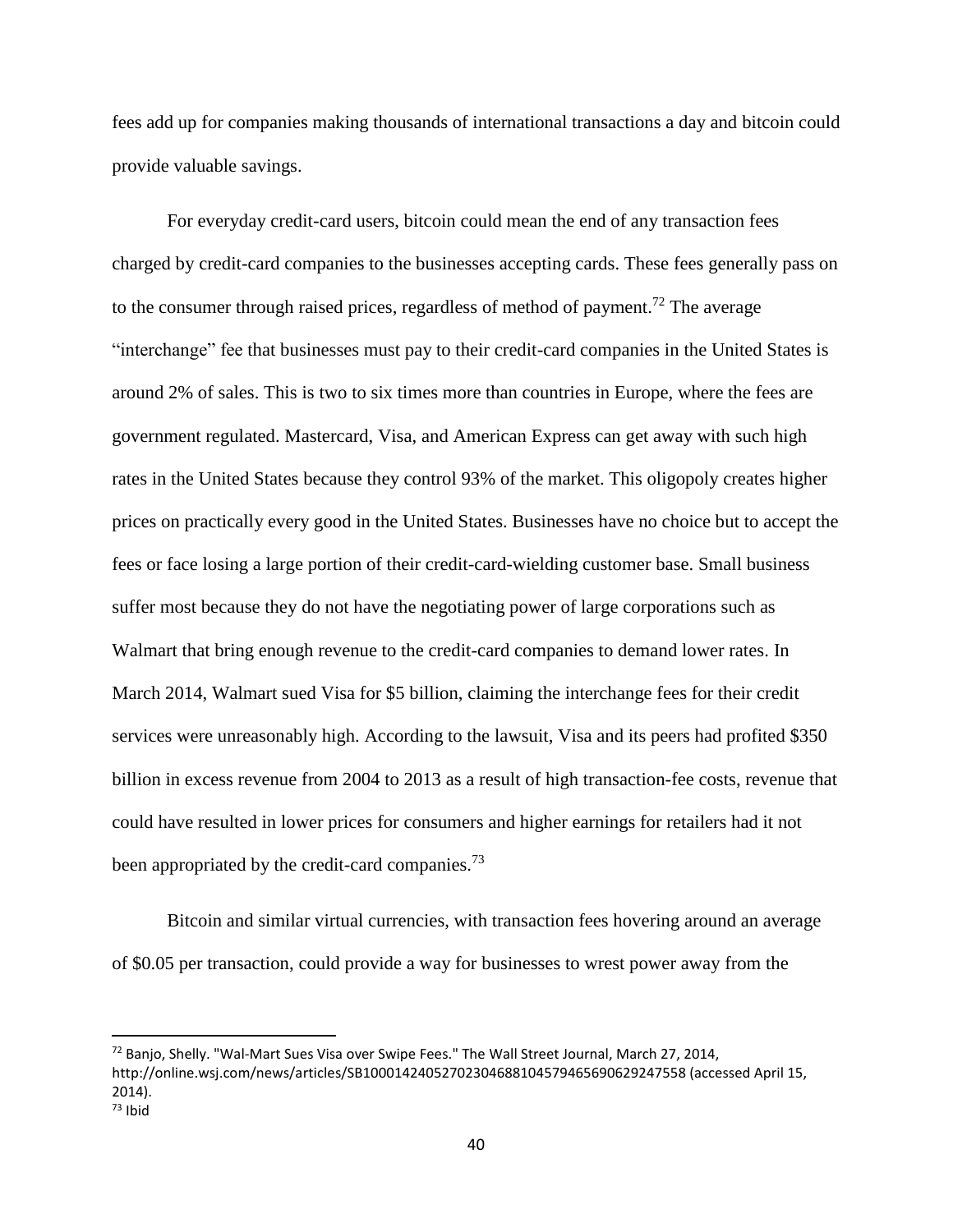credit-card oligopoly.<sup>74</sup> By implementing a virtual currency system rather than a credit-card system, small businesses could avoid credit-card fees and boost revenues. Should virtual currency one day become mainstream, cryptocurrency technology provides consumers and business owners with the means to divest large credit-card companies of their power by circumventing credit transactions and their exorbitant fees. The price of practically every single good in the United States would fall as a result, allowing consumers to purchase more and businesses to enjoy more profits.

However, despite the numerous advantages associated with cryptocurrency technology, implementation of the technology in all facets of the economy would create issues pertaining to privacy rights. Should bitcoin become legal tender, the government would require that anonymity be eliminated to avoid laundering and illegal activity. This would expose people's identities to their blockchain transactions. Anybody could, in theory, have access to every single transaction you make. This destroys one of the greatest draws of bitcoin.

The elimination of anonymity may prove essential to improving the bitcoin model. An efficient economy is dependent upon having information freely available to participants so they can make the most productive decisions for themselves and therefore for the economy as a whole.<sup>75</sup> By withholding the identity of bitcoin account owners, the bitcoin model prevents the dissemination of information and thereby impedes complete efficiency from occurring. If each transaction was completely transparent, and the participants knew precisely with whom they were transacting, they may not be willing to exchange goods and money. Bitcoin anonymity

<sup>74</sup>Bradbury, Dan. "Bitcoin Transaction Fees to be Slashed Tenfold." Coindesk. www.coindesk.com/bitcointransaction-fees-slashed-tenfold/ (accessed April 15, 2014).

<sup>75</sup> Barry, Christopher B. and Jennings, Robert H., "Sequential information dissemination and relative market efficiency" (1981).Working Papers. Paper 13.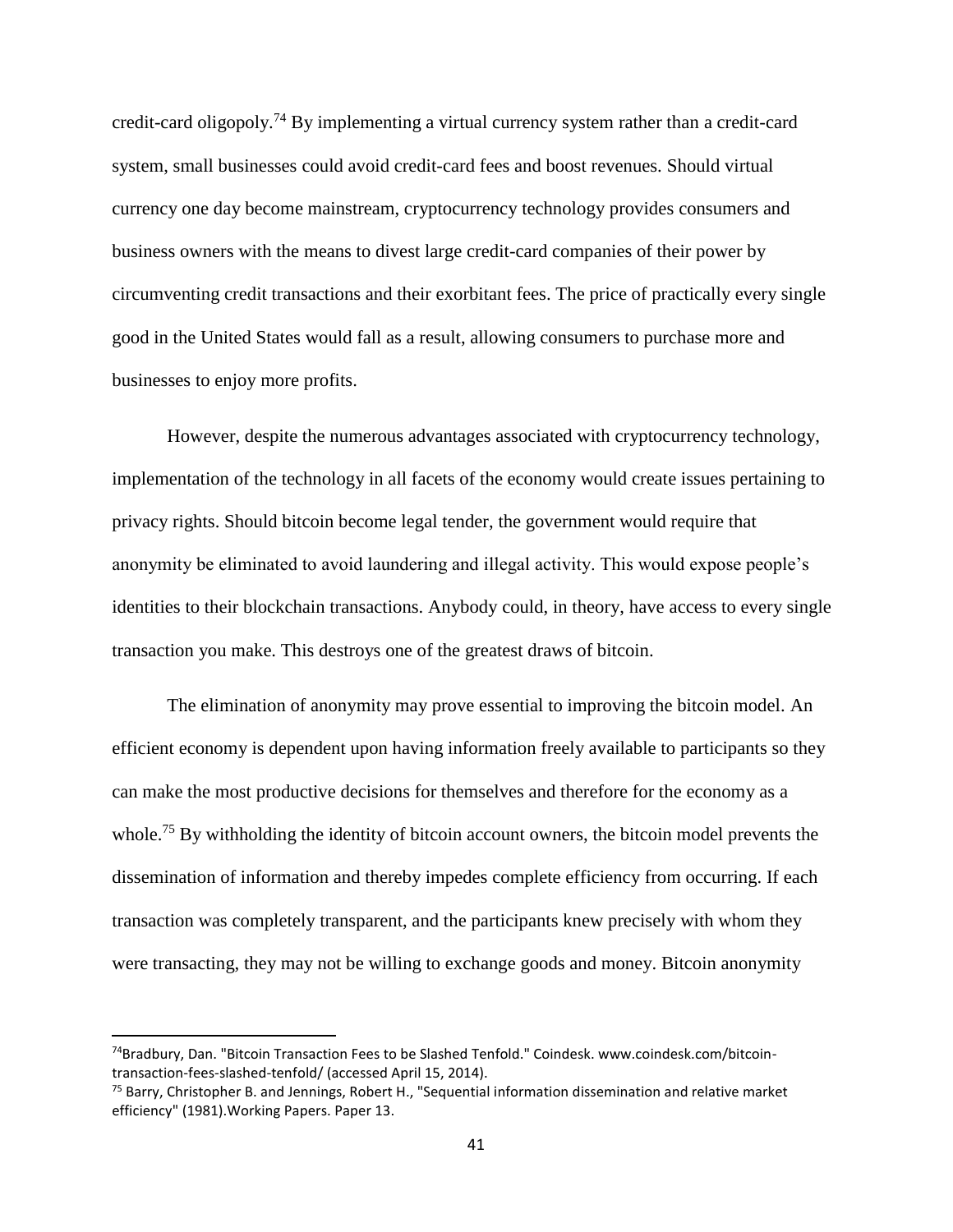functions differently from cash transactions because bitcoin transactions take place entirely online. Cash transactions must take place in person, exposing the identity of the participants through direct contact. Cash transactions must also occur locally, minimizing the reach of any businessperson who would wish to remain anonymous. Similarly, most online transactions are done with credit cards and require you to give your identity and address. Knowledge of the other party's identity allows people to make an informed decision about whether they want to support and further the business endeavors of the other person by transacting with them. An anonymous system allows the completion of transactions that otherwise may not have occurred had identities been readily available. This contributes to an inefficient market and the poor allocation of resources.

#### **Conclusion**

Two aspects of bitcoin are uniquely combined: 1) it is solely a monetary standard, and 2) no government in the world recognizes it as such. This is a contradictory state of being. Having no intrinsic value but carrying no government guarantees relegates bitcoin to the perpetual role of investment opportunity, deriving its value not from a practical use, but from its nominal, dollar value. This will continue to be the case until the U.S. Government sanctions bitcoin as a viable currency. Because the dollar plays such a large role in the world's economy, other countries will not adopt virtual currency technology unless the U.S. does so first. Substantial populations around the world must embrace bitcoin as a significant source of value before any monetary authority will relinquish the power associated with fiat currency. There are, however, many aspects of the virtual-currency model created by bitcoin that could be useful in improving the efficiency of money movement around the United States and the globe, by consumers, investors, and the government.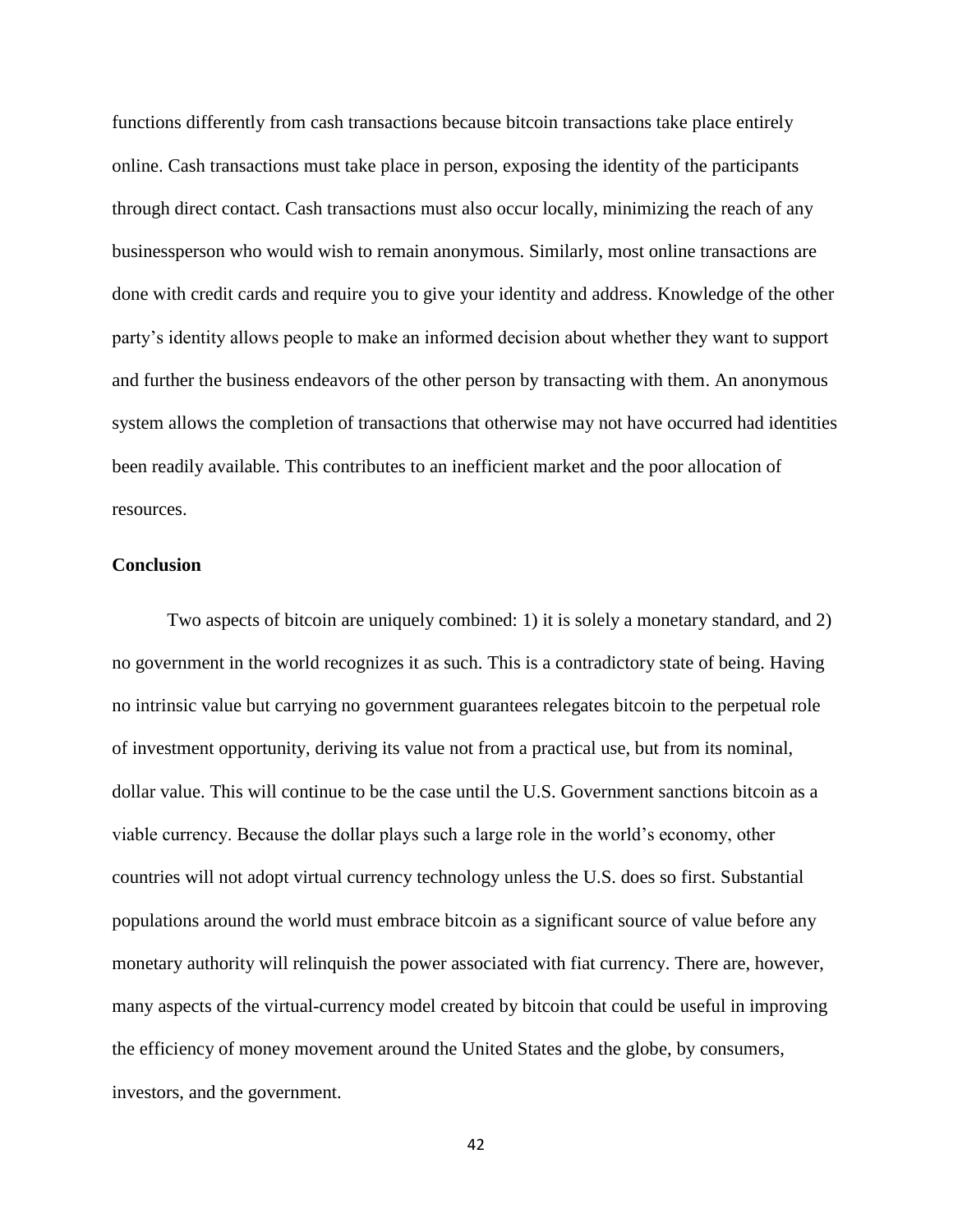Bibliography

- Aqui, Keith. *Notice 2014-21.* March 27, 2014. www.irs.gov (accessed March 28, 2014).
- Asmundson, Irena, and Ceyda Oner. *What is Money?* September 2012. http://www.imf.org/external/pubs/ft/fandd/2012/09/basics.htm (accessed April 6, 2014).
- *auroracoin.* n.d. http://www.auroracoin.org/ (accessed March 22, 2014).
- Banjo, Shelly. *Wal-Mart Sues Visa over Swipe Fees.* March 27, 2014. http://online.wsj.com/news/articles/.
- —. *Wal-Mart Sues Visa over Swipe Fees.* March 27, 2014. http://online.wsj.com/news/articles/SB10001424052702304688104579465690629247558 (accessed April 15, 2014).
- Barry, Christopher, and Robert Jennings. "Sequential information dissemination and relative market efficiency." 1981: 13.
- *Bitcoin Charts.* March 21, 2014. http://bitcoincharts.com/markets (accessed March 21, 2014).
- *Bitcoin Charts.* n.d. http://bitcoincharts.com/charts/bitstampUSD#rg60ztgSzm1g10zm2g25zv (accessed April 11, 2014).
- *Bitcoin.org.* 2009. https://bitcoin.org/en/faq (accessed March 14, 2014).
- Bordo, Michael. "The Gold Standard, Bretton Woods, and Other Monetary Regimes: A Historial Appraisal." *Review-Federal Reserve Bank of St. Louis*, 1993: 123.
- Bradbury, Dan. *Bitcoin Transaction Fees to be Slashed Tenfold.* n.d. www.coindesk.com/bitcoin-transaction-fees-slashed-tenfold (accessed April 15, 2014).
- Casey, Michael. *Treasury's Cohen Warns Unregistered Bitcin Exchanges.* March 3, 2014. http://online.wsj.com/news/articles/SB10001424052702303563304579447020246651110 (accessed March 23, 2014).
- Chowdhry, Amit. *Forbes.* December 21, 2013. http://www.forbes.com/sites/amitchowdhry/2013/12/21/overstock-com-is-going-toaccept-bitcoin-in-2014 (accessed April 3, 2014).
- Conerly, Bill. *Future of the Dollar as World Reserve Currency.* October 25, 2013. http://www.forbes.com/sites/billconerly/2013/10/25/future-of-the-dollar-as-worldreserve-currency/ (accessed April 7, 2014).
- Elwell, Craig. *Congressional Reports.* June 23, 2011. www.crs.gov (accessed March 6, 2014).
- *FinCEN.* 2013. http://www.fincen.gov/statutes\_regs/guidance/html/FIN-2013-G001.html (accessed March 21, 2014).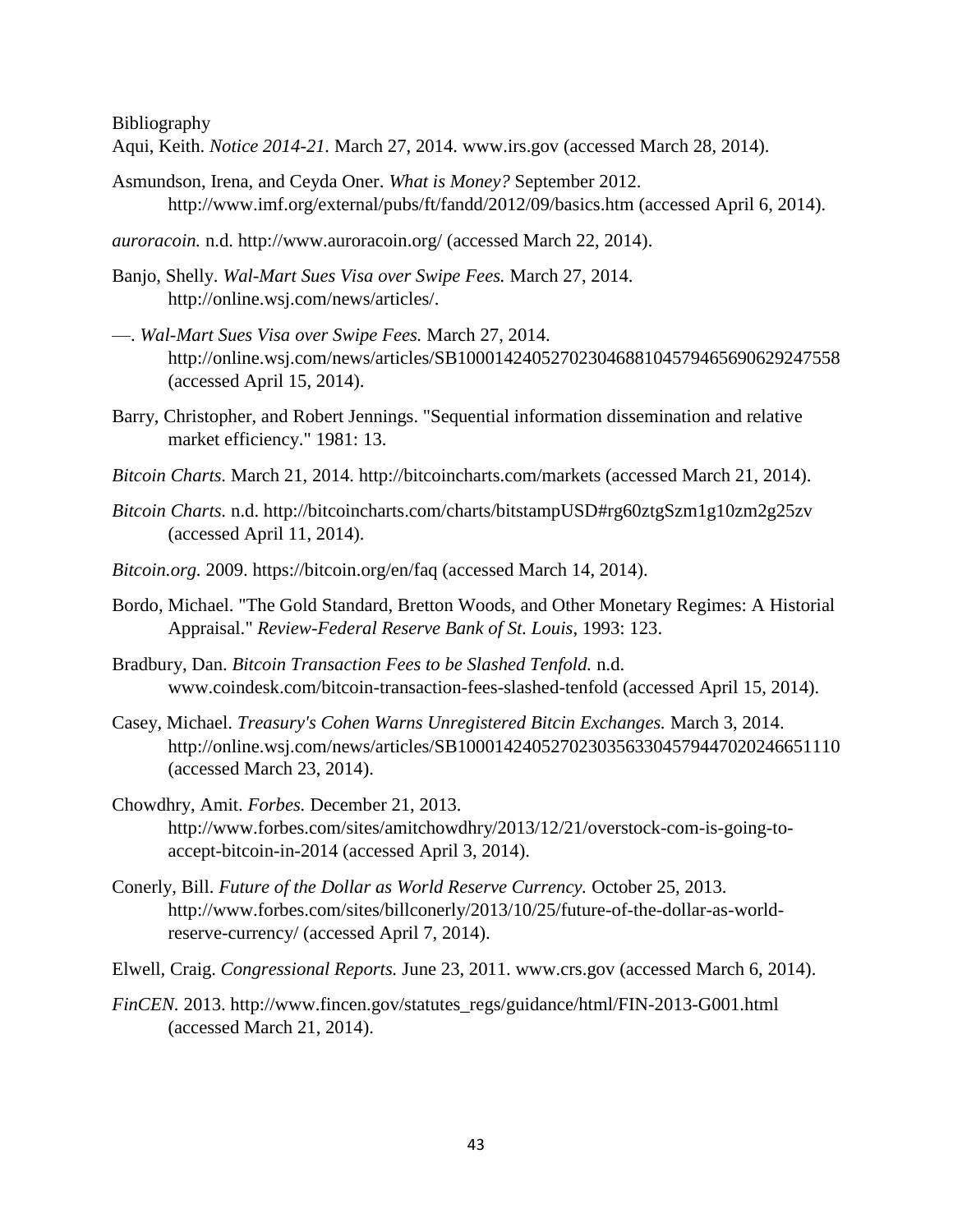- Fleischer, Victor. *Taxes Won't Kill Bitcoin, but Tax Reporting Might.* March 26, 2014. http://dealbook.nytimes.com/2014/03/26/taxes-wont-kill-bitcoin-but-tax-reportingmight/?\_php=true&\_type=blogs&\_r=0 (accessed April 6, 2014).
- Foley, Stephen. *Bitcoin needs to learn from past e-currency failures.* November 28, 2013. http://www.ft.com/cms/s/2/6d51117e-5806-11e3-a2ed-00144feabdc0.html (accessed March 27, 2014).
- Fund, International Monetary. *The end of the Bretton Woods System.* n.d. http://www.imf.org/external/about/histend.htm (accessed March 17, 2014).
- *Getting Started with Ripple.* n.d. https://ripple.com/guide (accessed March 22, 2014).
- Greenberg, Andy. *Nearly 150 Breeds of Bitcoin-Stealing Malware in the Wild.* February 26, 2014. http://www.forbes.com/sites/andygreenberg/2014/02/26/nearly-150-breeds-ofbitcoin-stealing-malware-in-the-wild-researchers-say/ (accessed April 2, 2014).
- Gross, Doug. *Bitcoin ATMs Coming to the U.S.* February 18, 2014. http://www.cnn.com/2014/02/18/tech/innovation/bitcoin-atms/ (accessed March 18, 2014).
- Hern, Alex. *A history of Bitcoin hacks.* March 18, 2014. http://www.theguardian.com/technology/2014/mar/18/history-of-bitcoin-hacksalternative- (accessed March 20, 2014).
- *Historical Tables.* Budget, Washington, D.C.: Office of Management and Budget, 2013.
- Hochstein, Marc. "Why Bitcion Matters to Bankers." *American Banker*, March 14, 2014: 1A.
- Hurtado, Patricia. *Bloomberg Business Week.* March 31, 2014. http://www.businessweek.com/news/2014-03-31/ex-bitcoin-foundation-s-shrem-in-pleatalks-u-dot-s-dot-says-1 (accessed April 14, 2014).
- Kushner, David. *Rolling Stone.* February 4, 2014. http://www.rollingstone.com/culture/news/dead-end-on-silk-road-internet-crime-kingpinross-ulbrichts-big-fall-20140204 (accessed March 21, 2014).
- McMillan, Robert. *Wired.com.* March 3, 2014. http://www.wired.com/2014/03/bitcoin-exchange/ (accessed March 25, 2014).
- Nakamoto, Satoshi. *Bitcoin.* 2009. https://bitcoin.org/en/development (accessed March 10, 2014).
- Newman, Jared. *Techland.* December 19, 2013. http://techland.time.com/2013/12/19/the-targetcredit-card-breach-what-you-should-know (accessed April 9, 2014).
- *NYDFS Issues Public Order on Virtual Currency Exchanges.* March 11, 2014. http://www.dfs.ny.gov/about/po\_vc\_03112014.html (accessed April 5, 2014).